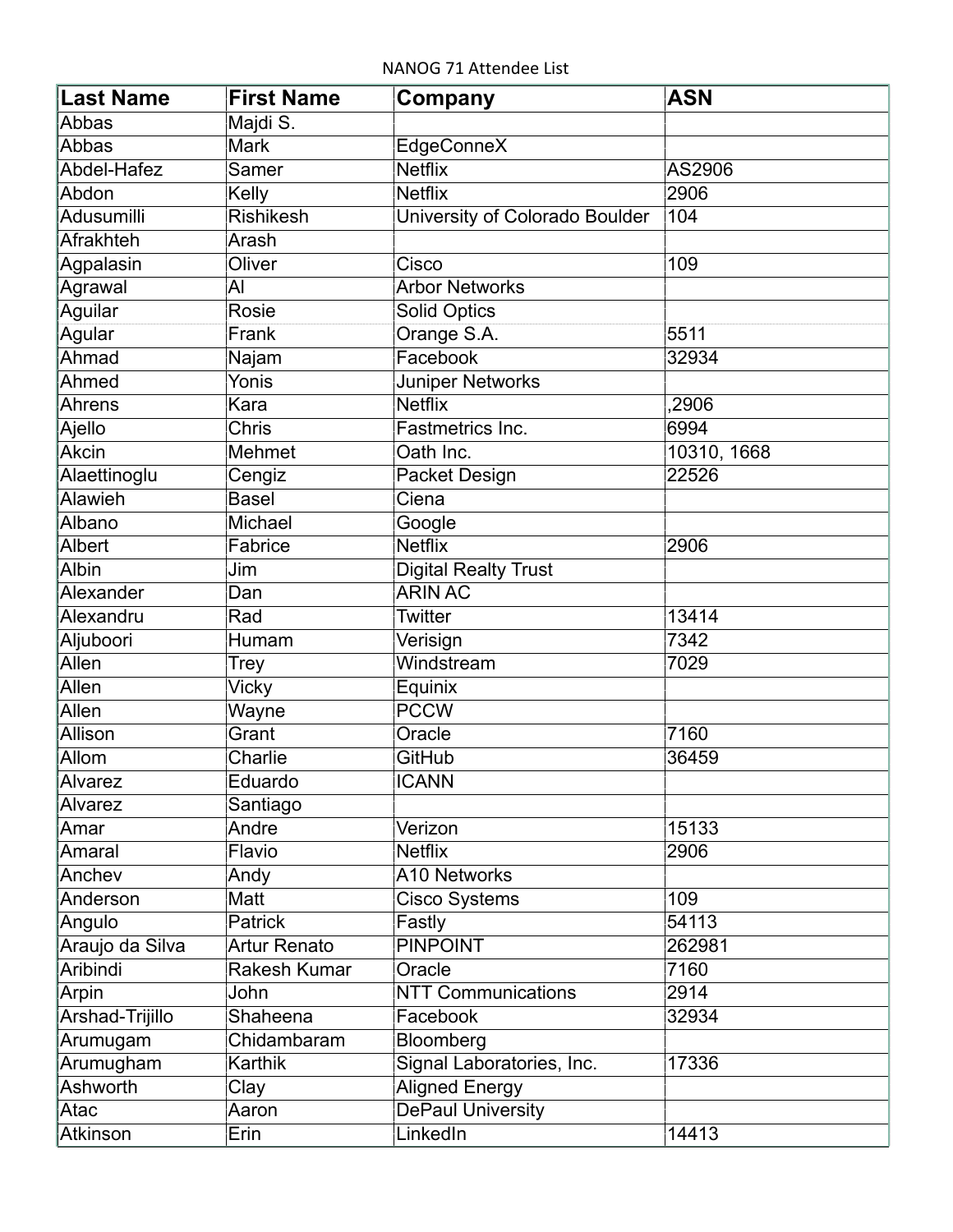NANOG 71 Attendee List

| <b>Last Name</b>      | <b>First Name</b> | Company                              | <b>ASN</b>   |
|-----------------------|-------------------|--------------------------------------|--------------|
| Attar                 | Abizar            |                                      |              |
| Auer                  | Jade              | Facebook                             | 32934        |
| Auerbach              | Karl              | <b>IWL</b>                           |              |
|                       |                   | Whitestone Power &                   |              |
| Austin                | Jeremy            | Communications                       | 395401       |
| <b>Austin</b>         | <b>Steve</b>      | <b>Brocade</b>                       |              |
| Avino                 | Tony              | <b>Telia Carrier</b>                 | 1299         |
| <b>Axhiu</b>          | Gerta             | FiberX                               | 393950       |
| Ayala                 | Raul              | <b>Terabit Systems</b>               |              |
| Ayers                 | Cory              | <b>Education Networks of America</b> | 11686        |
| Ayop                  | Noraini           | Microsoft                            | 8075         |
| Ayorinde              | <b>Esther</b>     | Cisco                                |              |
| Ayyangar              | Arthi             |                                      |              |
| <b>Babbitt</b>        | Jeff              | Fujitsu                              |              |
| <b>Bach</b>           | Martin            | Serro                                |              |
| <b>Back</b>           | David             | Comcast                              | 7922         |
| <b>Bagdonas</b>       | Ignas             | Equinix                              |              |
| <b>Bailey</b>         | <b>Mark</b>       | <b>NTT Communications</b>            | AS2914       |
| <b>Baker</b>          | Colin             | SupraNet Communications, Inc. 4150   |              |
| <b>Balakathiresan</b> | Pasu              | <b>Brocade</b>                       |              |
| <b>Balcerzak</b>      | <b>Slawek</b>     | <b>Blue Chip Tek</b>                 |              |
| <b>Ballard</b>        | Eric              | <b>Stream Data Centers</b>           |              |
| <b>Balmer</b>         | Bill              | <b>ADVA Optical Networking</b>       |              |
| <b>Banh</b>           | Philip            | Cisco                                | 109          |
| bannister             | david             | <b>Netflix</b>                       | 2906         |
| Baqai                 | Jahanzeb          | Ciena                                |              |
| <b>Barber</b>         | Piet              | Verisign                             | 7342         |
| Bargisen              | Nina              | <b>Netflix</b>                       | 2906         |
| <b>Barnes</b>         | Ryan              | Juniper Networks                     | AS14203      |
| <b>Barnitz</b>        | John              | Comcast                              | 7922         |
| <b>BARRERA</b>        | <b>MARCO</b>      | Thousand Eyes Inc                    | 394101       |
| <b>Barrera</b>        | <b>Thomas</b>     | C Spire                              | 11272        |
| Barroso               | David             | Fastly                               | 54113        |
| <b>Barry</b>          | Jason             | Inflect Inc.                         |              |
| <b>Bartig</b>         | Jeff              | Internet <sub>2</sub>                | 11164, 11537 |
| <b>Barvich</b>        | <b>Vicki</b>      | <b>VIAVI Solutions</b>               |              |
| <b>Barwick</b>        | Chris             | Cisco                                | 109          |
| <b>Bashford</b>       | Kelly             | <b>Arbor Networks</b>                |              |
| <b>Baskett</b>        | Andrew            | Facebook                             | 32934        |
| <b>Bates</b>          | Tim               | <b>AWS</b>                           | 16509        |
| <b>Batta</b>          | <b>Nitin</b>      | Yahoo! Inc                           | AS10310      |
| Beal                  | Donald            | <b>NTT Communications</b>            | 2914         |
| <b>Beals</b>          | Jeary             | <b>Juniper Networks</b>              |              |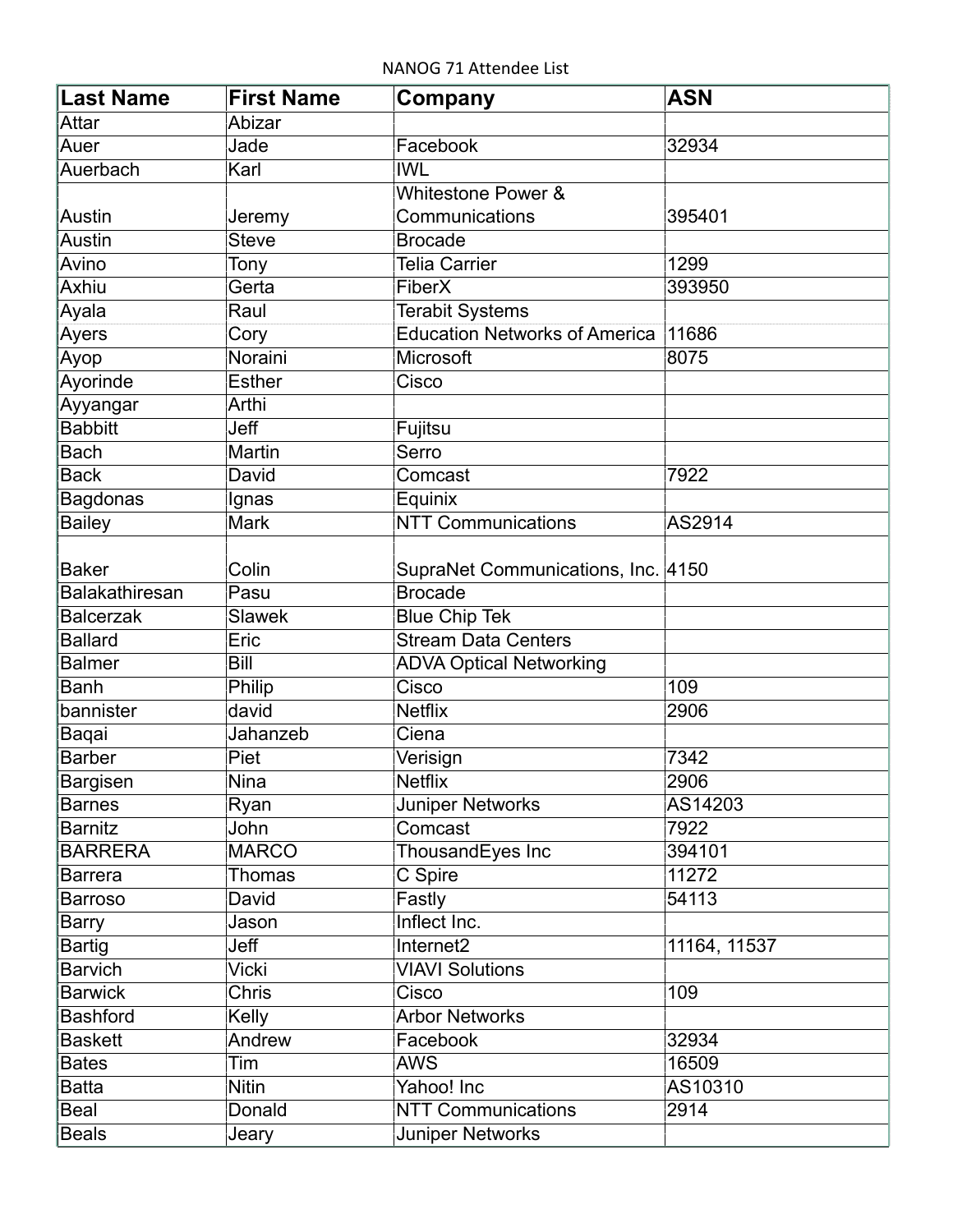NANOG 71 Attendee List

| <b>Last Name</b> | <b>First Name</b> | Company                               | <b>ASN</b>           |
|------------------|-------------------|---------------------------------------|----------------------|
| Bearden          | Andy              | <b>EXFO</b>                           |                      |
| <b>Beatrice</b>  | Tim               | <b>Charter Communications</b>         | 20115, 7843, 33588   |
| <b>Beck</b>      | Jody              | <b>Charter Communications</b>         | 7843                 |
| <b>BECKER</b>    | <b>SEBASTIAN</b>  | Deutsche Telekom AG                   | 3320                 |
| <b>Bedard</b>    | Phil              | Cisco                                 |                      |
| <b>Behrens</b>   | Travis            | Verizon                               | AS701, AS702, AS703, |
| <b>Belk</b>      | Jason             | <b>Cisco Systems</b>                  |                      |
| <b>Bell</b>      | Eric              | <b>Singularity Networks / Baxtel</b>  |                      |
| <b>Bellis</b>    | Ray               | <b>Internet Systems Consortium</b>    | 3557                 |
| <b>Bender</b>    | Robert            | <b>CTS Telecom</b>                    | 19653                |
| <b>Bennett</b>   | <b>Brandon</b>    | Facebook                              | 32934                |
| <b>Bennett</b>   | John              |                                       |                      |
| Bentivegna       | Paul              | <b>Adva Optical</b>                   |                      |
| <b>Benzer</b>    | Todd              | Radware                               |                      |
| <b>Berdan</b>    | Alexandru         | Adobe Systems Inc                     | 1313                 |
| <b>Berg</b>      | Peter             | <b>Kentik</b>                         |                      |
| <b>Berthier</b>  | Yann              | <b>Tata Communications</b>            | 6453                 |
| <b>Bertko</b>    | <b>Brendan</b>    | Amaysim                               | 136019               |
| <b>Besida</b>    | Roman             | Oracle                                | 7160                 |
| <b>Best</b>      | ed                | <b>Approved Networks</b>              |                      |
|                  |                   | <b>Global Communications &amp;</b>    |                      |
| <b>Best</b>      | Gerard            | <b>Technology</b>                     |                      |
| <b>Bethers</b>   | Joel              | <b>Cox Communications</b>             | 22773                |
| <b>Bhabuta</b>   | Denesh            | <b>DNS-OARC</b>                       | 64238, 112           |
| <b>BHADORIA</b>  | <b>PRASHANT</b>   | <b>CISCO SYSTEMS</b>                  | 109                  |
| Bhargava         | Raghav            | Dropbox Inc                           | 19679                |
| <b>Biegel</b>    | Justin            | <b>Kentik</b>                         |                      |
| <b>Birch</b>     | <b>Stuart</b>     | <b>IRIS Network Systems</b>           |                      |
| Birudaraju       | Srinivasa Raju    | LinkedIn                              | 14413                |
| <b>Bjarnason</b> | <b>Steinthor</b>  | <b>Arbor Networks</b>                 |                      |
| <b>Black</b>     | Jason             | Oath                                  | 10310, 1668          |
|                  |                   | WOW! Internet, Cable and              |                      |
| <b>Blakey</b>    | Matt              | Phone                                 | 12083                |
| <b>Blankman</b>  | Frank             | <b>Amazon AWS</b>                     | 16509                |
| <b>Blasquez</b>  | Paul              | Symantec                              |                      |
| <b>Block</b>     | Aaron             | Akamai Technologies                   | 20940, 32787         |
| blosser          | shawn             | Infinera                              |                      |
| <b>Blucher</b>   | Kelli             | Internet System Consortium            | 12803557             |
| Blumberg         | Kevin             | ARIN ASO AC/The Wire, Inc.            | 33361                |
| <b>Blunk</b>     | Larry J.          | <b>Merit Network</b>                  | 237                  |
| Bogdanovic       | Dean              | <b>Volta Networks</b>                 |                      |
| <b>Bohreer</b>   | Gina              | Hawaiki Submarine Cable               |                      |
| <b>Bolger</b>    | Stacey            | <b>Precision Optical Transceivers</b> |                      |
| <b>Boling</b>    | Andrew            | <b>Cox Communications</b>             | 22773                |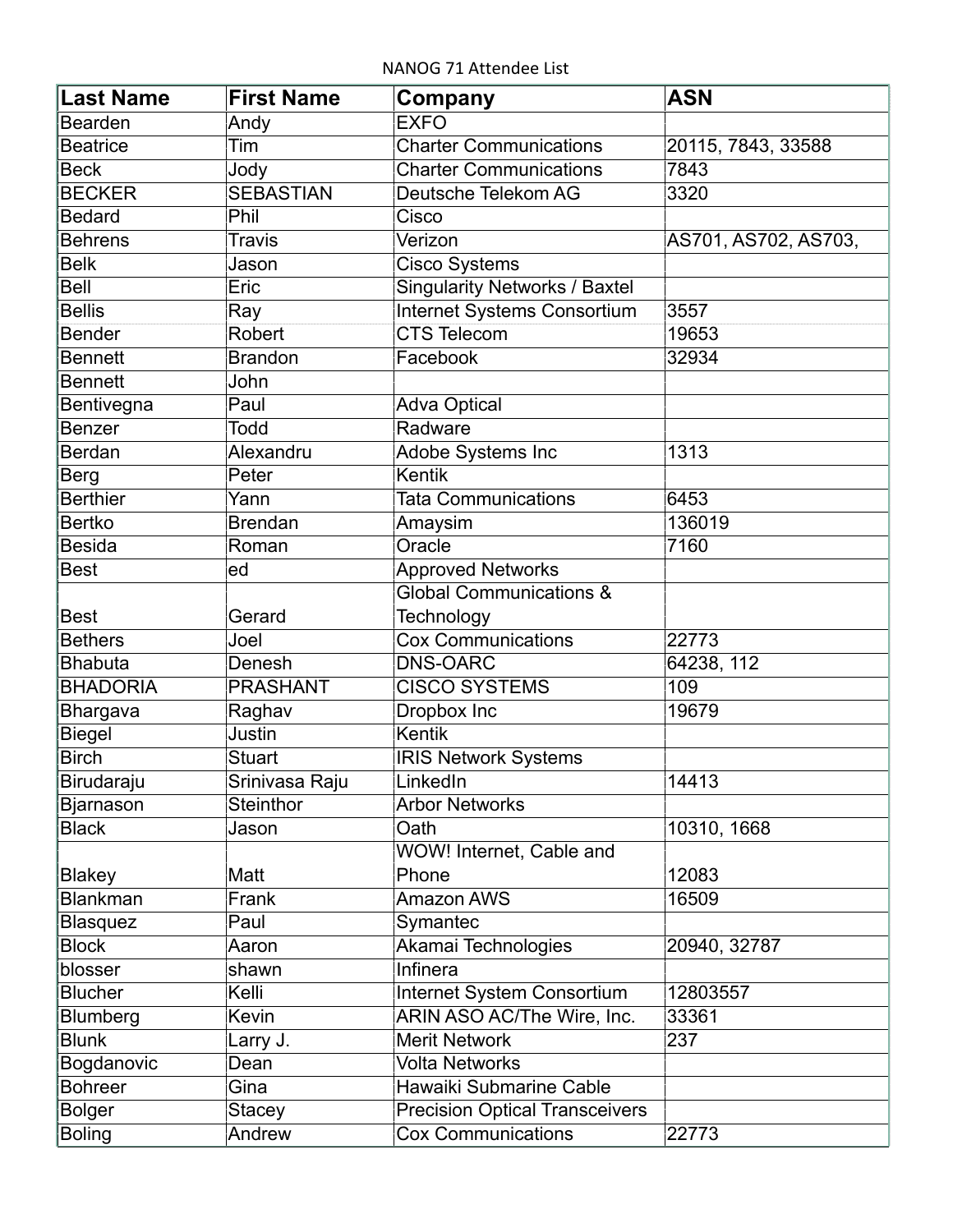NANOG 71 Attendee List

| <b>Last Name</b>     | <b>First Name</b> | Company                                 | <b>ASN</b>           |
|----------------------|-------------------|-----------------------------------------|----------------------|
| <b>Bonczek</b>       | John              | 1547 Datacenters                        |                      |
| <b>BONILLA</b>       | <b>GERARDO</b>    | TELXIUS CABLE USA, INC                  | 12956                |
| <b>Bonnette</b>      | <b>Brian</b>      | <b>OSI Hardware</b>                     |                      |
| <b>Born</b>          | Adam              | Epic                                    |                      |
| <b>Bothe</b>         | Jason             | Invesco                                 | 14630                |
|                      |                   |                                         |                      |
| <b>Boudreaux</b>     | Gerry             | EATEL, Vision Communications 5009/20355 |                      |
| <b>Bowlby</b>        | <b>Thomas</b>     | <b>Charter Communications</b>           | 20115                |
| <b>Braccialini</b>   | Keith             | <b>Cisco Systems</b>                    |                      |
| <b>Branam</b>        | Denise            | <b>KDDI America / TELEHOUSE</b>         | AS2516               |
| <b>Brandstaetter</b> | Marco             | DE-CIX                                  |                      |
| <b>Brandt</b>        | Carl              | ZenFi Networks                          |                      |
| <b>Breen</b>         | Victor            | Impulse                                 | 4927                 |
| <b>Brian</b>         | West              | <b>Cox Communications</b>               | 22773                |
| <b>Brintnall</b>     | Kevin             | Google, Inc.                            | 15169                |
|                      |                   |                                         | 11260, 22799, 23184, |
| <b>Brinton</b>       | Larry             | <b>Eastlink</b>                         | 32233                |
| <b>Britkin</b>       | Alex              | <b>NFWare</b>                           |                      |
| <b>Brittain</b>      | Peter             | Metaswitch                              |                      |
| <b>Brochu</b>        | <b>Mark</b>       | Internet <sub>2</sub>                   | 11537, 11164         |
| <b>Brodie</b>        | Jill              | <b>Netflix</b>                          | 2906                 |
| <b>Broilo</b>        | Rodrigo           | Facebook                                | 32934                |
| <b>Brooks</b>        | <b>Bryan</b>      | Pavlov Media                            | 23473                |
| <b>Brooks</b>        | Jan               | Rackspace                               | 12200                |
| <b>Brooks</b>        | Lee               | <b>SDN Essentials</b>                   |                      |
| <b>Brower</b>        | Austin            | <b>FairPoint Communications</b>         | 13977                |
| <b>Brown</b>         | James             | Telstra                                 |                      |
| <b>Brown</b>         | Jeff              | <b>Windstream Carrier Solutions</b>     | 7029                 |
| Brown                | Sandra            | IPv4 Market Group                       |                      |
| <b>Brown</b>         | <b>Scott</b>      | <b>Pixel Factory Data Center</b>        | 32425                |
| <b>Brown</b>         | Thomas            | <b>Windstream Communications</b>        | 7029                 |
| <b>Buchner</b>       | Michael           | <b>Colt Technology Services</b>         |                      |
| <b>Budney</b>        | Jeff              | Verizon                                 | 701, 702, 703, 14551 |
| <b>Buenaventura</b>  | Aaron             | Zayo Group                              | 6461, 8218, 15290    |
| <b>Buffalow</b>      | Eric              | <b>NTT Communications</b>               | 2914                 |
| <b>Bulatkin</b>      | Alexander         | Cisco                                   |                      |
| <b>Bulk</b>          | Frank             | <b>Premier Communications Inc.</b>      | 5334718883           |
| <b>Burke</b>         | <b>Betty</b>      | <b>NANOG</b>                            | 19230                |
| <b>Burke</b>         | <b>Brian</b>      | <b>Limelight Networks</b>               | 22822                |
| <b>Burke</b>         | James             | <b>Iris Network Systems</b>             |                      |
| <b>Burke</b>         | Tom               | <b>Colt Technology Services</b>         | n/a                  |
| <b>Burkov</b>        | Dmitry            | <b>RIPE NCC</b>                         |                      |
| <b>Burrell</b>       | Christopher       | Vox Telecom                             | 11845                |
| <b>Bushell</b>       | Robert            | Oracle + Dyn                            | 34135                |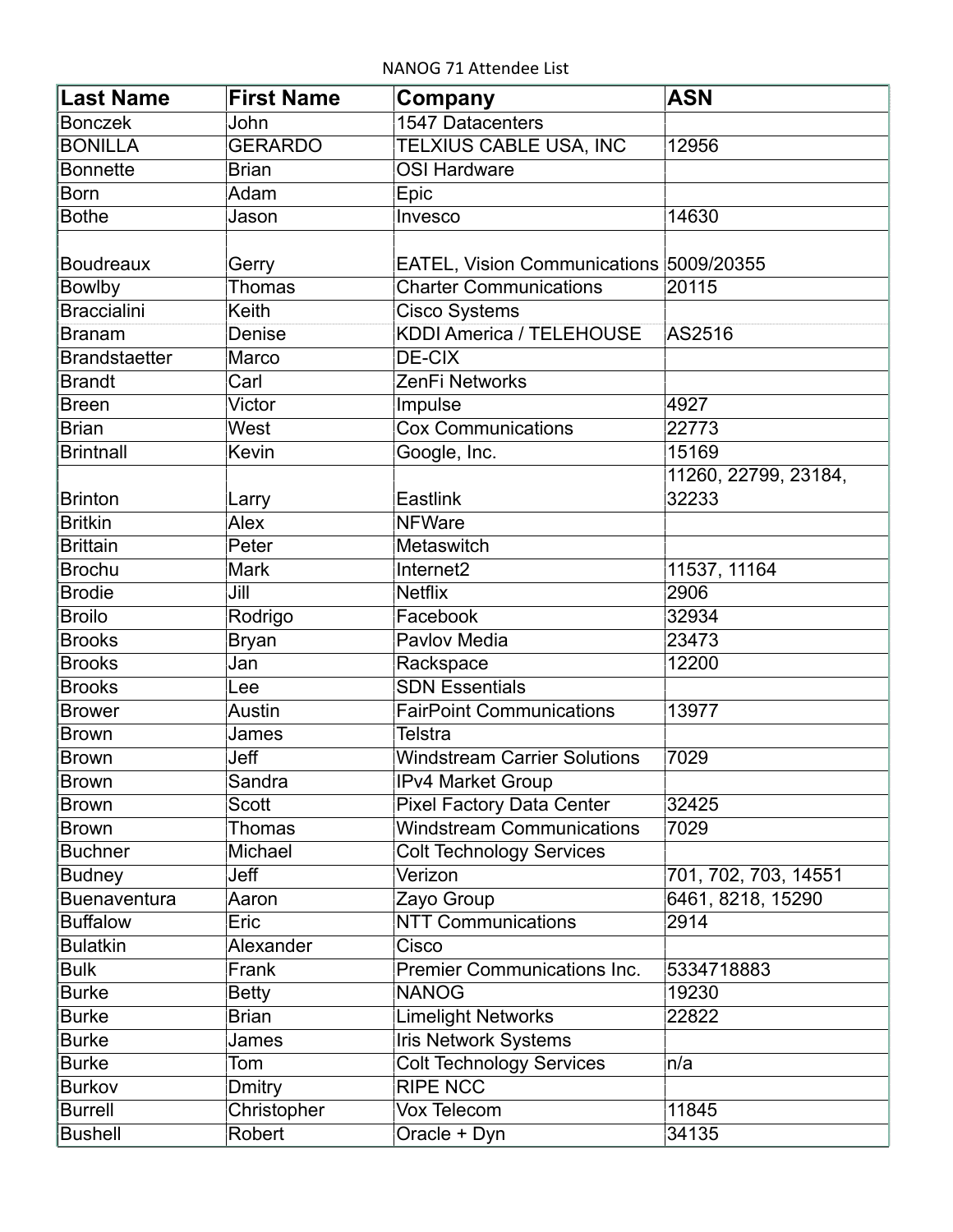NANOG 71 Attendee List

| <b>Last Name</b> | <b>First Name</b> | Company                               | <b>ASN</b>                                  |
|------------------|-------------------|---------------------------------------|---------------------------------------------|
| <b>Buskirk</b>   | Aarin             | <b>Juniper Networks</b>               |                                             |
| <b>Butin</b>     | Max               | Equinix                               | 24115                                       |
| <b>Butkus</b>    | David             | Guavus                                |                                             |
| <b>Buzo</b>      | Marcos            | <b>Flow Traders</b>                   |                                             |
| <b>Byers</b>     | <b>Kirk</b>       | <b>Twin Bridges Technology</b>        |                                             |
| byrne            | greg              | <b>LightRiver Technologies</b>        |                                             |
| Cacacho          | Jerry             | <b>KDDI America / TELEHOUSE</b>       | AS2516                                      |
| Cadd             | lain              | Oracle                                | AS7160                                      |
| cai              | Dennis            | alibaba                               |                                             |
| Callahan         | Michael           | Deutsche Telekom                      | 3320                                        |
| Calvo            | Ryan              | <b>Global Cloud Xchange</b>           | 1810115412                                  |
| Campbell         | Heather           | VDMS/Edgecast                         | 15133                                       |
| Cannon           | Walter            | wcannon@zenfi.com                     |                                             |
| Cantrall         | Wes               | <b>TeliaCarrier</b>                   | 1299                                        |
| Cappelli         | Athonia           | Fusionstorm                           |                                             |
| Carra            | <b>Barb</b>       | Cybera                                |                                             |
| Carranza         | Julio             | Juniper Networks                      |                                             |
| Carter           | Nancy             | <b>CANARIE Inc.</b>                   |                                             |
| Carter           | Tom               | <b>Charter Communications</b>         | 20115 / 7843                                |
| Cascino          | Massimiliano      | Cisco                                 | 109                                         |
| Caselman         | <b>North</b>      | Netrality                             |                                             |
| Casias           | Glenn             | <b>NTT SECURITY</b>                   |                                             |
| Cassal           | Erick             | Akamai Technologies                   | 20940                                       |
| Castelino        | Sandhya           | Juniper Networks                      |                                             |
|                  |                   |                                       | 7342, 26415, 36622,<br>36625, 36624, 36623, |
|                  |                   |                                       | 36621, 36628, 36619,                        |
| Castonguay       | Jason             | Verisign                              | 36632, 36620                                |
| Cathey           | Robert            | Inflect                               |                                             |
| Cavanaugh        | Matthew           | <b>Kentik</b>                         |                                             |
| Celindro         | Vincent           | <b>Juniper Networks</b>               |                                             |
| Cender           | Josh              | <b>Pavlov Media</b>                   | 23473                                       |
| Cetrone          | Misha             | Megaport                              | 132863                                      |
| Chabbra          | Mo                | <b>Juniper Networks</b>               | Unknown                                     |
|                  |                   | Japan Internet Exchange Co.           |                                             |
| Chan             | Joanne            | Ltd                                   | 7527                                        |
| Chang            | Susana            | <b>Charter Communications</b>         | 20115                                       |
|                  |                   | <b>Canadian Internet Registration</b> |                                             |
| Chantigny        | Rock              | Authority (CIRA)                      | 27299 / 55195                               |
| Charnock         | William           | Packetfabric                          | 4556                                        |
| Chase            | Wallace           | <b>Clemson Universtiy</b>             | 12148, 2772, 2721                           |
| Chavez           | Crystian          | <b>OACYS Technology</b>               | 40523                                       |
| Cheek            | <b>Brian</b>      | Tierpoint, LLC                        | 7.34911E+28                                 |
| Chelossi         | Laura             | Finisar                               |                                             |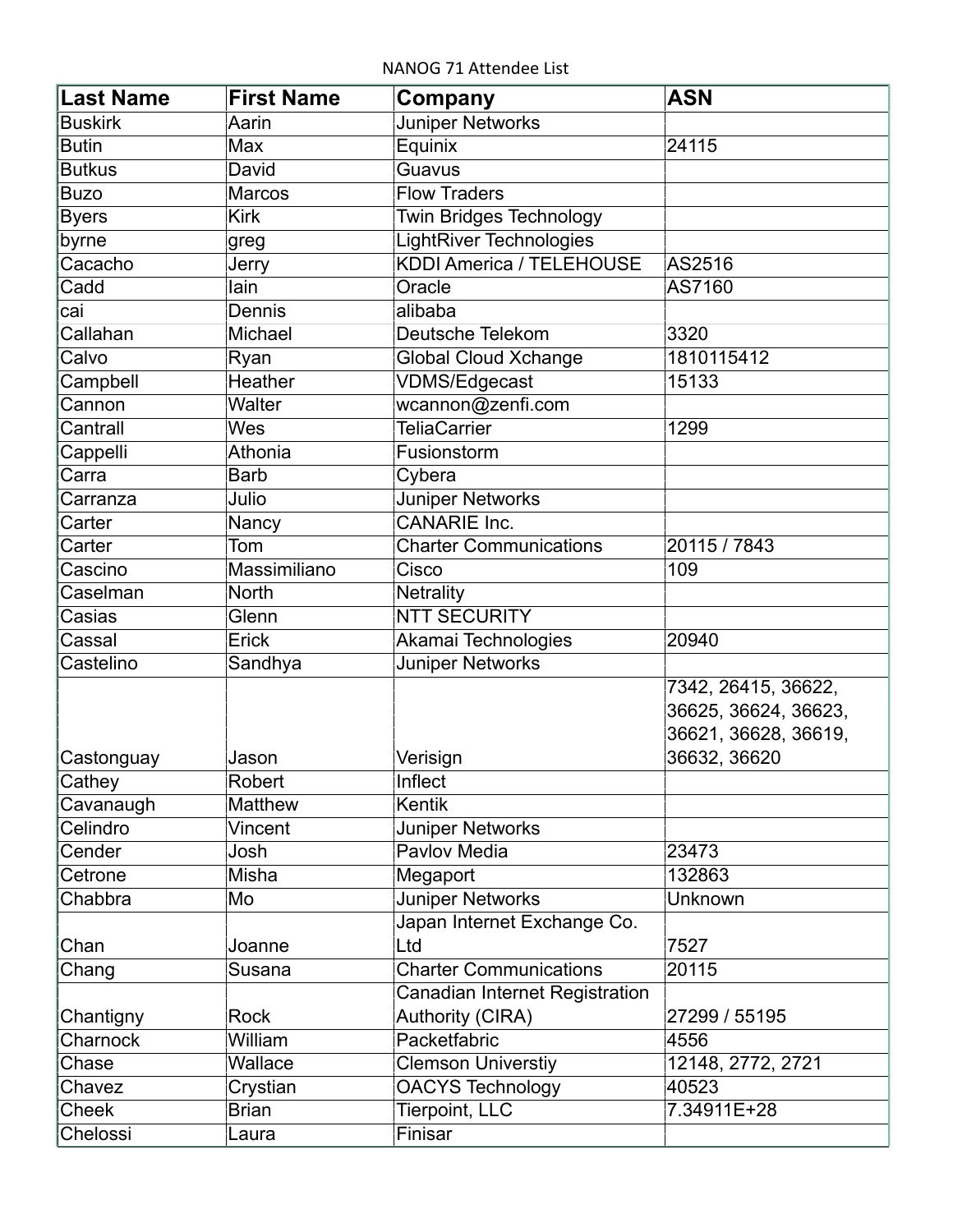NANOG 71 Attendee List

| <b>Last Name</b>                                                                                                                                                                                   | <b>First Name</b>                                                                                                                               | Company                                                                                                                                                                                                                                                                                                                                                                                                                                            | <b>ASN</b>                                                         |
|----------------------------------------------------------------------------------------------------------------------------------------------------------------------------------------------------|-------------------------------------------------------------------------------------------------------------------------------------------------|----------------------------------------------------------------------------------------------------------------------------------------------------------------------------------------------------------------------------------------------------------------------------------------------------------------------------------------------------------------------------------------------------------------------------------------------------|--------------------------------------------------------------------|
| Chen                                                                                                                                                                                               | Andrew                                                                                                                                          | <b>Netflix</b>                                                                                                                                                                                                                                                                                                                                                                                                                                     | 2906                                                               |
| Chen                                                                                                                                                                                               | Chih                                                                                                                                            |                                                                                                                                                                                                                                                                                                                                                                                                                                                    |                                                                    |
| Chen                                                                                                                                                                                               | Jonathan                                                                                                                                        | Facebook                                                                                                                                                                                                                                                                                                                                                                                                                                           | 32934                                                              |
| Chen                                                                                                                                                                                               | <b>XingHua</b>                                                                                                                                  | Alibaba Group                                                                                                                                                                                                                                                                                                                                                                                                                                      | 45102                                                              |
| Chenault                                                                                                                                                                                           | <b>Rich</b>                                                                                                                                     | Coriant                                                                                                                                                                                                                                                                                                                                                                                                                                            | IND723PA                                                           |
| Cheng                                                                                                                                                                                              | Andrew                                                                                                                                          | Guidewire                                                                                                                                                                                                                                                                                                                                                                                                                                          | 53428                                                              |
| Cheung                                                                                                                                                                                             | David                                                                                                                                           | <b>PEG Tech</b>                                                                                                                                                                                                                                                                                                                                                                                                                                    | 54600                                                              |
| Cheung                                                                                                                                                                                             | Tony                                                                                                                                            | Athenahealth                                                                                                                                                                                                                                                                                                                                                                                                                                       |                                                                    |
| Chevalier                                                                                                                                                                                          | Arthur                                                                                                                                          | Twitch                                                                                                                                                                                                                                                                                                                                                                                                                                             | 46489                                                              |
| Chin                                                                                                                                                                                               | Jake                                                                                                                                            | Google Inc                                                                                                                                                                                                                                                                                                                                                                                                                                         | 15169                                                              |
| Chioreanu                                                                                                                                                                                          | Daniel                                                                                                                                          | i£ز Apple                                                                                                                                                                                                                                                                                                                                                                                                                                          | 714, 6185                                                          |
| chireix                                                                                                                                                                                            | jonathan                                                                                                                                        | <b>Arista Networks</b>                                                                                                                                                                                                                                                                                                                                                                                                                             |                                                                    |
| Chiswa                                                                                                                                                                                             | Rob                                                                                                                                             | Facebook                                                                                                                                                                                                                                                                                                                                                                                                                                           | 32934                                                              |
| Chong                                                                                                                                                                                              | Tae                                                                                                                                             | <b>United Fiber &amp; Data</b>                                                                                                                                                                                                                                                                                                                                                                                                                     |                                                                    |
| Christensen                                                                                                                                                                                        | Greg                                                                                                                                            |                                                                                                                                                                                                                                                                                                                                                                                                                                                    |                                                                    |
| Chrobak                                                                                                                                                                                            | <b>Mike</b>                                                                                                                                     | Wikia, Inc.                                                                                                                                                                                                                                                                                                                                                                                                                                        | 22300                                                              |
| Chu                                                                                                                                                                                                | Christina                                                                                                                                       | <b>NTT Communications</b>                                                                                                                                                                                                                                                                                                                                                                                                                          | 2914                                                               |
|                                                                                                                                                                                                    |                                                                                                                                                 |                                                                                                                                                                                                                                                                                                                                                                                                                                                    |                                                                    |
| Chu                                                                                                                                                                                                | Wilson                                                                                                                                          | Inc.                                                                                                                                                                                                                                                                                                                                                                                                                                               | AS30103                                                            |
| Cioltan                                                                                                                                                                                            | Lucian                                                                                                                                          | <b>DE-CIX</b>                                                                                                                                                                                                                                                                                                                                                                                                                                      | 6695                                                               |
| Claiborne                                                                                                                                                                                          | Anna                                                                                                                                            | <b>PacketFabric</b>                                                                                                                                                                                                                                                                                                                                                                                                                                | 4556                                                               |
|                                                                                                                                                                                                    | <b>Niall</b>                                                                                                                                    | <b>EPS Global</b>                                                                                                                                                                                                                                                                                                                                                                                                                                  |                                                                    |
|                                                                                                                                                                                                    | Chris                                                                                                                                           | Inflect                                                                                                                                                                                                                                                                                                                                                                                                                                            |                                                                    |
|                                                                                                                                                                                                    |                                                                                                                                                 |                                                                                                                                                                                                                                                                                                                                                                                                                                                    |                                                                    |
| Clifford                                                                                                                                                                                           | Michaela                                                                                                                                        | Phone                                                                                                                                                                                                                                                                                                                                                                                                                                              | 12083                                                              |
|                                                                                                                                                                                                    |                                                                                                                                                 |                                                                                                                                                                                                                                                                                                                                                                                                                                                    |                                                                    |
|                                                                                                                                                                                                    | Dor                                                                                                                                             | <b>IMPERVA</b>                                                                                                                                                                                                                                                                                                                                                                                                                                     | 19551                                                              |
|                                                                                                                                                                                                    |                                                                                                                                                 | <b>Netflix</b>                                                                                                                                                                                                                                                                                                                                                                                                                                     |                                                                    |
|                                                                                                                                                                                                    |                                                                                                                                                 |                                                                                                                                                                                                                                                                                                                                                                                                                                                    |                                                                    |
|                                                                                                                                                                                                    |                                                                                                                                                 |                                                                                                                                                                                                                                                                                                                                                                                                                                                    |                                                                    |
|                                                                                                                                                                                                    |                                                                                                                                                 |                                                                                                                                                                                                                                                                                                                                                                                                                                                    |                                                                    |
|                                                                                                                                                                                                    |                                                                                                                                                 |                                                                                                                                                                                                                                                                                                                                                                                                                                                    |                                                                    |
|                                                                                                                                                                                                    |                                                                                                                                                 |                                                                                                                                                                                                                                                                                                                                                                                                                                                    |                                                                    |
|                                                                                                                                                                                                    |                                                                                                                                                 | Charter                                                                                                                                                                                                                                                                                                                                                                                                                                            |                                                                    |
|                                                                                                                                                                                                    |                                                                                                                                                 |                                                                                                                                                                                                                                                                                                                                                                                                                                                    |                                                                    |
|                                                                                                                                                                                                    |                                                                                                                                                 |                                                                                                                                                                                                                                                                                                                                                                                                                                                    |                                                                    |
|                                                                                                                                                                                                    |                                                                                                                                                 |                                                                                                                                                                                                                                                                                                                                                                                                                                                    |                                                                    |
|                                                                                                                                                                                                    |                                                                                                                                                 |                                                                                                                                                                                                                                                                                                                                                                                                                                                    |                                                                    |
|                                                                                                                                                                                                    |                                                                                                                                                 |                                                                                                                                                                                                                                                                                                                                                                                                                                                    |                                                                    |
|                                                                                                                                                                                                    |                                                                                                                                                 |                                                                                                                                                                                                                                                                                                                                                                                                                                                    |                                                                    |
|                                                                                                                                                                                                    | Bill                                                                                                                                            | ViaWest                                                                                                                                                                                                                                                                                                                                                                                                                                            | 13649                                                              |
|                                                                                                                                                                                                    |                                                                                                                                                 |                                                                                                                                                                                                                                                                                                                                                                                                                                                    |                                                                    |
|                                                                                                                                                                                                    |                                                                                                                                                 |                                                                                                                                                                                                                                                                                                                                                                                                                                                    |                                                                    |
|                                                                                                                                                                                                    |                                                                                                                                                 |                                                                                                                                                                                                                                                                                                                                                                                                                                                    |                                                                    |
| Clancy<br>Clayman<br>Clingan<br>cohen<br>Cohen<br>Cokic<br>Cole<br><b>CONNELL</b><br>Cookerly<br>Cooley<br>Cooper<br>Corbett<br>Cordero Casilla<br>Cory<br>Cosmos<br><b>COSTANTINO</b><br>Costello | Jerromy<br>Peter<br>Fuad<br>Jason<br>Dave<br><b>Brian</b><br>Ray<br>Glenn<br>Doug<br><b>Cesar Oscar</b><br>Thomas<br><b>FERNANDO</b><br>Michael | <b>Digital Realty</b><br>Zoom Video Communications,<br>WOW! Internet, Cable and<br><b>Great Plains Communications</b><br>Coriant<br><b>Cox Communications</b><br>ROGERS COMMUNICATIONS<br><b>CANADA INC</b><br><b>Smartoptics</b><br>Communications/Spectrum<br>Apple<br><b>NJFX</b><br>Procuraduria Especializada<br>Contra Crimenes y Delitos de<br>Alta Tecnologia<br><b>Oracle Public Cloud</b><br><b>NTT COMMUNICATIONS</b><br><b>Netflix</b> | 2906<br>22773<br>as812<br>20115<br>AFL1517<br>7160<br>2914<br>2906 |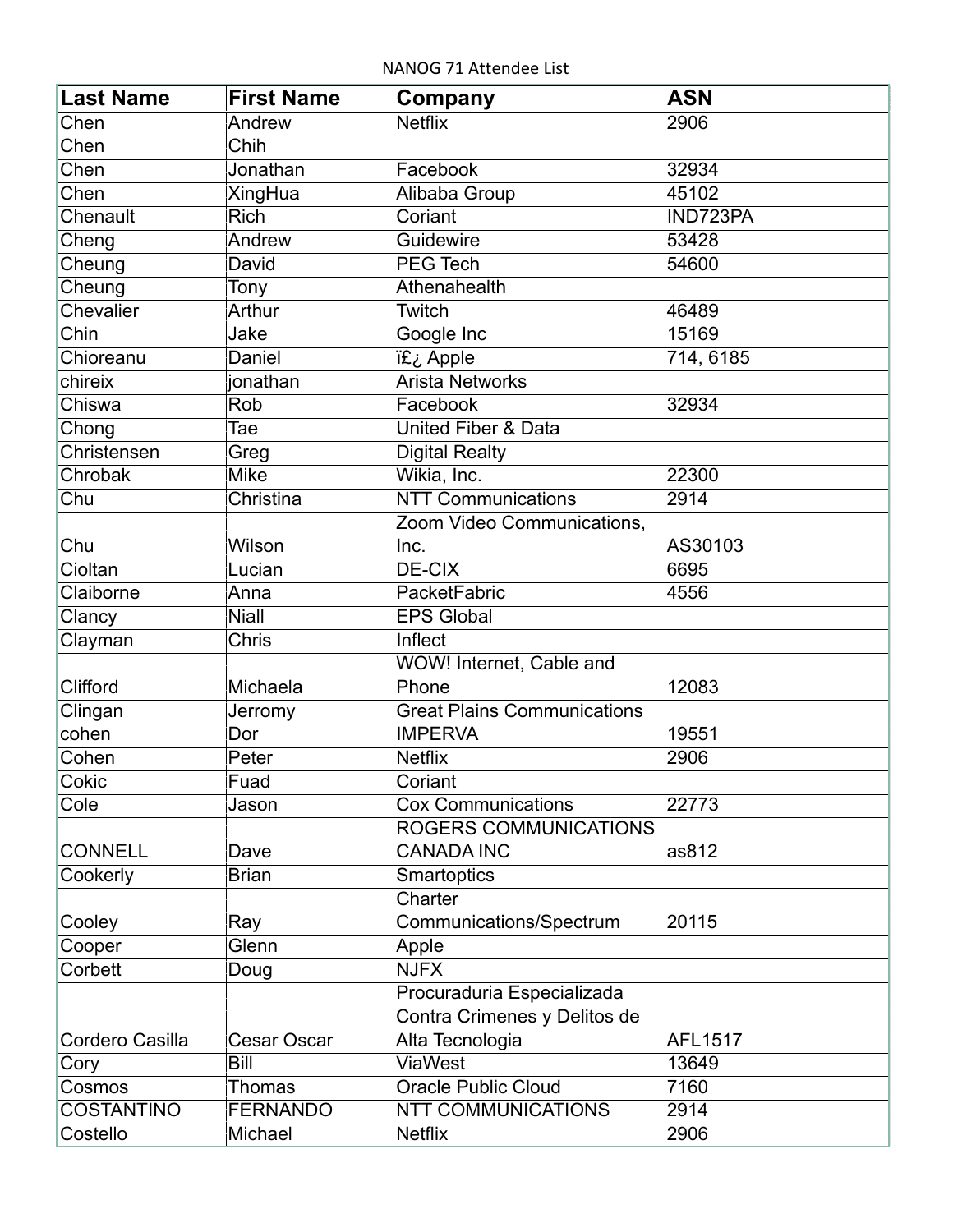NANOG 71 Attendee List

| <b>Last Name</b> | <b>First Name</b> | Company                             | <b>ASN</b>           |
|------------------|-------------------|-------------------------------------|----------------------|
| Court            | <b>Brian</b>      | <b>DHD</b>                          |                      |
| Couture          | Philippe          | Videotron                           | 5769                 |
| Covert           | Timothy           | <b>Cox Communications</b>           | 22773                |
| Cox              | Amie              | <b>Viavi Solutions</b>              |                      |
| Cox              | Stephen           | Lighthriver Technologies            |                      |
| Craft            | Jason             | <b>Telnyx LLC</b>                   | 63440                |
| Craig            | Eric              | <b>TeraComm</b>                     |                      |
| <b>CRAMP</b>     | <b>BRYAN</b>      | <b>WINDSTREAM</b>                   |                      |
| Crowe            | Joseph            | Comcast                             | 7922                 |
| Crowley          | Jason             | Oracle                              | 7160                 |
| Cruz             | Leandro           | Infinera Corporation                |                      |
| Culley           | Elizabeth         | Comcast                             | 7922                 |
| Cullina          | Jonathan          | George Mason University             |                      |
| <b>Cummins</b>   | Paul              | Juniper Networks                    |                      |
| Curran           | John              | <b>ARIN</b>                         |                      |
| <b>CURSINO</b>   | <b>MARCELO</b>    | <b>TELXIUS CABLE USA, INC</b>       | 12956                |
| Curtin           | Andrew            | <b>Arbor Networks</b>               |                      |
| d'Agostino       | Ed                | <b>DE-CIX North America</b>         | 63034                |
| Daigle           | Leslie            | <b>ThinkingCat Enterprises, LLC</b> |                      |
| Dalberg          | <b>Steve</b>      | Packet Design                       |                      |
| Dalton           | <b>Scott</b>      | <b>Charter Communications</b>       | 20115, 19115         |
| Daly             | Tom               | Fastly                              | 54113                |
| Damiani          | Leanne            | Infinera                            | IND723PA             |
|                  |                   |                                     | AS32870AS14340AS2260 |
| Danford          | Robert            | Saleforce                           | 6AS394808AS45422     |
| <b>DANIEL</b>    | <b>ISSA</b>       | <b>IMPERVA</b>                      | 19551                |
| Daniel           | Rudi              | <b>AFL 1517</b>                     | N/A                  |
| Danko            | John              | Cologuard                           | 3.17973E+14          |
| Dannenbring      | <b>Hailey</b>     | Microsoft                           | MIC548PA             |
| Daum             | George            | <b>Arbor Networks</b>               |                      |
| Davenport        | Adam              | GTT                                 | 3257                 |
| <b>Davies</b>    | <b>Brian</b>      | eBay                                | 11643                |
|                  |                   | Precision Optical Transceivers,     |                      |
| Davis            | Todd              | Inc.                                |                      |
| Dawra            | Gaurav            | Cisco Systems                       |                      |
| De Dios          | Judy              | <b>Telstra</b>                      | 1221, 4637, 10026    |
| de la Haije      | Andrew            | <b>RIPE NCC</b>                     |                      |
| De Luca          | Vicente           | Zendesk                             | 21880                |
| De Saram         | Asoka             | <b>A10 Networks</b>                 | AS394009             |
| Dean             | Will              | Zenoss                              |                      |
| Dearborn         | Jason             | Juniper Networks                    |                      |
| <b>DeBack</b>    | Dean              | <b>Charter Communications</b>       | 7843                 |
| delazaro         | jeffrey           | Edgeconnex                          |                      |
| <b>DeLeskie</b>  | james             | mimir networks                      |                      |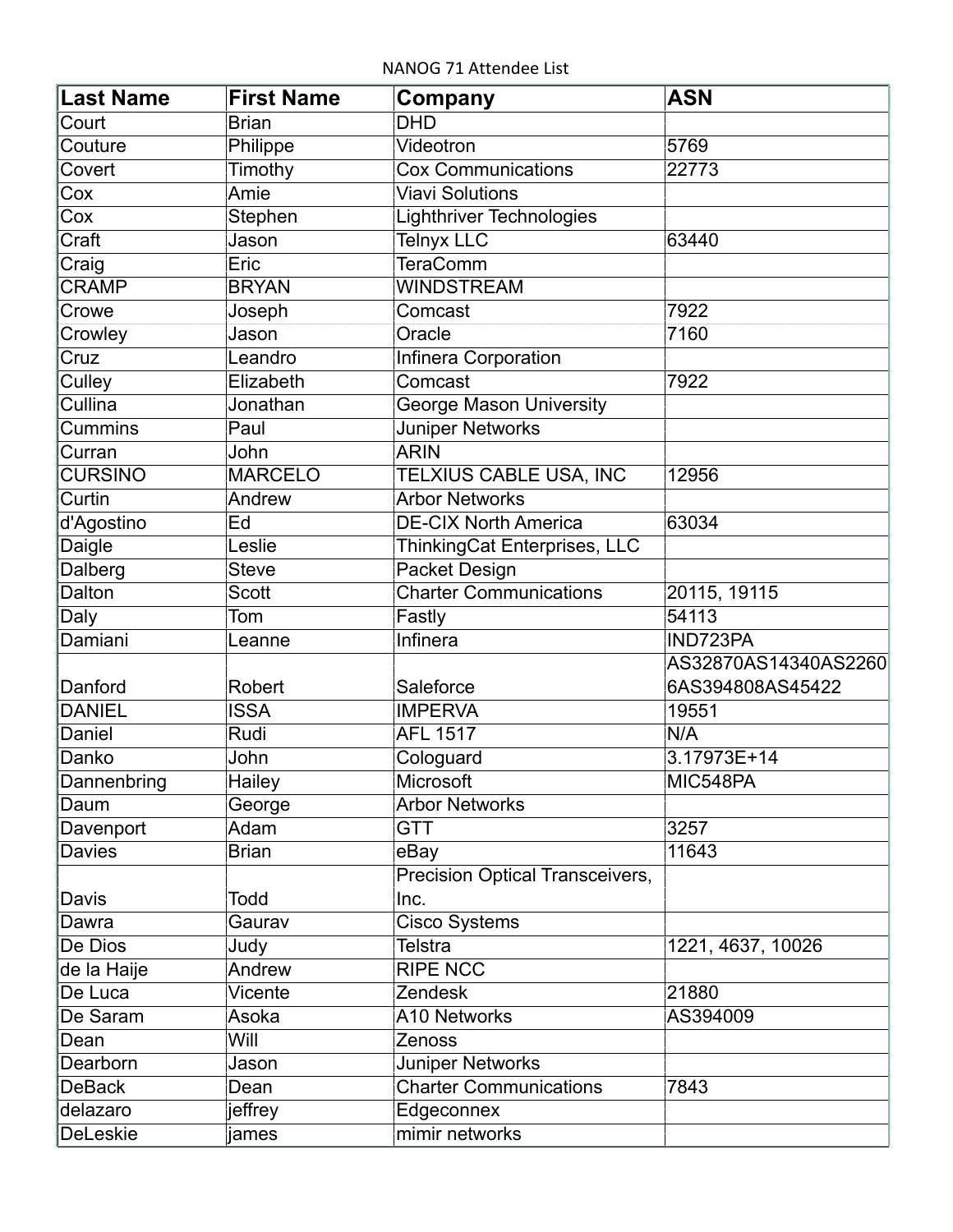NANOG 71 Attendee List

| Last Name             | <b>First Name</b> | Company                               | <b>ASN</b>          |
|-----------------------|-------------------|---------------------------------------|---------------------|
| DeLong                | Owen              | <b>Akamai</b>                         | 20940, 32787, 1734  |
| Dendy                 | Greg              | Equinix                               | 24115               |
|                       |                   | <b>IBM Bluemix Infrastructure</b>     |                     |
| Dent                  | Jerry             | (SoftLayer)                           | 36351               |
| Desai                 | <b>Shreyans</b>   | Serro LLC                             |                     |
| Deshpande             | Tanvi             |                                       |                     |
| <b>DeVos</b>          | David             | <b>Precision Optical Transceivers</b> |                     |
| <b>DHANANI</b>        | <b>ABHI</b>       | George Mason University               |                     |
| <b>Dharod</b>         | Manish            | Equinix                               |                     |
| <b>Dhillon</b>        | Parry             | Salesforce.com                        | 14340               |
| <b>Diaz</b>           | Johnny            | Telxius Cable USA, Inc.               | 12956               |
| Diaz                  | Marco             | <b>NIC Chile</b>                      | 27678 52234         |
|                       |                   | American Registry for Internet        |                     |
| Diego                 | Eddie             | <b>Numbers</b>                        |                     |
| Digiovanni            | Joe               | Pica <sub>8</sub>                     |                     |
| <b>DiOro</b>          | Tirza             | Imperva Incapsula                     |                     |
| <b>Divis</b>          | Jane              | <b>NTT Communications</b>             | 2914                |
| Dizon                 | Debbrah           | Serro                                 |                     |
| Dizon                 | Manny             | <b>Telstra</b>                        | 4637, 1221, 10026   |
| <b>Dobbins</b>        | <b>Mike</b>       | <b>Precision Optical Transceivers</b> |                     |
| Donelan               | John              | <b>Kentik</b>                         |                     |
| Doub                  | <b>Nick</b>       | <b>Ball State University</b>          | AS20452             |
|                       |                   | <b>Fujitsu Network</b>                |                     |
| <b>Driscoll</b>       | Kevin             | Communications, Inc.                  |                     |
| Druar                 | <b>Mike</b>       | <b>Nokia</b>                          |                     |
|                       |                   |                                       |                     |
| DUAVIT VAZQUEZ JUDITH |                   | PHCOLO INC.                           | 55431               |
| Duero                 | Punky             | <b>ICANN</b>                          | 23518, 26299, 40528 |
| Duff                  | <b>Thomas</b>     | Linode                                | 63949               |
|                       |                   | <b>Edmonds Community College</b>      |                     |
| Dukes                 | Evan              | <b>Student</b>                        |                     |
| Dul                   | Andrew            | Crowdstrike                           |                     |
| Duymayan              | Ibrahim           | <b>UCLA IT Services</b>               | 52                  |
| Ealla                 | Saritha           | Juniper Networks                      |                     |
| Ebersman              | Paul              | <b>NTT Communications</b>             | 2914                |
| Edelman               | Jason             | Network to Code, LLC                  |                     |
| Edwards               | Andrew            | Rackspace                             | 12200               |
| <b>Edwards</b>        | Jonah             | <b>Internet Archive</b>               | 7941                |
| Eggers                | Richard           | <b>NTT Communications</b>             | 2914                |
| Eggert                | <b>Mike</b>       | <b>Cox Communications</b>             | 22773               |
| Eichelberger          | Wendy             | Microsoft                             |                     |
| Eisenberg             | Paul              | Wave2Wave Solution                    |                     |
| Elaawar               | Nasser            | Facebook                              |                     |
| Elliott               | <b>Drew</b>       | Juniper Networks                      | 21870               |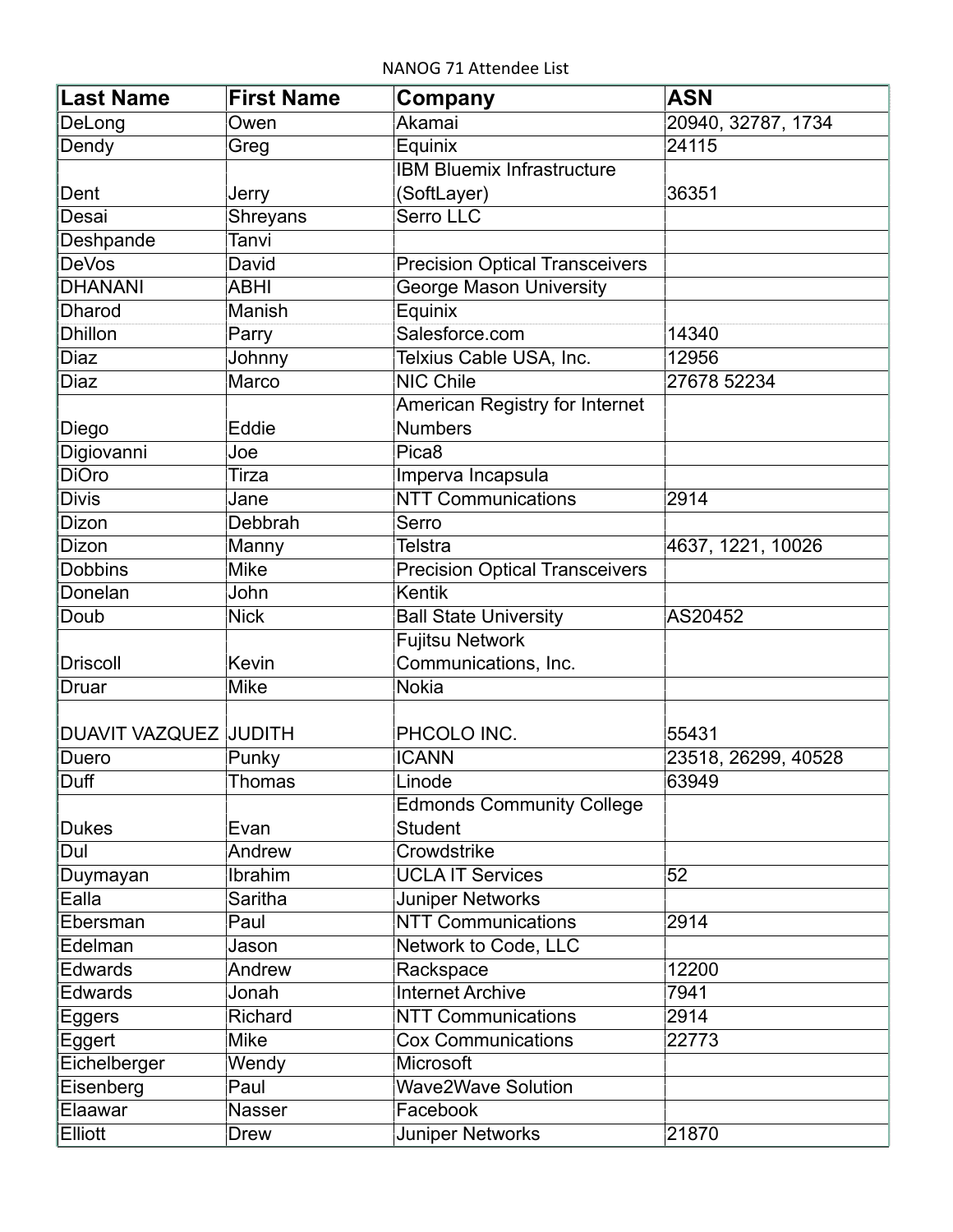NANOG 71 Attendee List

| <b>Last Name</b>                | <b>First Name</b>      | Company                           | <b>ASN</b>  |
|---------------------------------|------------------------|-----------------------------------|-------------|
| Elliott                         | Greg                   | LightEdge Solutions               | 11320       |
| <b>Ellis</b>                    | Daniel                 | <b>Kentik</b>                     | 6169        |
| Ellison                         | Michael                | Cisco Systems, Inc.               | 109         |
| Elrod                           | Julie                  | <b>NTT Communications</b>         | ,2914       |
| Emmons                          | Paul                   | Phoenix Internet Exchange         | 5118        |
| Epperson                        | Kevin                  | <b>Netflix</b>                    | 2906        |
| Erekat                          | Samer                  | <b>BICS</b>                       |             |
| Eriksson                        | Martin                 | Netnod Internet Exchange          | 8674        |
| Erkman                          | Ingrid                 | Microsoft                         | 8075        |
| <b>Escher</b>                   | Christopher            | <b>KDDI America / TELEHOUSE</b>   | AS2516      |
| Escher                          | Tom                    | <b>Element Critical</b>           |             |
| Eskandari                       | Azadeh                 | George Mason University           |             |
| <b>Esteves Soares</b>           | <b>Vinicius</b>        | <b>Netflix</b>                    | 2906        |
| Estrada                         | Phillip                | Genentech                         | 10725       |
| Euker                           | Greg                   | Mediacom                          | 30036       |
| Eulitt                          | David                  | <b>TeleGeography</b>              |             |
|                                 |                        | Fiber Internet Center LLC,        |             |
| Evans                           | Bob L.                 | IPv4Cloud.com, RentlPv4.com       | 26803       |
| Fahmy                           | $\overline{\text{JC}}$ | Coriant                           |             |
| Fairman                         | Hunter                 | <b>Infomart Data Centers</b>      |             |
| <b>Faleiros</b>                 | Herbert                | NIC.br                            | 22548       |
| Farmer                          | David                  | University of Minnesota           | <b>AS57</b> |
| Farnham                         | <b>Brian</b>           | <b>Cisco Systems</b>              |             |
| Fasone                          | Joseph                 | Pilot                             | 46450       |
| Fassbender                      | Janina                 | Deutsche Telekom AG               | 3320        |
| Federspiel                      | Jeanette               | <b>Netflix</b>                    |             |
| Feese-Strickland                | Allison                | CyrusOne                          | 62          |
| Feldman                         | Mark                   | Comcast                           | 7922        |
| Feldman                         | <b>Steve</b>           | <b>CBS</b> Interactive            | 6623        |
| Felts                           | Katie                  | Ciena Corporation                 |             |
| Ferguson                        | Matt                   | Cisco                             |             |
| <b>Fernandez Morales Esther</b> |                        | <b>TELXIUS</b>                    | 12956       |
| Fernando                        | Anthony                | NS1 Inc.                          |             |
| Ferraro                         | Lou                    | <b>Telia Carrier</b>              | 1299        |
| Ferrel                          | John                   | <b>QTS Data Centers</b>           | 4136        |
|                                 |                        | <b>Berlin Commercial Internet</b> |             |
| Fichtmueller                    | Rene                   | Exchange                          | 62193       |
| Fields                          | <b>Bryan</b>           | <b>NOKIA</b>                      | 38016       |
| Filyurin                        | Yan                    | Bloomberg                         | 10361       |
| Finlay                          | Fred                   | <b>Infinera</b>                   |             |
| Finney                          | Aaron                  | OpenX                             | 36089       |
| Fischer                         | Ben                    | <b>Arbor Networks</b>             |             |
| Fisher                          | Aaron                  | <b>H5 Data Centers</b>            |             |
|                                 |                        |                                   |             |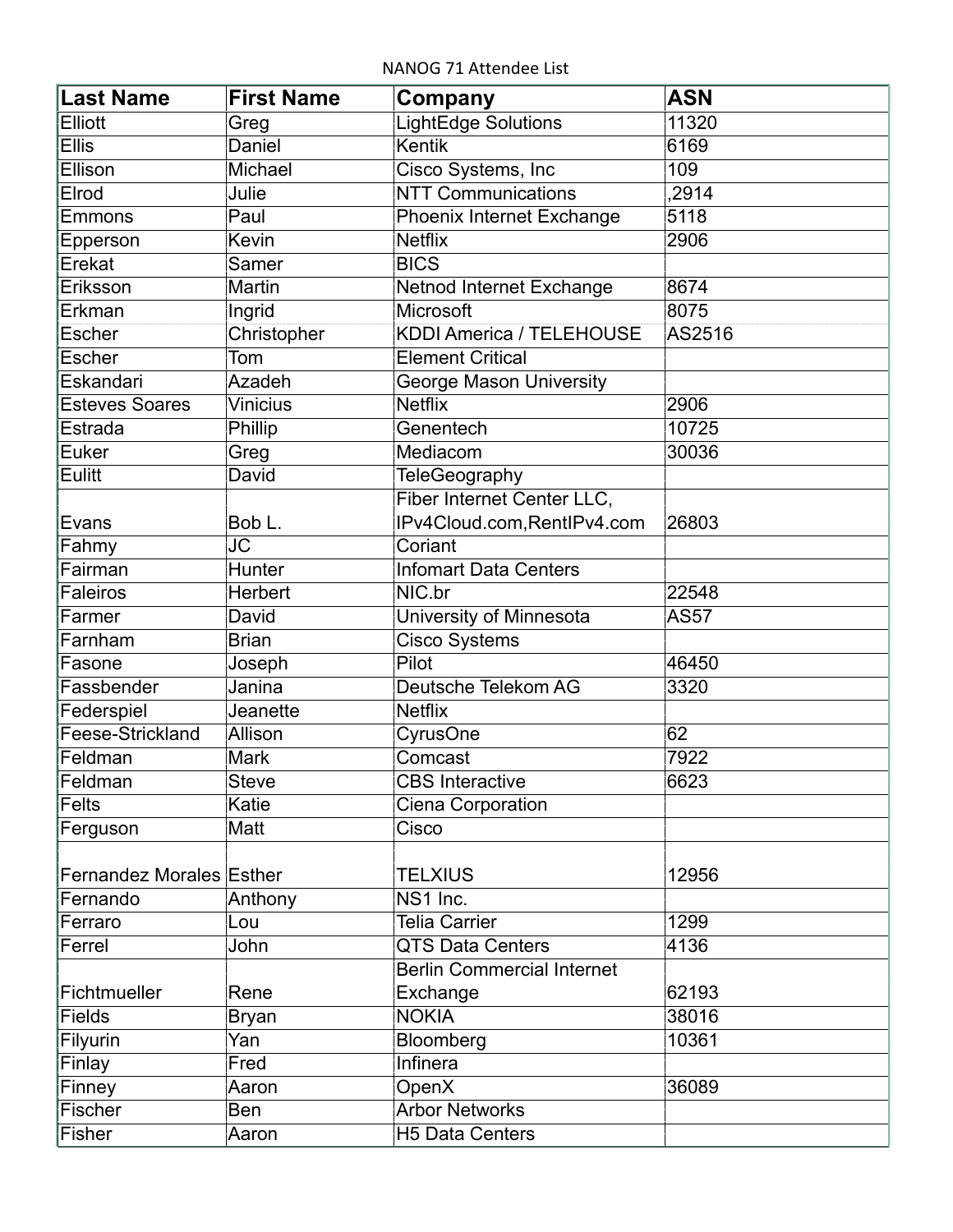NANOG 71 Attendee List

| <b>Last Name</b> | <b>First Name</b> | Company                          | <b>ASN</b>        |
|------------------|-------------------|----------------------------------|-------------------|
| Fitzpatrick      | George            | <b>Windstream Communications</b> | 7029              |
| Fleury           | Jerome            | Cloudflare                       | 13335             |
| Flint            | lan               | Yahoo                            | 10310             |
| Flores           | Mirta             | <b>McAllen Data Center</b>       |                   |
| <b>FLOREZ</b>    | <b>CARLOS</b>     | Internexa SA                     | 52280262589       |
| Floyd            | Franklin          | Cable One                        | 11492             |
| Flynn            | Jillian           | Arbor Networks, Inc.             |                   |
| forbes           | michelle          | <b>QTS Data Centers</b>          |                   |
| Fore             | <b>Beert</b>      | <b>BICS</b>                      |                   |
| Forney           | Susan             | <b>Markley Group</b>             | 26167             |
| Forrest          | Ben               | Facebook                         | 32934             |
| Fossum           | Corey             | Midco                            | 11232             |
| Foust            | <b>Brian</b>      | <b>NTT Communications</b>        | 2914              |
| Frame            | John              | <b>Arista Networks</b>           | 55064             |
| Franckhauser     | Jeff              | <b>XKL LLC</b>                   |                   |
| Freedman         | Avi               | Kentik                           | AS6169            |
| Freiding         | Christian         | <b>DE-CIX Management GmbH</b>    | 6695              |
| Fried            | Gabe              | <b>Hilco Streambank</b>          |                   |
| Fritch           | Jason             | <b>Juniper Networks</b>          |                   |
| Fromm            | Stephen           | University of Oregon             | 3701              |
| Fujimori         | Hiroyoshi         | Softbank Telecom America         | 17676             |
| Fujiwara         | Kazunori          | <b>JPRS</b>                      |                   |
| Fukuchi          | Michikazu         | BBIX, Inc.                       | 23640             |
| Fulton           | Stephen           | <b>Toronto Internet Exchange</b> | 11670             |
| Funtikov         | Vasily            | <b>MSK-IX</b>                    | 8631              |
| Gafni            | <b>Barak</b>      | Mellanox Technologies            |                   |
| Gagnon           | <b>Marc</b>       | Cogeco Peer 1                    | 13768             |
| Gajula           | Sreenivas Rao     | Unite Private Networks           | 15164             |
| Gallagher        | Colleen           | <b>XKL, LLC</b>                  |                   |
| Gallagher        | PJ                | Fastly, Inc.                     | 54113             |
| Gam              | David             | Juniper Networks                 |                   |
| Games            | McGehee           | CenturyLink                      | 209, 3908, 3910   |
| Gan              | Houchao           | clarkson university              |                   |
| Gandotra         | Rahil             | University of Colorado Boulder   | <b>AS104</b>      |
| Gangal           | Mayuresh          | Juniper Networks                 |                   |
| Gardiner         | Andrew            | <b>Telstra</b>                   | 1221, 4637, 10026 |
| Gardini          | Marcelo           | NIC.br                           | 22548             |
| Garland          | Ryan              | Twitch                           | 46489             |
| Garr             | <b>Nate</b>       | Fastly                           | 54113             |
| Garrett          | Ken               | Finisar                          |                   |
| Garrett          | <b>Mark</b>       | <b>Windstream Wholesale</b>      | 7029              |
| Garrigus         | JP                | <b>OSI Hardware</b>              |                   |
| Gashinsky        | Igor              | Yahoo! Inc.                      | 10310             |
| Gavirneni        | Amita             | Juniper Networks                 |                   |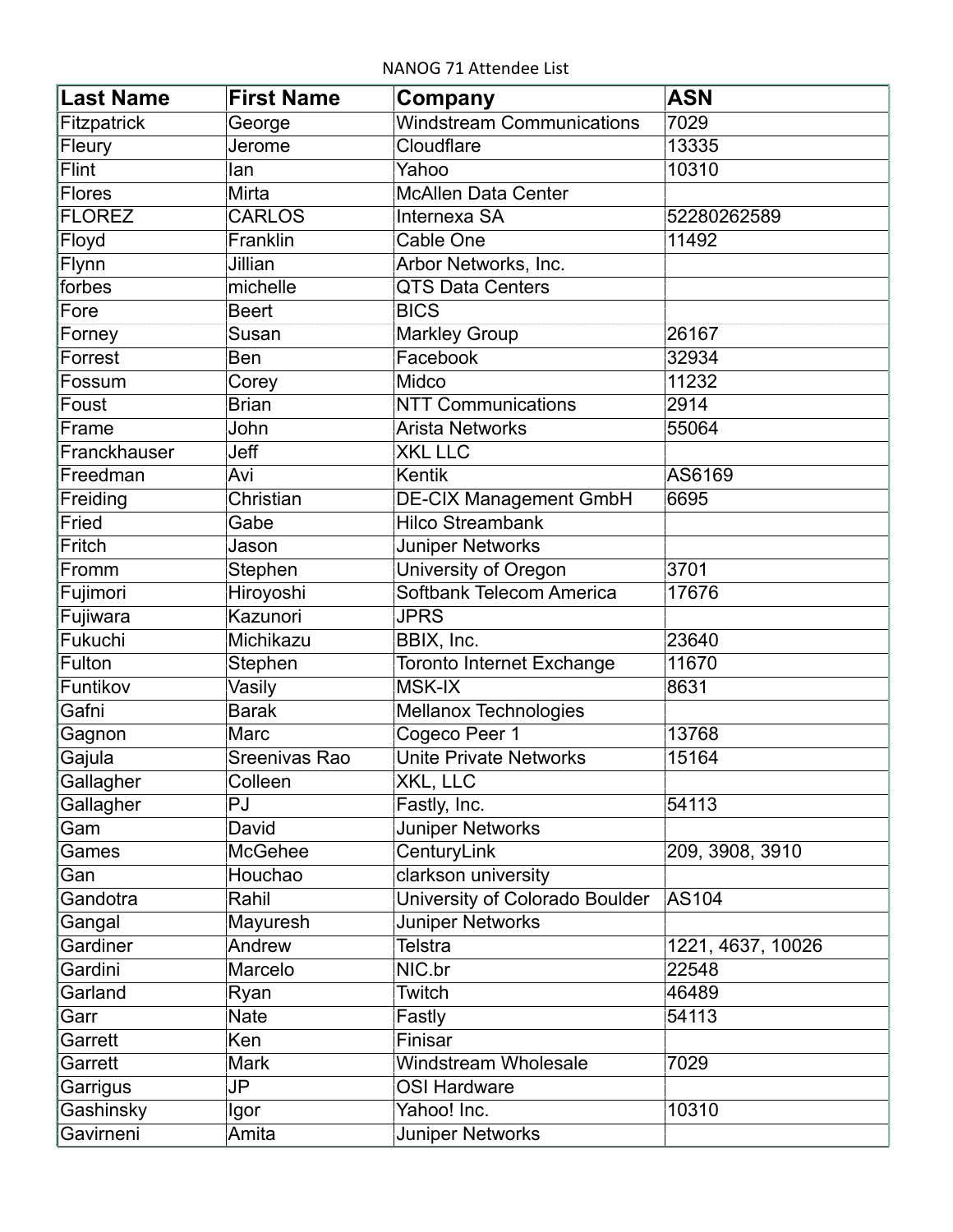NANOG 71 Attendee List

| <b>Last Name</b> | <b>First Name</b> | Company                          | <b>ASN</b>          |
|------------------|-------------------|----------------------------------|---------------------|
| Gayer            | Ofer              | Imperva Incapsula                | 19551               |
| Gehami           | Alan              | <b>Adva Optical Networking</b>   |                     |
| Gehringer        | George            | <b>Altice USA</b>                | 19720               |
| George           | Joshua            | <b>Cisco Systems</b>             |                     |
| Germann          | Eric              | <b>Newscycle Solutions</b>       |                     |
| Gibbard          | <b>Steve</b>      | <b>Twitter</b>                   | 13414               |
| Gibbings         | Chris             | Google                           | 15169               |
| Gibson           | Kevin             | <b>Bluebird Network</b>          | AS62943             |
| Gill             | Jay               | <b>Infinera</b>                  |                     |
| Gillette         | <b>Thomas</b>     | <b>Windstream Communications</b> | 7029                |
| Gilley           | Paige             | Juniper Networks                 |                     |
| Gillman          | <b>Blake</b>      | Megaport                         | 132863              |
|                  | Huanhuan          |                                  |                     |
| Gilmore          | <b>Jezzibell</b>  | PacketFabric, LLC.               |                     |
| Gilner           | Aleck             | Juniper Networks                 |                     |
| Ginsberg         | <b>Steve</b>      | <b>Grebe Digital</b>             |                     |
| Gisch            | Martin            | Oracle                           | 7160                |
| Glover           | James             | Ciena                            |                     |
| Goen             | <b>Bobby</b>      | Charter                          | AS20115             |
| Gohite           | Pravin            | Linkedin                         |                     |
| Gokarn           | Uday              | <b>Cisco Systems</b>             |                     |
| Golecky          | Adam              | NIX.CZ / NIX.SK                  | 6881                |
| Golla            | Ram               | <b>Product Management</b>        | IND723PA            |
| Goodwin          | Julien            | Google                           | 15169               |
| Gorman           | <b>Brad</b>       | Verisign                         | 7342 / 26415        |
| Gottlieb         | <b>Jordan</b>     | <b>Charter Communications</b>    | 20115               |
| Gould            | Zack              | <b>DataBank</b>                  | 1.37672E+19         |
| Grabowski        | Darren            | <b>NTT Communications</b>        | 2914                |
| Grady            | <b>Brian</b>      | Orange                           | 5511                |
| Gray             | Andrew            | <b>Cox Communications</b>        | 22773               |
| Greco            | Charles           | Zscaler, Inc                     | 22616, 62044, 53813 |
| Green            | Ben               | CoreSite                         |                     |
| Greene           | <b>Barry</b>      | <b>Akamai</b>                    | ,1280               |
| Grewal           | Ashutosh          | <b>Juniper Networks</b>          |                     |
| <b>Griliches</b> | Eve               | Cisco Systems                    |                     |
| Grin             | <b>Russell</b>    |                                  |                     |
| Grindstaff       | Justin            | <b>NTT Communications</b>        | 2914                |
| Griner           | Jason             | <b>StackPath</b>                 | 3.34381E+14         |
| Griswold         | Matt              | United IX, 20C                   | 33713               |
| Grossman         | Lisa              | m/Oppenheim Associates           |                     |
| Grundemann       | Chris             | <b>Myriad Supply</b>             |                     |
| Gryp             | Heather           | <b>United Fiber &amp; Data</b>   |                     |
| Gu               | Jian              | <b>Twilio Communications Inc</b> | 394434              |
| Guerrero         | Alex              | Zoom Video                       | 30103               |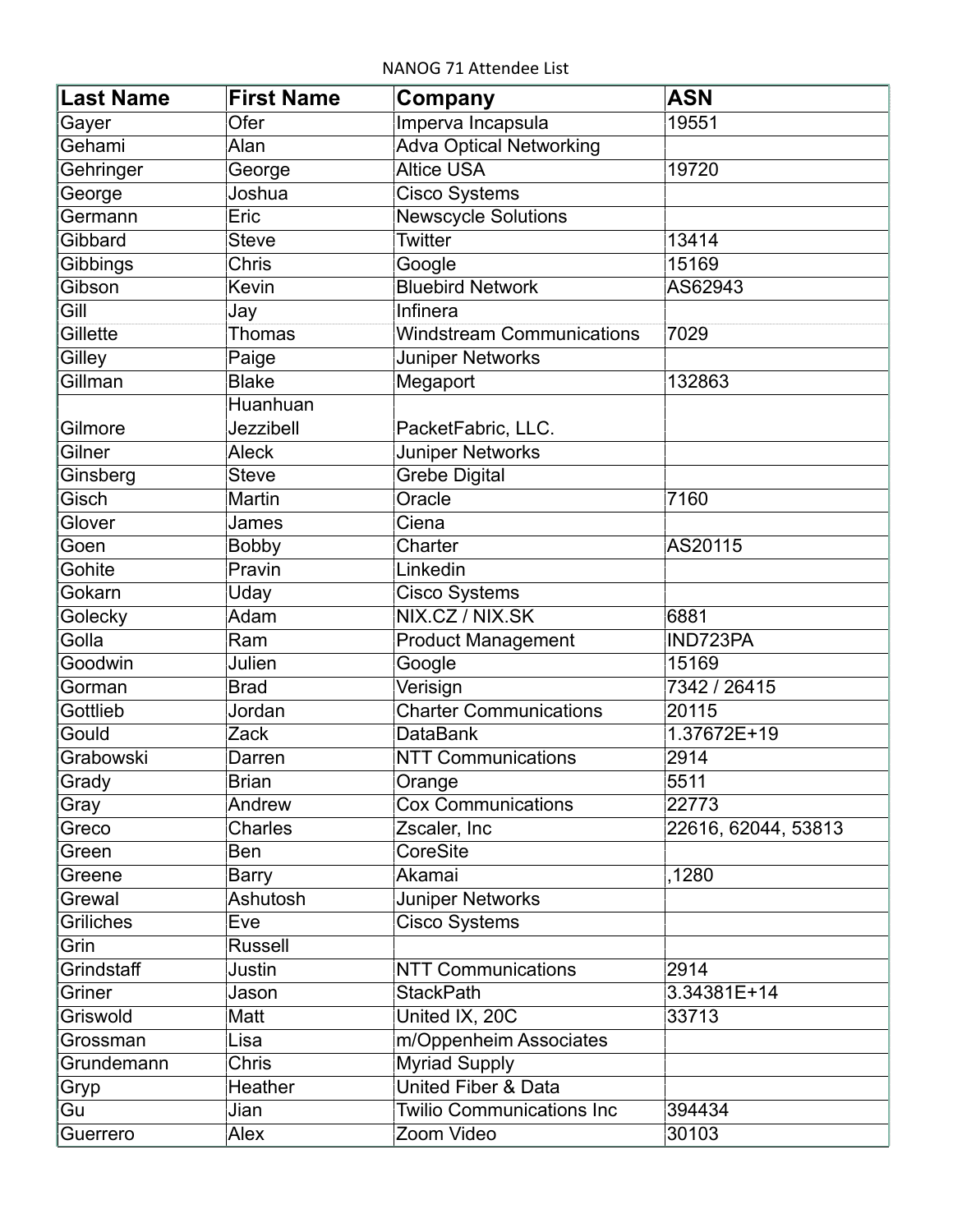NANOG 71 Attendee List

| <b>Last Name</b> | <b>First Name</b> | Company                          | <b>ASN</b>        |
|------------------|-------------------|----------------------------------|-------------------|
| Guimaraes        | Andre             | Finisar                          |                   |
| Gunn             | <b>Patrick</b>    | Oath                             | 1668, 10310       |
| Gunter           | Ryan              | <b>Twitch Interactive</b>        | 46489             |
| Gupta            | Ashutosh          | University of Colorado, Boulder  | 104               |
| Gupta            | Manish            | <b>Juniper Networks</b>          |                   |
| Guymon           | Gary              | <b>NTT Communications</b>        | 2914              |
| Guzman           | Jose              | <b>Telehouse</b>                 | 13538             |
| Gwinner          | Tommy             | <b>Infomart Data Centers</b>     |                   |
| Hafey            | <b>Rick</b>       | Infinera                         |                   |
| Hagens           | Robert            | Zayo Group                       | 6461, 8218, 15290 |
| Hall             | Melinda           | <b>Windstream Communications</b> |                   |
| <b>Haller</b>    | Seth Ruben        | <b>EPS Global</b>                |                   |
| Hamada           | Yasuyuki          | <b>NTT Security</b>              |                   |
| Han              | <b>Bernard</b>    | <b>DISH Network</b>              |                   |
| <b>HAN</b>       | <b>HAODONG</b>    | <b>CHINA TELECOM AMERICAS</b>    | AS4134/AS4809     |
| Hanke            | Jay               | <b>MICE/IX Denver</b>            | 53679             |
| <b>Hankins</b>   | Greg              | <b>Nokia</b>                     | 38016             |
| Hanks            | Doug              | LinkedIn                         | 14413             |
| Hannigan         | Martin            |                                  |                   |
| <b>HANSEN</b>    | <b>DAVID</b>      | <b>NTT America</b>               | 2914              |
| Hanspal          | Jasdeep           | CyrusOne                         | 62                |
| Hantour          | Nader             | Cyxtera                          |                   |
| Haraguchi        | Anthony           | <b>Kentik</b>                    |                   |
| Harbert          | Tom               | Facebook                         | 32934             |
| Hargrave         | Will              | <b>LONAP</b>                     | 8330              |
| <b>Harnisch</b>  | Manuel            | Kentik                           |                   |
| Harris           | <b>Brian</b>      | Coriant                          |                   |
| Harris           | Ryan              | The Siemon Company               |                   |
| Harrison         | Paul              | Infinera Inc                     |                   |
| Hart             | Greg              | Finisar                          |                   |
| Hartl            | Jim               | <b>NTT Communications</b>        | 2914              |
| Hartman          | <b>Stephen</b>    | <b>Telia Carrier</b>             | 1299              |
| Harvey           | De'               | <b>NANOG</b>                     |                   |
| Hasham           | Allen             | Palo Alto Networks               |                   |
|                  |                   | <b>Fujitsu Network</b>           |                   |
| hashan           | Sahar             | Communications                   |                   |
| hashimi          | saima             | Fastly                           | 54113             |
| Hawken           | <b>Steve</b>      | www.2talk.co.nz                  | AS55561           |
| Haynes           | <b>Cliff</b>      | Salesforce                       | 14340             |
|                  |                   | <b>Hamilton Group Meeting</b>    |                   |
| Hazeltine        | Zabrina           | <b>Planners</b>                  |                   |
| He               | Yihua             | Oath                             | 10310             |
| <b>Hedrick</b>   | Rhett             | <b>Rincon Technology</b>         |                   |
| Heino            | Flemming          | London Internet Exchange Ltd     | 5459              |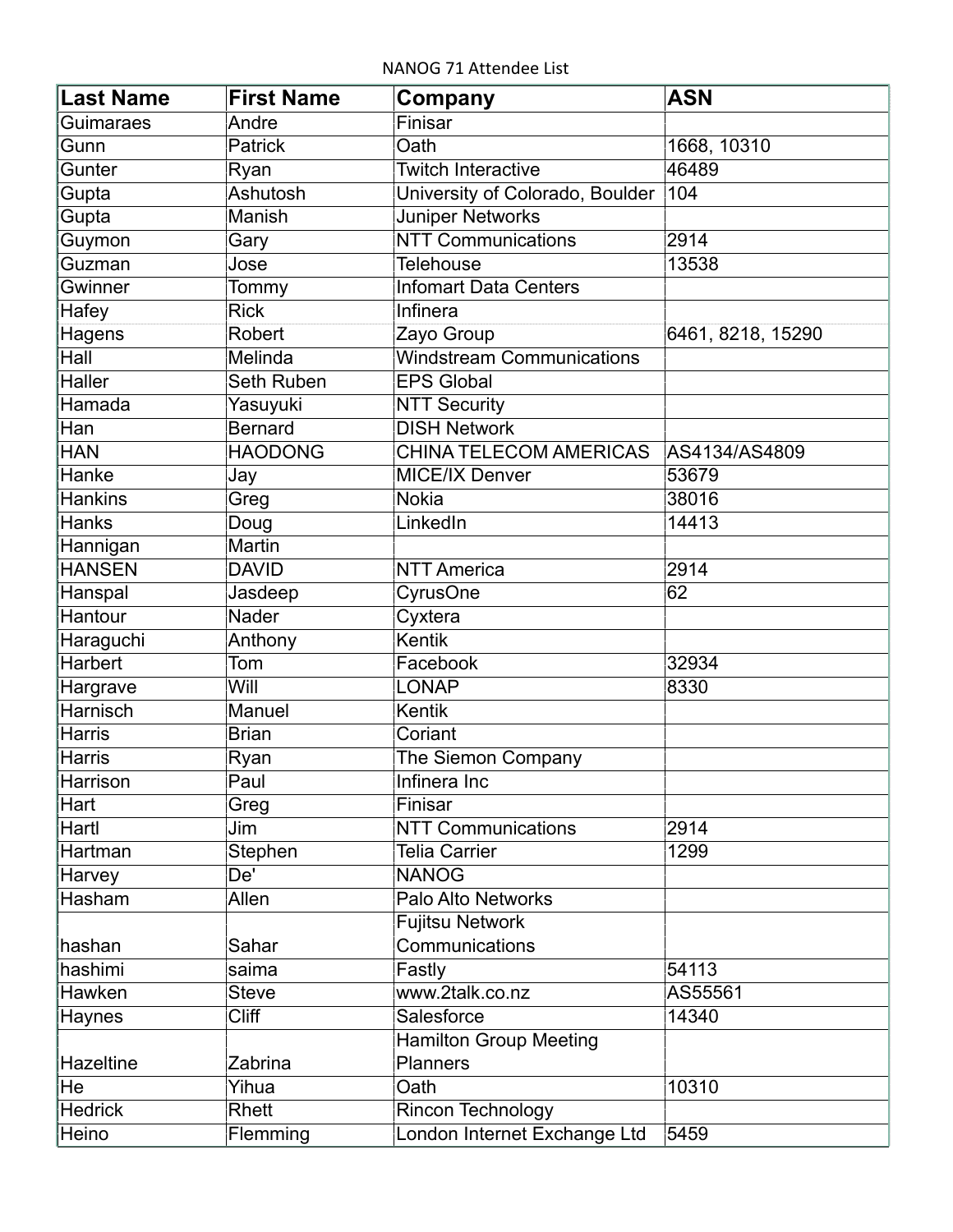NANOG 71 Attendee List

| <b>Last Name</b>   | <b>First Name</b> | Company                           | <b>ASN</b>          |
|--------------------|-------------------|-----------------------------------|---------------------|
| <b>Heitz</b>       | Jakob             | Cisco                             |                     |
| <b>Helis</b>       | <b>Chris</b>      | Juniper Networks                  |                     |
| <b>Helmenstine</b> | Peter             | <b>Digital Realty</b>             | 36086               |
| Hencken            | Kirsten           | <b>DE-CIX North America</b>       | 62499 and 63034     |
| Herselman          | David             | Syrex (Pty) Ltd                   | 37314               |
| <b>Hess</b>        | Joe               | <b>Hess Communications</b>        |                     |
| Hetherington       | Lee               | Facebook                          | 32934               |
| Hettinger          | Phillip           | Ciena                             |                     |
| <b>Hill</b>        | John              | <b>DE-CIX</b>                     | 6695                |
| <b>Hill</b>        | Steven            | EdgeConneX                        | n/a                 |
| Hirai              | Norisuke          | SoftBank Corp.                    | 17676               |
| Hodgson            | Tom               | <b>Six Degrees Group</b>          | 6908                |
| <b>Hoffman</b>     | Tim               | <b>Twitter</b>                    | 13414               |
| Holen              | Ragnhild Marie    | University of Oslo                |                     |
| Hollinger          | Nathan            | <b>F5 Networks</b>                | 55002               |
| Holloway           | <b>Bryan</b>      | Pavlov Media                      | 23473               |
| Holt               | <b>Marcus</b>     | <b>MGMix</b>                      | 394642              |
| Hon                | Stephen           | <b>Xiber LLC</b>                  | 393950              |
| Hong               | Kenny             | Calix                             |                     |
| Hooglander         | Courtney          | <b>PacketFabric</b>               |                     |
| Hoose              | Peter             | Facebook                          | 32934               |
| Hopewell           | Rob               | QTS Data                          | 4136                |
| <b>Hopkins</b>     | Tom               | <b>Colt Technology Services</b>   | n/a                 |
| <b>Horton</b>      | Joe               | Juniper Networks                  |                     |
| Horton             | <b>Thomas</b>     | <b>Approved Networks</b>          |                     |
| Housholder         | Hedy              | <b>Wave2Wave Solution</b>         |                     |
| Howard             | Lee               | Retevia                           |                     |
| Howard             | <b>Steve</b>      | <b>Paul Bunyan Communications</b> | 14371, 26145, 32609 |
| Howey              | Graeme            |                                   |                     |
| Howser             | Christie          | <b>NTT Communications</b>         | 2914                |
| Howsmon            | <b>Brad</b>       | <b>Juniper Networks</b>           |                     |
| <b>Hsieh</b>       | Hanson            | <b>Vitex LLC</b>                  |                     |
| Huang              | Solomon           | Cisco / OpenDNS                   | 36692               |
|                    |                   | Precision Optical Transceivers,   |                     |
| Hudson             | Alicca            | Inc.                              |                     |
| Hudson             | Jon               | <b>IETF</b>                       |                     |
| <b>Hughes</b>      | Aaron             | 6connect                          | 8038                |
| Hughes             | <b>Stacy</b>      | <b>Independent Contractor</b>     |                     |
| Hunter             | Kathleen          | Comcast                           |                     |
| Hurbert            | Charles           | <b>Terabit Systems</b>            |                     |
| Huston             | Geoff             | <b>APNIC</b>                      | 131072              |
|                    |                   | Verizon Digital Media Services    |                     |
| Hutchison          | Tine              | (EdgeCast CDN)                    | 15133               |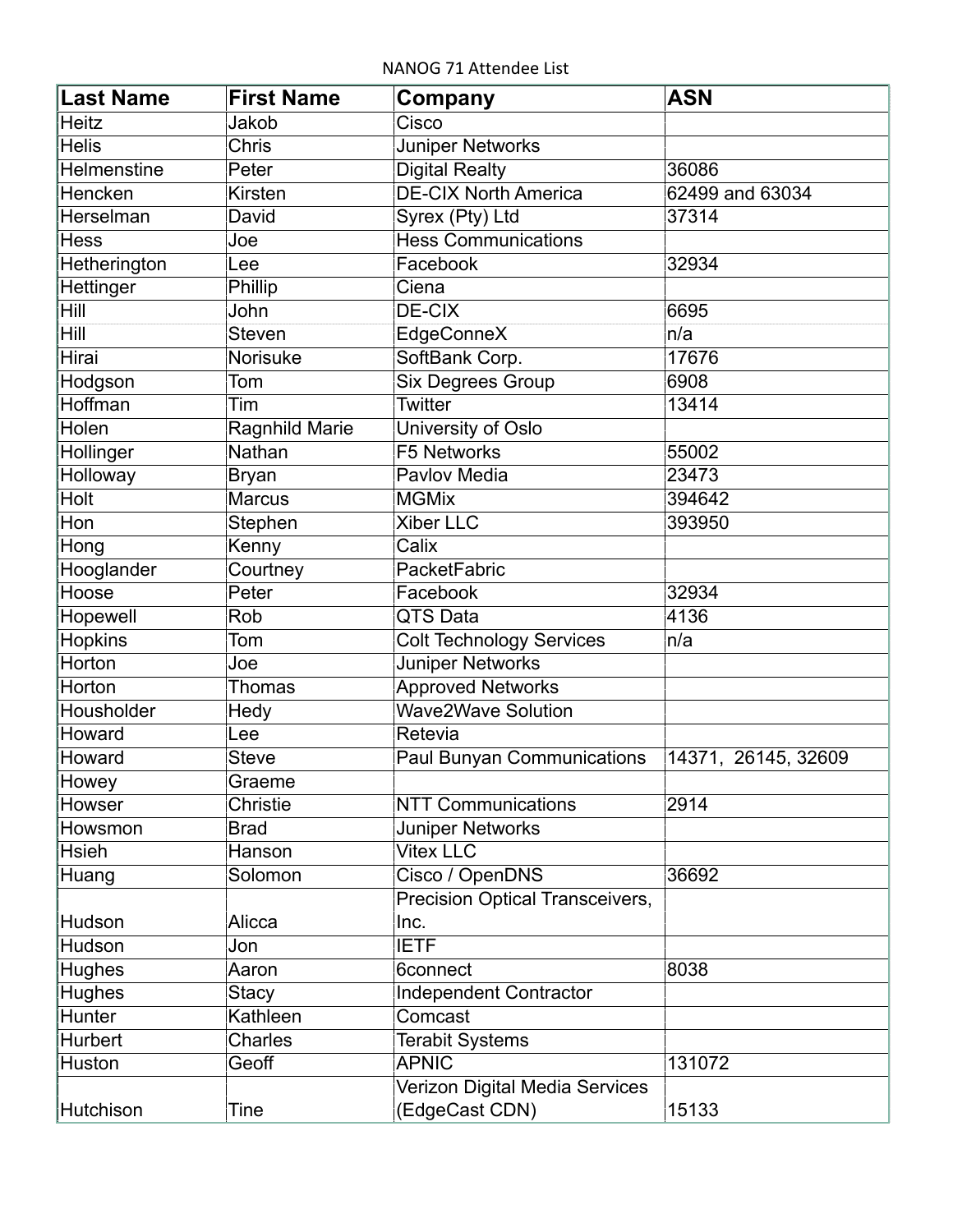NANOG 71 Attendee List

| <b>Last Name</b> | <b>First Name</b> | Company                           | <b>ASN</b>          |
|------------------|-------------------|-----------------------------------|---------------------|
|                  |                   | LINX - the London Internet        |                     |
| Hutty            | Malcolm           | Exchange                          | 5549                |
| Hyatt            | William           | <b>OzarksGo</b>                   | 395662              |
| Hynes            | Liam              | Dyn / Oracle                      | 33517               |
| Ibrahim          | Ramy              | Noor Data Networks                | AS20928             |
| <b>Ilin</b>      | Aleksandr         | <b>MSK-IX</b>                     | 8631                |
| Inada            | George            |                                   |                     |
| Ingram           | Jared             | <b>OSI Hardware</b>               |                     |
| Irving           | Richard           | <b>LONAP</b>                      | 8330                |
| Ishimaru         | Greg              | Zscaler, Inc                      | 22616, 62044, 53813 |
| Ishizuki         | Sayaka            | KDDI/TELEHOUSE                    | 2516                |
| Ismaeil          | Rami              | Verisign                          | 7342                |
| Ito              | Tetsuro           | <b>NTT EAST</b>                   |                     |
| <b>Ivatury</b>   | Malini            | <b>NTT Communications</b>         | 2914                |
| Izbicki          | Leo               | Twitch.tv                         | 46489               |
| Jackman          | Chris             | <b>RCN</b>                        | 6079                |
| Jackson          | Carl              | <b>IBM Bluemix Infrastructure</b> | 36351               |
| Jacobs           | Michael           | <b>Kentik</b>                     |                     |
| Jacobs           | Robert            | PS Lightwave, Inc.                | 394437              |
| Jacobsen         | Ole               | The Internet Protocol Journal     |                     |
| Jacoby           | Peter             | <b>RCN Cable</b>                  | 6079                |
| Jaeggli          | Joel              | Fastly                            | 54113               |
| <b>Jafferali</b> | Samir             | LinkedIn                          | 14413               |
| Jain             | <b>Bhawna</b>     | <b>Telia Carrier</b>              | 1299                |
| Janota           | Adam              | Equinix                           |                     |
| Jansen           | Matt              | Facebook                          | 32934               |
| <b>Jarrett</b>   | Erik              | <b>Network Utility Force</b>      | AS394345            |
| Javdekar         | Anup              | Google                            | 16591               |
| Jayaram          | Raghavendra       | Juniper Networks                  |                     |
| Jean-Francois    | Nathanael         | NS <sub>1</sub>                   | 62597               |
| <b>Jeffers</b>   | David             | <b>ARIN</b>                       | 10745               |
| Jimenez          | Darian            | Oracle                            | 7160                |
| Jogback          | LM                | Netnod                            | 8674                |
| Johnston         | Hugh              | AT&T                              | 7018; 7132          |
| Jolly            | Kai               | <b>Netsource Global</b>           |                     |
| Jones            | <b>Brian</b>      | Virginia Tech                     | 1312                |
| Jones            | Patrick           | <b>NTT Communications</b>         | 2914                |
| Jong             | <b>Bryan</b>      | Oath Inc.                         | 10310, 1668         |
| Joseph           | Mike              | Oath Inc. (Yahoo / AOL)           | 10310 / 1668        |
| Joyner           | John              | Infinera                          |                     |
| Juel             | Jeremy            | Inflect                           |                     |
| <b>Junkins</b>   | Doug              | Guavus, Inc.                      |                     |
| Just             | Janet             | Microsoft                         | AS8075              |
| Kablan           | Murad             | <b>Stateless</b>                  |                     |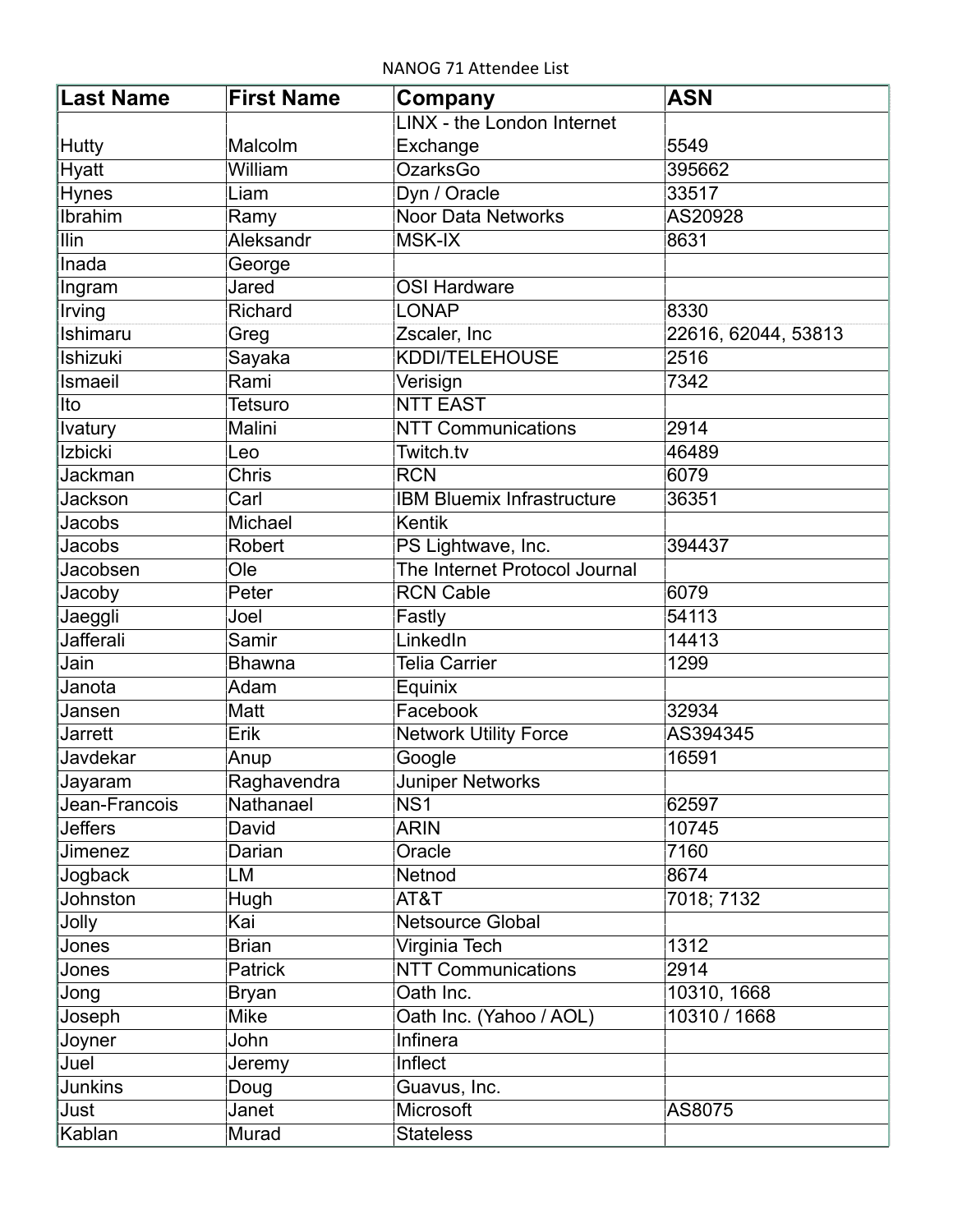NANOG 71 Attendee List

| <b>Last Name</b> | <b>First Name</b> | Company                         | <b>ASN</b>         |
|------------------|-------------------|---------------------------------|--------------------|
| Kadunce          | Wendell           | <b>Colt Technology Services</b> | n/a                |
| kagita           | keisuke           | Internet Initiative Japan .Inc  | 2497               |
| Kahn             | Zaid              | LinkedIn                        | AS14413            |
| Kalegaric        | <b>Steve</b>      | <b>Juniper Networks</b>         |                    |
| Kalfa            | John              | <b>VIAVI Solutions</b>          |                    |
| Kallat           | <b>Nikhil</b>     | Apple                           | 714                |
| Kangas           | <b>Nicole</b>     | Microsoft                       | 8075, 8068         |
| Kapela           | Anton             | EdgeMicro                       | 16842              |
| Karademos        | Paul              | Oracle                          | 7160               |
| Karale           | Sagar             | <b>Box</b>                      | 33011              |
| Karlsson         | <b>Mattias</b>    | Netnod                          | 8674               |
| Karrenberg       | Daniel            | <b>RIPE NCC</b>                 | 3333               |
| Kathirvelu       | Ravi              | <b>Juniper Networks</b>         |                    |
| Kaufman          | Timothy           | Linode                          | 63949              |
| Kaufmann         | Christian         | <b>AKAMAI TECHNOLOGIES</b>      | 20940, 32787       |
| Kautz            | Bill              | Coriant                         |                    |
| Kawabata         | Hiroki            | <b>JPNIC</b>                    | 2515               |
| Kawaguchi        | Shinji            | <b>Internet Multifeed Co.</b>   | 55391, 55392, 7521 |
| Kazmierczak      | Art               | <b>Telia Carrier</b>            | 1299               |
| Kelley           | <b>Mike</b>       | <b>China Telecom Americas</b>   |                    |
| Kelly            | <b>Chirs</b>      | GTT                             |                    |
| Kemp             | <b>Brian</b>      | <b>Arbor Networks</b>           |                    |
| Kennedy          | L Sean            | <b>XO Communications</b>        | 2828               |
| Kennedy          | Michael           | <b>LINX</b>                     | 21919              |
| Kenny            | Noelle            | <b>Inflect</b>                  |                    |
| Khan             | Farhan            | Facebook                        | 32934              |
| Khanna           | Sanjay            | <b>Brocade</b>                  |                    |
| Khezri           | Manouch           | <b>Volta Networks</b>           |                    |
| Khomyakov        | Andrey            | athenahealth inc                | 11174              |
| Khoo             | Andrew            | Amaysim                         | 136019             |
| Khuon            | Jake              | Symantec                        | 26282              |
| Kierzewski       | Stephen           | Cogent                          | 174                |
| Kim              | Jen               |                                 |                    |
| Kim              | Jihan             | <b>RADWARE</b>                  |                    |
|                  |                   | KINX (Korea Internet Neutral    |                    |
| <b>KIM</b>       | <b>KWANWOO</b>    | eXchange)                       | 9957/17604         |
| Kim              | Peter             | <b>CDNetworks</b>               | AS38107            |
| King             | <b>Bryan</b>      | Uniti Fiber                     | 1.88861E+14        |
| King             | James             | <b>IMPERVA</b>                  |                    |
| Kini             | Pratima           | <b>Cisco Systems</b>            |                    |
| Kitade           | Kohei             | <b>NTT</b> communiations        | 4713               |
| Kjellgren        | Kaj               | Netnod                          | 8674               |
| Klavon           | Erik              | <b>Box</b>                      | 33011              |
| Kleynen          | Jeff              | <b>Netflix</b>                  | 2906               |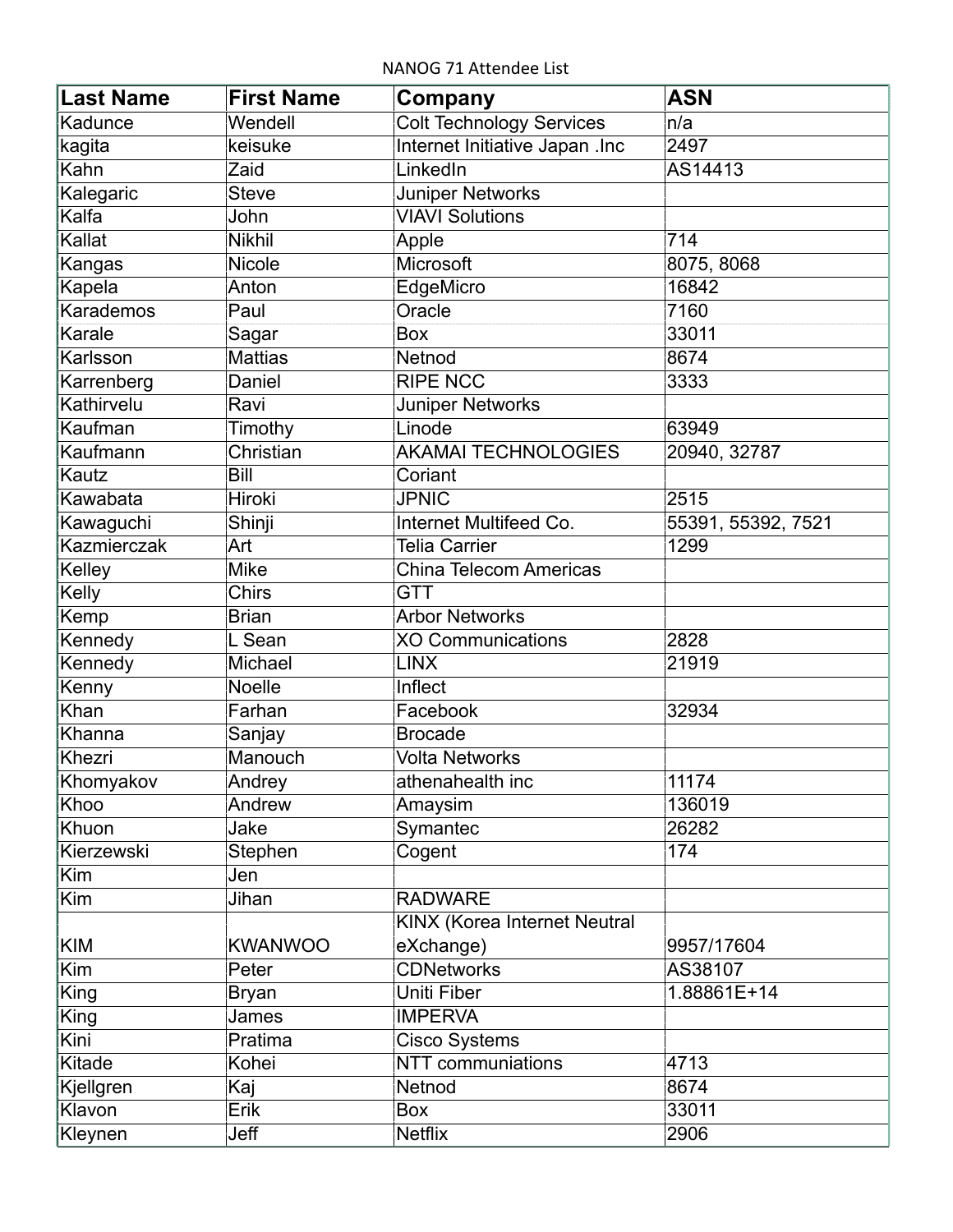NANOG 71 Attendee List

| <b>Last Name</b> | <b>First Name</b> | Company                           | <b>ASN</b>           |
|------------------|-------------------|-----------------------------------|----------------------|
| <b>Klink</b>     | Aaron             | <b>Netflix</b>                    | 2906                 |
| Knific           | Eric              | <b>Epic Technology Solutions</b>  |                      |
| Knific           | Paul              | US Ignite - Flint                 |                      |
| Ko               | Raymond           | <b>Digitalrealty</b>              |                      |
| Koch             | Alexander         | <b>Telia Carrier</b>              | 1299                 |
| koch             | christian         | Pilot                             | 46450                |
| Kode             | Vishal            | <b>NTT Communications</b>         | 2914                 |
| Koga             | Yuzo              | <b>INTERNET MULTIFEED CO.</b>     | 55391, 55392         |
| Kopp             | Daniel            | DE-CIX                            | 6695                 |
| Koprivnikar      | Ales              | ThousandEyes                      |                      |
| Korshunov        | <b>Mike</b>       | Cisco                             |                      |
| Kosters          | <b>Mark</b>       | <b>ARIN</b>                       |                      |
| Kota             | Shyam             | <b>Arista Networks</b>            |                      |
| Kovac            | Ron               | <b>Ball State University</b>      | 20452                |
| Krönung          | <b>Bernhard</b>   | <b>DE-CIX Management GmbH</b>     | 6695                 |
| Kratsberg        | Vlad              | Squarespace                       | 53831                |
| <b>Krauska</b>   | Joel              | <b>Kentik</b>                     | 6169                 |
| <b>Kristick</b>  | Tara              | Telstra, Inc.                     | 12214637             |
| Kuettner         | <b>Tobias</b>     | <b>GTT</b>                        | AS3257               |
| Kumar            | <b>Nitin</b>      | Cisco Systems Inc                 |                      |
| Kumari           | Warren            | Google                            | 15169, 3557          |
| <b>Kurita</b>    | Ryo               | <b>KDDI America / TELEHOUSE</b>   | AS2516               |
| Kurokawa         | <b>Akito</b>      | <b>Netflix</b>                    | 2906                 |
| <b>Kusa</b>      | Joe               | <b>GTT</b>                        | 3257                 |
| Kwon             | <b>Misuk</b>      | <b>ARIN</b>                       |                      |
| Labuschagne      | Nicole            | <b>SEACOM</b>                     |                      |
| Lad              | Mohit             | ThousandEyes                      | 394101               |
| Lai              | Ken               | <b>SRI CommTech</b>               |                      |
| lakshman         | umesh             | Cisco                             |                      |
| Landau           | Mika              | <b>Approved Networks</b>          |                      |
| Landry           | Ryan              | Fastly                            | 54113                |
| Lang             | <b>Barrs</b>      | <b>Finisar Corporation</b>        |                      |
|                  |                   |                                   | 15169, 36040, 36561, |
| LaPerriere       | Sylvie            | Google                            | 43515                |
| Lario            | Janine            | Vox Telecom                       | 11845                |
| Lasher           | Donn              | F5 Networks                       | 55002                |
| latzko           | alex              | servercentral                     | 23352                |
| Lawrence         | Edward            | <b>Workonline Communications</b>  | 37271                |
| Lawson-Shanks    | Phill             | EdgeConneX                        |                      |
|                  |                   | <b>IBM Bluemix Infrastructure</b> |                      |
| Le               | Bryan             | (SoftLayer)                       | 36351                |
| Leaning          | Richard           | <b>RIPE NCC</b>                   |                      |
| Leber            | Mike              | <b>Hurricane Electric</b>         | 6939                 |
| Lee              | Louie             | Google Fiber                      | 16591                |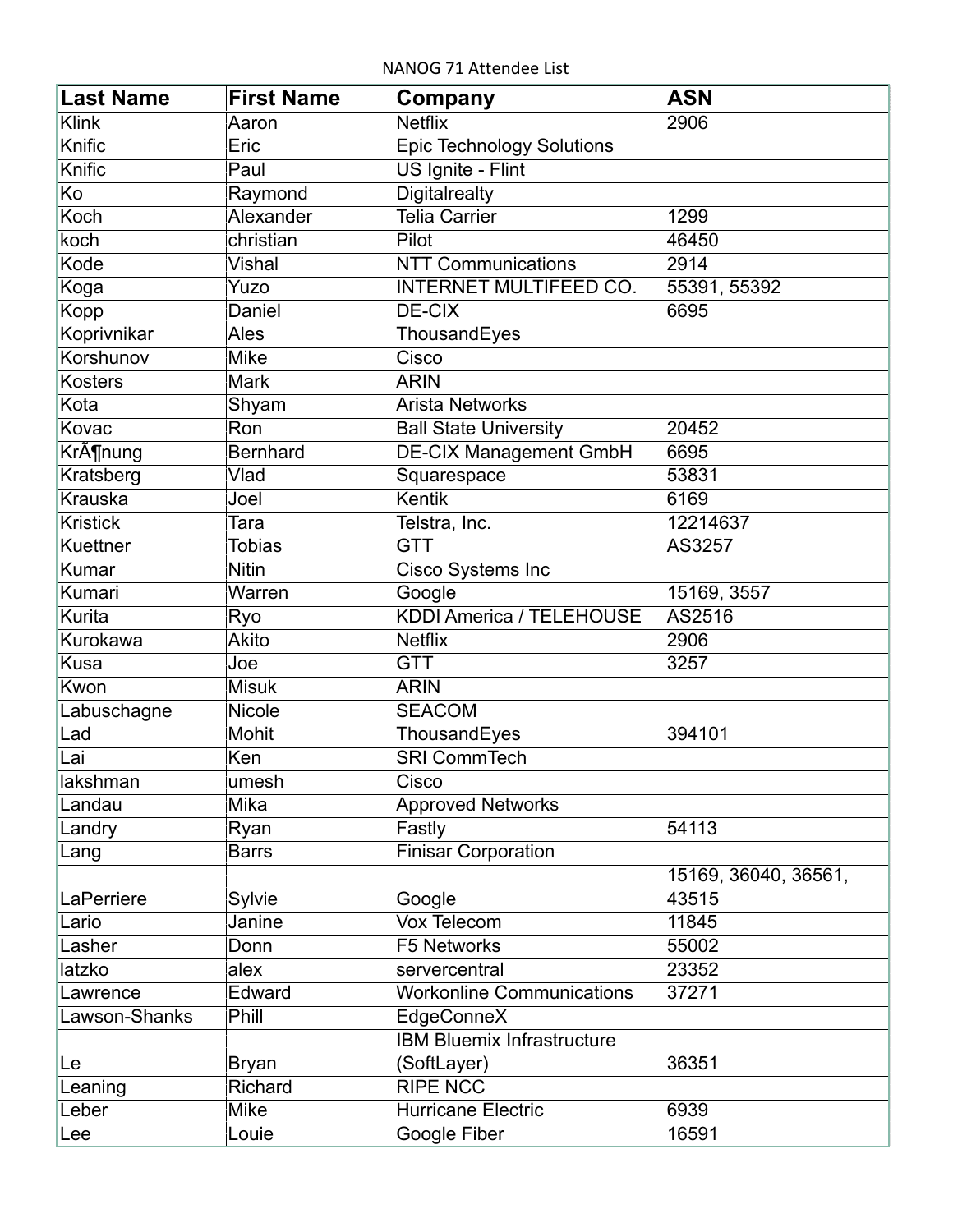NANOG 71 Attendee List

| <b>Last Name</b> | <b>First Name</b> | Company                        | <b>ASN</b> |
|------------------|-------------------|--------------------------------|------------|
| <b>LEE</b>       | <b>STEPHEN</b>    | <b>CARIBNOG</b>                |            |
| LEE              | <b>TAE HUN</b>    | Cisco                          |            |
| Leiva            | <b>Nicolas</b>    | Cisco                          |            |
| Lemieux          | Julie             | <b>TeraComm</b>                |            |
| Leonard          | Grayson           | OSI HARDWARE INC               |            |
| Leonard          | Joey              | <b>OSI Hardware</b>            |            |
| Leong            | Herb              | Wind River Systems             | AS16920    |
| Lepold           | Josh              | <b>China Telecom Americas</b>  |            |
| Lesniak          | Jeff              | <b>Viavi Solutions</b>         |            |
| Lesur            | Guillaume         | Vente-Privee.com               | 60350      |
| Levin            | Jerry             | EdgeConnex                     |            |
| Levy             | Martin            | Cloudflare, Inc.               | AS13335    |
| Levy             | Nimrod            | AT&T                           | 7018       |
| Lewan            | <b>Brett</b>      | Microsoft                      | 8075       |
| Lewis            | Edward            | <b>ICANN</b>                   |            |
| Liang            | Yaoxin            | <b>Charter Communications</b>  | 20115 etc  |
| Lillie           | <b>Brian</b>      | Equinix                        |            |
| Lindqvist        | <b>Kurt Erik</b>  | <b>LINX</b>                    | 5459       |
| lindstrom        | richard           | Windstream                     |            |
| Ling             | James             | LinkedIn                       | ,14413     |
| Link             | Jessica           | <b>Netflix</b>                 | 2906       |
| Lins             | Adalberto         | <b>Brocade</b>                 |            |
| Lisle            | Sam               | Fujitsu                        |            |
| Liste            | Jose              | Cisco Systems                  |            |
| Litvin           | Eric              | luma optics                    |            |
| Liu              | Charlie           | <b>Charter Communications</b>  | 20115      |
| Liu              | Yaoging           | <b>Clarkson University</b>     | 92         |
| Lobanovsky       | Daniel            | <b>Terabit Systems</b>         |            |
| Loch             | Kevin             | QTS Data Centers               | 4136       |
| Lock             | John              | <b>Approved Networks</b>       |            |
| Lockman          | Hafiz             | Telekom Malaysia               | 4788       |
| Lodenquai        | Lillian           | <b>Cogent Communications</b>   | 174        |
| Lohiya           | Anil              | <b>Juniper Networks</b>        |            |
| Lombera          | Edgar             | Serro                          |            |
| Lomeland         | <b>Brian</b>      | LinkedIn                       | 14413      |
| Long             | Michael           | <b>NTT Communications</b>      | 2914       |
| Loschiavo        | Vincent           | <b>Juniper Networks</b>        | 14203      |
| Losher           | Peter             |                                |            |
| Lotfi            | Hossein           |                                |            |
| Lotia            | Pratik            | University of Colorado Boulder | AS104      |
| Love             | Laurie            | Guavus                         |            |
| Low              | <b>Bernard</b>    | <b>IMDA</b>                    |            |
| Lowe             | Dan               | <b>RADWARE</b>                 |            |
| Lowe             | <b>Scott</b>      | VMware, Inc.                   |            |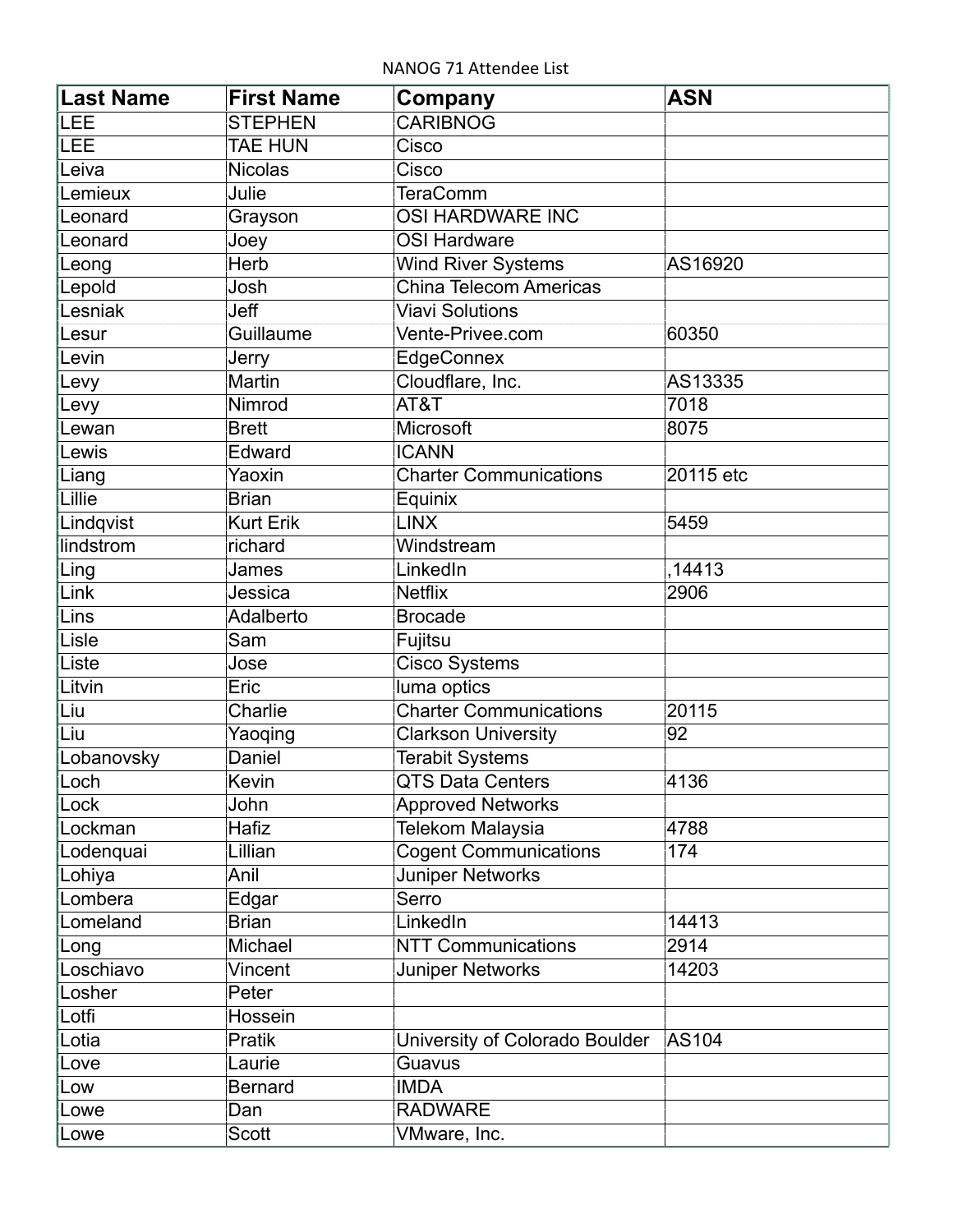NANOG 71 Attendee List

| <b>Last Name</b>  | <b>First Name</b>      | Company                            | <b>ASN</b>  |
|-------------------|------------------------|------------------------------------|-------------|
| Lowen             | Lon                    | <b>Arbor Networks</b>              | 20052       |
| Lu                | Kevin                  | <b>Twitch Interactive</b>          | 46489       |
| Lubeck            | John                   | Midco                              | 11232       |
| Lucente           | Paolo                  | <b>NTT Communications</b>          | 2914        |
| Lucero            | Troy                   | OSI HARDWARE INC                   |             |
| Luke              | Chris                  | Comcast                            | 7922        |
| Lundström         | Jerry                  | <b>DNS-OARC</b>                    | 64238       |
| Lynch             | Ryan                   | <b>Datalink</b>                    | 65001       |
| ma                | qing                   | Alibaba                            | 37963       |
| MacDonald         | Neil                   | <b>Packet Clearing House</b>       | 42          |
| macri             | john                   | Reliance- GCX                      | 1541218101  |
| Maddison          | Ben                    | <b>Workonline Communications</b>   | 37271       |
| Madhavan          | Sujatha                | <b>Linkedin Corporation</b>        | 14413       |
| Magee             | <b>Scott</b>           | <b>INFINERA</b>                    |             |
|                   |                        | <b>Conflict Free Computing</b>     |             |
| Maghbouleh        | Arman                  | Initiative                         |             |
| Mahon             | <b>Matthew</b>         | eBay                               | 6.29551E+19 |
| Mahoney           | Dan                    | <b>Internet Systems Consortium</b> | 1280/3557   |
| Maia              | Wardner                | <b>LACNIC</b>                      | 28657       |
| Majumdar          | <b>Kausik</b>          | Cisco                              |             |
| Malafati          | Leonardo               | Pinpoint                           | 262981      |
| Malenfant         | <b>Charles Antoine</b> | <b>Clarkson University</b>         |             |
| Mamaril           | Michael                | LinkedIn                           |             |
| Mandapati         | Raj                    | Microsoft                          | AS8075      |
| Mannil            | Jithun                 | Akamai Technologies                | 20940       |
| Manoharan         | Ashok                  | <b>Juniper Networks</b>            |             |
| Manopla           | Michael                | <b>Hilco Streambank</b>            |             |
| <b>Maravic</b>    | Sinisa                 | Akamai Technologies                | 20940       |
| Marcy             | <b>Matthew</b>         | <b>Digital Realty</b>              | 36086       |
| <b>Mares</b>      | Talia                  | Facebook                           | 32934       |
| <b>Marsanskis</b> | Victor                 | <b>Clarkson University</b>         |             |
| Marschke          | Doug                   | <b>SDN Essentials</b>              |             |
| Marshall          | Chris                  |                                    |             |
| Martin            | Jonny                  | <b>Limelight Networks</b>          | 22822       |
| Martin            | Scott                  | AppNexus, Inc.                     | 29990       |
| Martinez          | Carlos                 | <b>LACNIC</b>                      | 2.80003E+19 |
| Martsin           | levgen                 | <b>BICS SA</b>                     | 6774        |
| Marzetti          | Marco                  | <b>PCCW Global</b>                 | 3491        |
| Matcha            | Harshiva               | <b>Twitch Interactive</b>          | 46489       |
| Matte             | Phil                   | AMS-IX, USA                        | 1200        |
| <b>Matthews</b>   | Philip                 | <b>Nokia</b>                       | 10455       |
| <b>Matthies</b>   | Patrick                | Facebook                           | 32934       |
| Mauch             | Jared                  | Akamai                             | 20940       |
| <b>Maunier</b>    | Raphael                | <b>Acorus Networks</b>             | 35280       |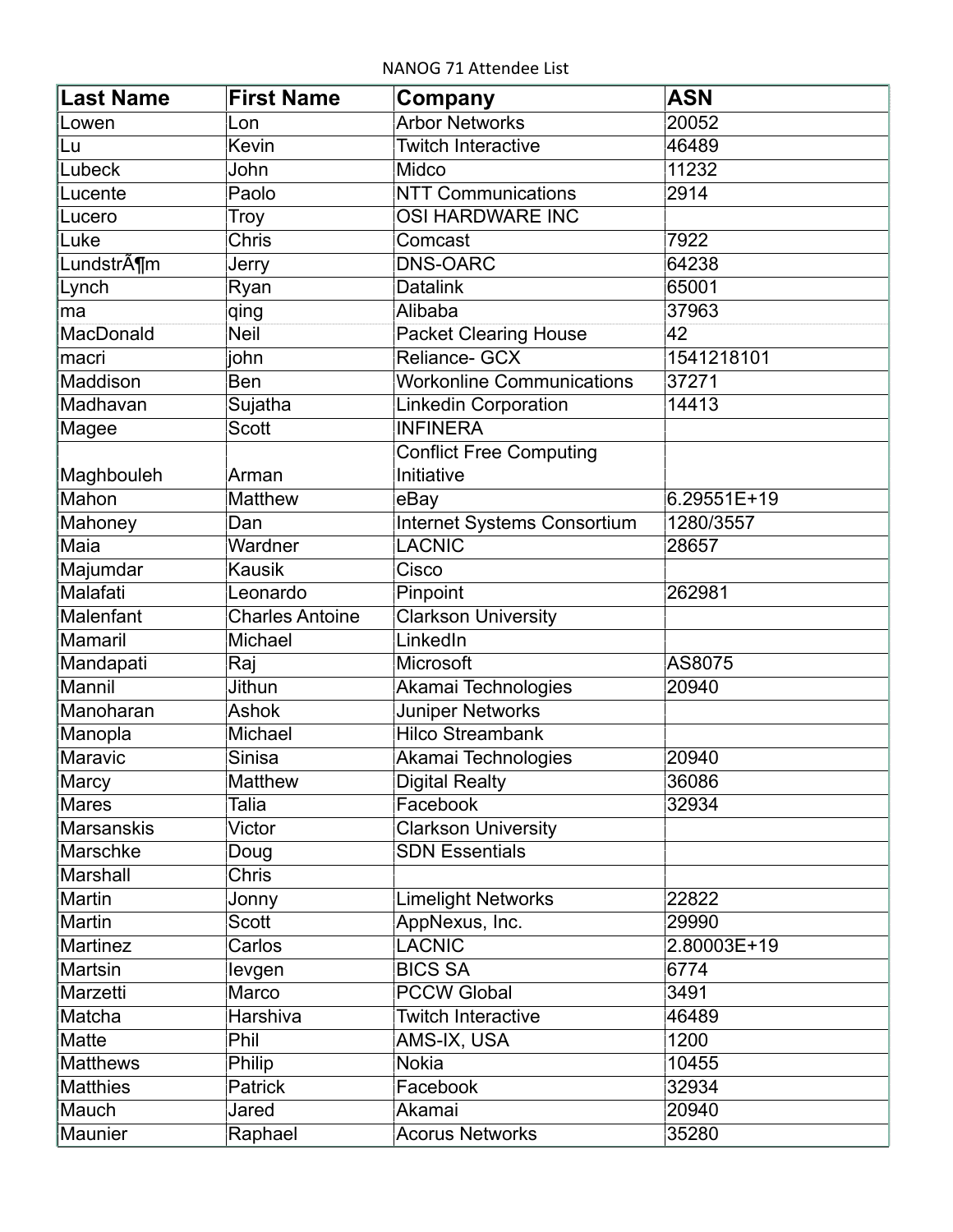NANOG 71 Attendee List

| Last Name         | <b>First Name</b> | Company                                | <b>ASN</b>         |
|-------------------|-------------------|----------------------------------------|--------------------|
| Mayorga           | Danilo            | Facebook                               | 32934              |
| <b>McAdams</b>    | Jeff              | <b>Appriss</b>                         | 19783              |
| <b>McAllister</b> | Lynn              | <b>IBM</b>                             |                    |
| <b>McBride</b>    | Mara              | <b>Netflix</b>                         | 2906               |
| <b>McBride</b>    | Matt              | Adobe                                  | 15224              |
| McCollum          | Jathan            | <b>Dropbox</b>                         | 19679              |
| <b>McCredie</b>   | <b>Miles</b>      | <b>GDT</b>                             | 18480              |
| McCullough        | David             | Megaport                               | 132863             |
| <b>McDermott</b>  | Frank             | <b>ARMdcs</b>                          |                    |
| <b>McDermott</b>  | Joseph            | <b>ARMdcs</b>                          |                    |
| <b>McInnis</b>    | Dan               | <b>Netflix</b>                         | 2906               |
| McIntosh          | Colin             | <b>Netflix</b>                         | 2906               |
| <b>McKay</b>      | Fearghas          | <b>Flexoptix GmbH</b>                  | 199121, 5608       |
| <b>McKnight</b>   | Glenn             | Naralo                                 |                    |
| <b>McMurtry</b>   | Sanford           | Akamai Technolgies                     |                    |
| <b>McNeill</b>    | Jeri              | <b>Packet Clearing House</b>           | 42, 3856, 715      |
| <b>Means</b>      | Adam              | <b>Netflix</b>                         | 2906               |
| Meany             | <b>Steven</b>     | <b>Information Transport Solutions</b> | AS62632            |
| Meehan            | Jim               | <b>Kentik</b>                          |                    |
| Mehta             | Harsh             | Akamai Technologies                    | 20940              |
| Mehta             | Jenil             | Nuage Networks by Nokia                |                    |
| Mehta             | Palak             | Facebook                               | 32394              |
| Meijerink         | Mark              | Routz                                  | 0                  |
| <b>MELWIG</b>     | Olivier           | <b>ACORUS NETWORKS</b>                 | AS35280            |
| Menari            | Thomas            | Sohonet                                | 55,551,616,424,380 |
| Menser            | <b>Charles</b>    | <b>Network Utility Force</b>           |                    |
| Menten            | Shawn             | Apple                                  |                    |
| Mercado           | Lee               | AlohaNAP                               |                    |
| Messina           | Jonathan          | OSI Hardware                           |                    |
| <b>Meuse</b>      | <b>Steve</b>      | <b>Kentik</b>                          | 6169               |
| Michaelson        | George            | <b>APNIC P/L</b>                       | 4608               |
| Middlebrook       | Malachi           | <b>Blizzard Entertainment</b>          | 57976              |
| <b>Millay</b>     | Jeremiah          | Fastly                                 | 54113              |
| <b>Miller</b>     | Erik              | Telia Company                          | AS1299             |
| <b>Miller</b>     | <b>Ilissa</b>     | <b>NANOG</b>                           |                    |
| Miller            | Jonny             | <b>DHD</b>                             |                    |
| Miller            | Ty                | Digital Realty                         |                    |
| Million           | Clancy            | <b>DHD</b>                             |                    |
| <b>Mills</b>      | Adam              | <b>Roblox</b>                          | AS22697            |
| Minor             | <b>Kirk</b>       | <b>Adobe Systems</b>                   | 15224              |
| Minor             | Nathan            | <b>Adobe Systems</b>                   | 15224              |
| Mirza             | Mohammed          | Cisco System                           |                    |
| Mishra            | Mankamana         | Cisco systems                          |                    |
| <b>Misticone</b>  | Caio              | <b>Netflix</b>                         | 2906               |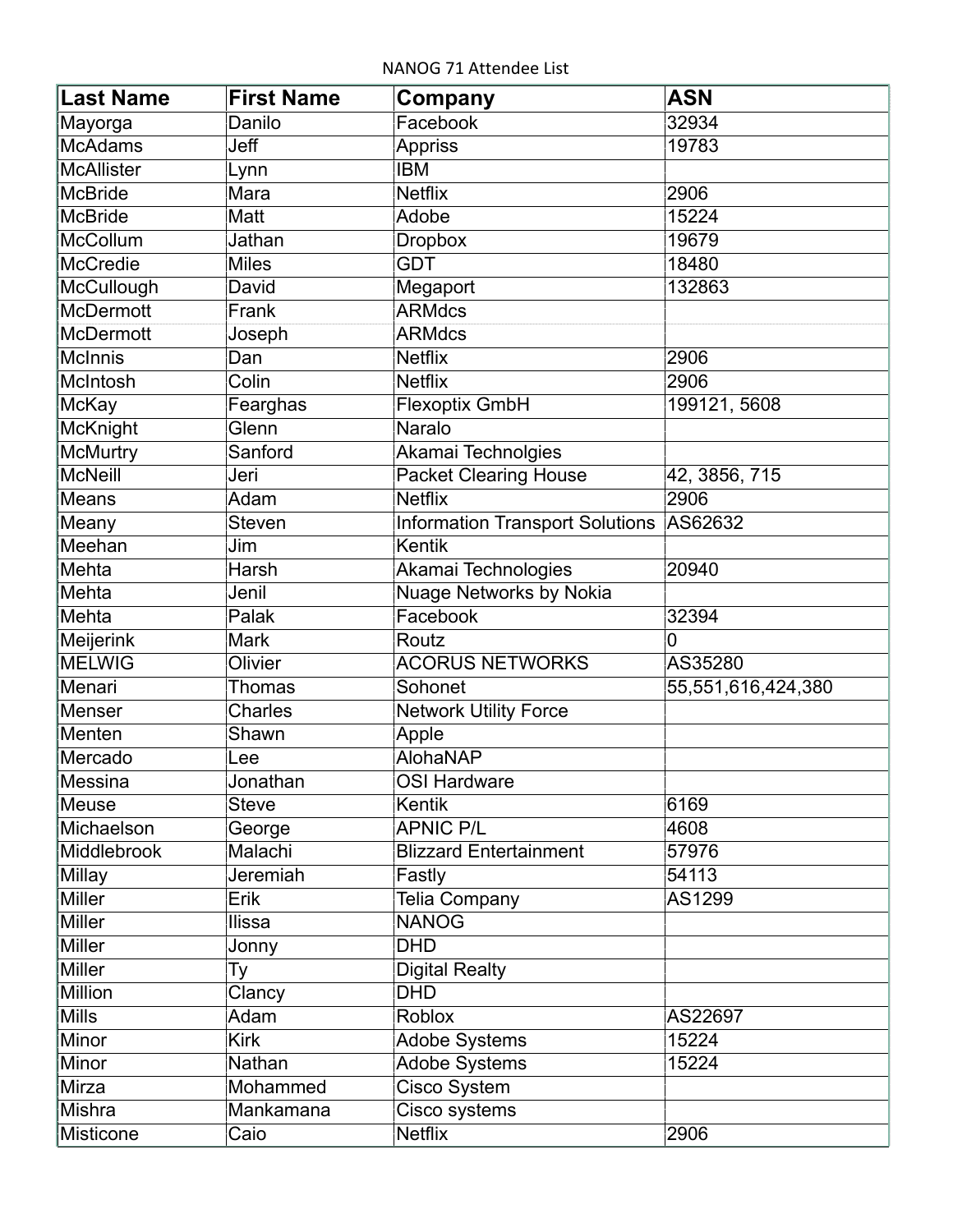NANOG 71 Attendee List

| <b>Last Name</b> | <b>First Name</b> | Company                              | <b>ASN</b>         |
|------------------|-------------------|--------------------------------------|--------------------|
| <b>Mitchell</b>  | David             | <b>Singularity Networks</b>          |                    |
| Mitchell         | Keith             | <b>DNS-OARC</b>                      | 112, 24865, 64238  |
| Mitev            | Ognian            | <b>Charter Communications</b>        | 20115, 7843, 33588 |
| Mitrov           | Aleksandar        | AMS-IX                               | 1200               |
| <b>Mix</b>       | Ken               | <b>Clearfly Communications</b>       | 27400              |
| Miyauchi         | Renee             | <b>Arbor Networks</b>                |                    |
| <b>Modica</b>    | <b>Rich</b>       | <b>GTT</b>                           | 3257               |
| Mogarala         | Sai               | Juniper Networks                     |                    |
| Mogili           | Anita             | Google                               | 15169, 36040       |
| Mohre            | Timo              | GTT                                  | 3257               |
| Molina           | Gianni            | <b>CoreSite</b>                      |                    |
| Montgomery       | <b>Brianna</b>    | Coriant                              |                    |
| Monty            | Nanette           | Globenet                             |                    |
| Moore            | Alyssa            | Cybera                               | 15296              |
| Moos             | Johannes          | DE-CIX                               | 6695               |
| Moran            | David             | <b>Charter Communications</b>        | 20115              |
| Moreno           | Mario             | AT&T                                 | 7018               |
| Morishima        | Takamasa          | <b>KDDI/TELEHOUSE</b>                | 2516               |
| Morita           | Hideyuki          | <b>NTT Communications</b>            | 2914               |
| Morita           | Hiromi            | <b>KDDI</b>                          | 2516               |
| Morje            | Tejashree         | Yelp                                 | AS33445            |
| <b>Morris</b>    | <b>Nat</b>        | <b>Netflix</b>                       | 2906               |
| <b>Morris</b>    | Tina              | <b>Amazon Web Services</b>           | 16509              |
| Mowatt           | John              | Colt                                 | 8220               |
| Moyer            | Pete              | <b>Nokia</b>                         |                    |
| Moyle-Croft      | Matthew           | <b>Amazon Web Services</b>           | 16509              |
| <b>Mueller</b>   | Moritz            | <b>SIDN</b>                          | AS1140             |
| Muggli           | Jim               | <b>Network Utility Force</b>         |                    |
| Mughal           | Ali               | Juniper Networks                     |                    |
| Muhaisen         | Alex              | Finisar                              |                    |
| Muir             | Vince             | <b>Network Operations</b>            | <b>ASN 33011</b>   |
| <b>Muller</b>    | Erik              | <b>Network Utility Force</b>         |                    |
| <b>Mullins</b>   | Matt              | Internet <sub>2</sub>                | 11537, 11164       |
| Mundt            | <b>Steve</b>      | Telstra                              | 1221, 4637, 10026  |
| <b>MURILLO</b>   | <b>CARLOS</b>     | <b>GLOBENET</b>                      | 52320              |
| Murkland         | Austin            | QScend Technologies, Inc.            | 394524             |
| Murray           | Joe               | <b>Terabit Systems</b>               |                    |
| Muyal            | Simon             | France-IX                            | 51706              |
| <b>Myers</b>     | Rucey             | Microsoft                            |                    |
|                  |                   | <b>JPIX (Japan Internet Exchange</b> |                    |
| Nadaoka          | Yukiko            | $Co$ ., Ltd.)                        | 7527               |
| <b>Nae</b>       | Oana              | <b>Ball State University</b>         | AS20452            |
| nagori           | navneet           | Linkedin                             | 14413              |
| Nagy             | <b>Jack</b>       | <b>Ball State University</b>         | AS20452            |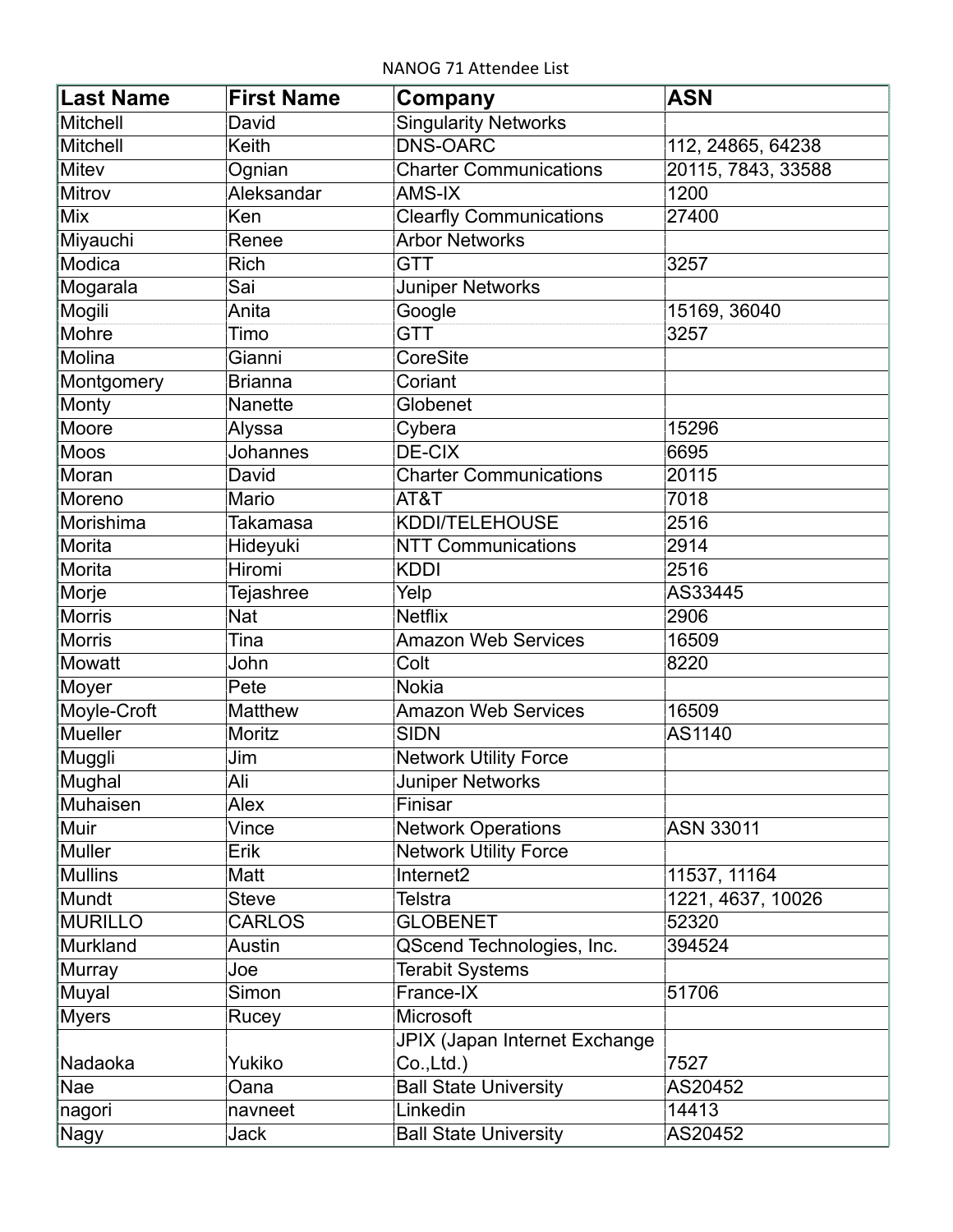NANOG 71 Attendee List

| Last Name         | <b>First Name</b> | Company                            | <b>ASN</b>   |
|-------------------|-------------------|------------------------------------|--------------|
| Nagy              | Les               | <b>Ekinops</b>                     |              |
| Nakazawa          | Hisashi           | <b>JPNAP</b>                       | 7521         |
| Nallamothu        | Vinay             | Juniper Networks Inc               |              |
| Namboori          | Lakshmi           | LinkedIn                           |              |
| Naqvi             | Syed Ali Ashar    | Apple                              | 714          |
| Nasery            | Mina              | <b>NOOR Data Networks</b>          | 20928        |
| <b>Nassiri</b>    | Ahmad             | <b>A10 Networks</b>                |              |
| Natali            | <b>Matthew</b>    | Inflect                            |              |
| <b>Nathan</b>     | <b>Miller</b>     | Twitter                            | 13414        |
| Nayyar            | Munish            | Cisco System                       |              |
| <b>Neals</b>      | Randy             | Hawaiki Submarine Cable            | 64512, 65535 |
| <b>Nehib</b>      | Gregory           | Cisco                              | 109          |
| <b>Nelson</b>     | Christian         | DataBank, Ltd                      | 13767        |
| Nevolo            | Darren            | <b>OSI HARDWARE</b>                |              |
| Nguyen            | Kali              | <b>AppLovin Corporation</b>        | 394506       |
| Nguyen            | Kayla             | <b>IBM BlueMix Infrastructure</b>  | 36351        |
| Nguyen            | <b>Mike</b>       | Inflect                            |              |
| Nguyen            | Tuan              | <b>Indiana University</b>          |              |
| <b>Nicksic</b>    | Joseph            | CableOne                           | 11492        |
| Niederloh         | <b>Thomas</b>     | Exfo                               |              |
| <b>Nielsen</b>    | Christian         | Twitch                             | 46489        |
| <b>Nikoletich</b> | Jeffrey           | <b>Xfernet</b>                     | 27630        |
| Nimpuno           | Nurani            | Asteroid                           |              |
| Nipper            | Arnold            | <b>DE-CIX</b>                      | 6695         |
| Nixon             | Marcellus         | Verizon Digital Media Services     | 15133        |
| <b>Nobile</b>     | Leslie            | <b>ARIN</b>                        |              |
| <b>Noble</b>      | <b>Travis</b>     | <b>Unite Private Networks</b>      | 15164        |
| Noll              | Josh              | Microsoft                          | 8075         |
| Norman            | Amanda            | <b>NJFX</b>                        |              |
| <b>Norton</b>     | Bill              | <b>DrPeering</b>                   | 43531        |
| <b>Notestine</b>  | Timber            | <b>Corero Network Security</b>     |              |
| <b>Noto</b>       | Tom               | Verisign                           | 7342         |
| <b>Nunez</b>      | Gabriel           | <b>SNL</b>                         | 3562         |
| O'Brien           | John              | University of Pennsylvania         | 55           |
| O'Hara            | Dan               | vxchnge                            | AS7151       |
| O'Hara            | Katie             | <b>Stream Data Centers</b>         |              |
| O'Leary           | Penelope          | <b>Addrex</b>                      |              |
| Ocuto             | <b>Mike</b>       | <b>Altice USA</b>                  | 6128         |
| Oezerden          | Ersin             | GTT                                | 3257         |
| Ogura             | Kenji             | <b>Consolidated Communications</b> | 12042        |
| Okamoto           | Kyle              | Verizon Digital Media Services     | 15133        |
| Oligny            | Joe               | PacketFabric                       | 4556         |
| Ollins            | Sherry            | <b>Solid Optics</b>                |              |
| Olsen             | Kjetil            | Norwegian Internet eXchange        |              |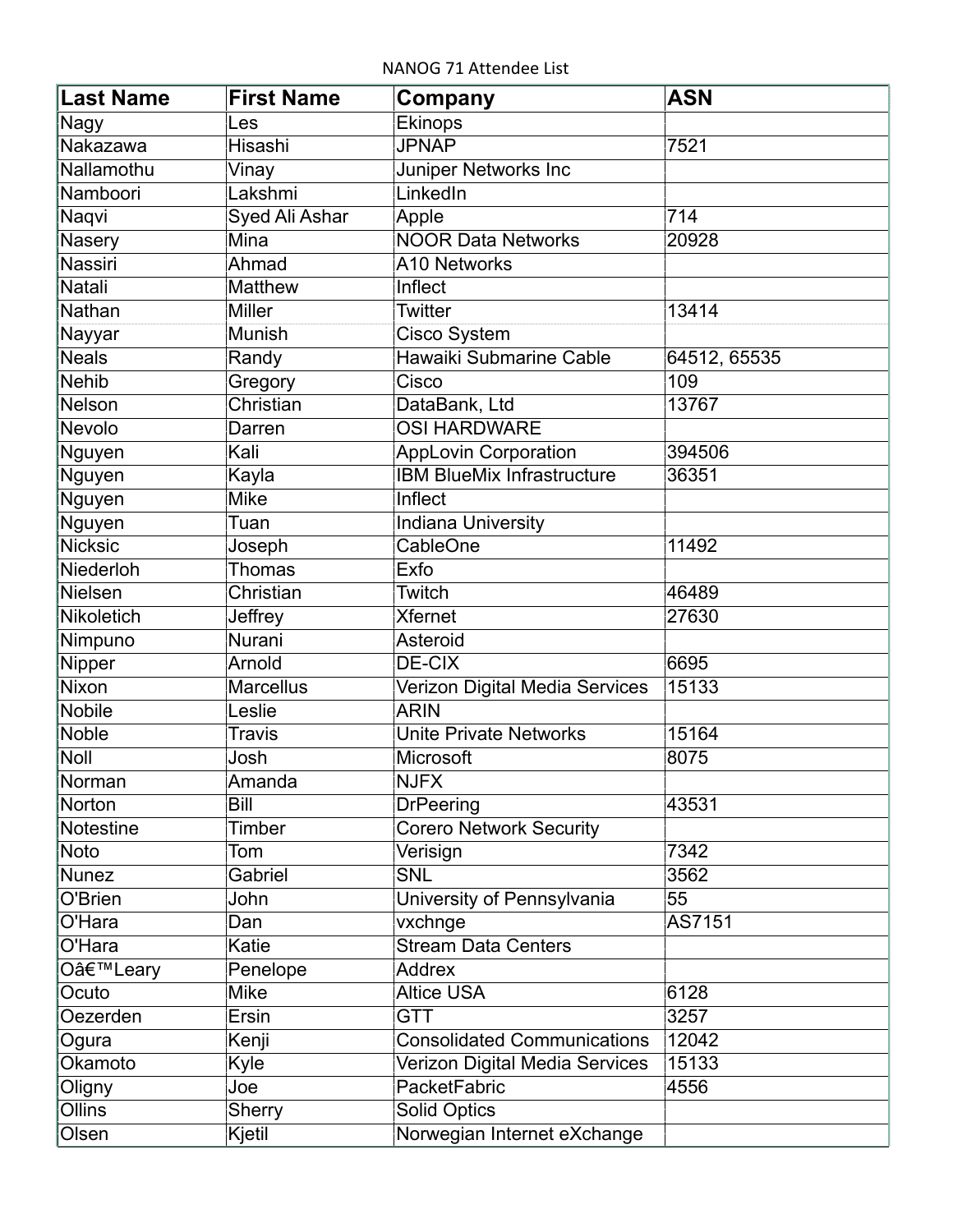NANOG 71 Attendee List

| <b>Last Name</b> | <b>First Name</b>  | Company                                | <b>ASN</b>   |
|------------------|--------------------|----------------------------------------|--------------|
| Olson            | Tyler              | Ciena                                  |              |
| Olson-Daniel     | <b>Nate</b>        | LightEdge Solutions                    | 11320        |
| Oosting          | Eric               | Google, Inc                            |              |
| Oppenheim        | <b>Mark</b>        | m/Oppenheim Associates                 |              |
| Orlowski         | Frank              | DE-CIX                                 | 6695         |
| Osborn           | Jeff               | $\overline{\text{ISC}}$                | 3557         |
| Osipchuk         | Viktor             | Cisco                                  |              |
| Östlund          | Amanda             | <b>Spotify</b>                         | 8403         |
| Ott              | Andreas            | <b>INAP</b>                            | 22211        |
| Ovcharenko       | Ernesto            | Cisco                                  | 109          |
| Pacewicz         | Roann              | Akamai Technologies                    | 20940        |
| Pack             | Kevin              | <b>NTT Communications</b>              | 2914         |
| Padmasola        | Prashanth          | Box                                    | 33011        |
| Palay            | Daniel             | <b>NTT Communications</b>              | 2914         |
|                  |                    | <b>Global Connectivity &amp; Cloud</b> |              |
| Paradise         | Michael            | Platform Ops                           |              |
| Parikh           | Samir              | Intentionet, Inc.                      |              |
| Paris            | <b>Bernd-Peter</b> | <b>George Mason University</b>         | 11279        |
| Parker           | Cécile             | Inflect                                |              |
| Parker           | Rob                | DE-CIX                                 | 6695         |
| Parker           | Timothy            | <b>ViaWest</b>                         | 13649        |
| Parris           | <b>Barry</b>       | <b>Digital Realty</b>                  |              |
| Parsons          | Kat                | Microsoft                              | 8075         |
| Pascucci         | Ivo                | <b>Telia Carrier</b>                   | 1299         |
| Patara           | Ricardo            | NIC.BR                                 | 22548        |
| Patel            | Aashish            | <b>NVIDIA Corporation</b>              |              |
| Patil            | Deepak             | <b>Brocade</b>                         |              |
| Patterson        | Lane               | Oath Inc.                              | 10310, 1668  |
| Paulite          | Arth               | <b>APNIC Pty Ltd</b>                   | 4608         |
| Paull            | Michael            | i£ <sub>č</sub> , Apple                | 714          |
| Paulson          | Timothy            | <b>Dakota Carrier Network</b>          | 26794        |
|                  |                    | <b>Fujitsu Network</b>                 |              |
| Paulus           | Duane              | Communications                         |              |
| Pavez            | Andres             | <b>ICANN/PTI/IANA</b>                  |              |
| Payankulath      | Sindhu             | Equinix                                |              |
| Peacock          | Andrew             | <b>Level 3 Communications</b>          | 3356/3549    |
| Pearson          | John               | EvoSwitch                              | 51276        |
| Pearson          | Tony               | Finisar                                |              |
| Peek             | Jason              | <b>Approved Networks</b>               |              |
| Pegg             | <b>Nick</b>        | <b>Dropbox</b>                         | 19679        |
| Pendley          | Nathan             | <b>NTT Communications</b>              | 2914         |
|                  |                    | WOW! Internet, Cable and               |              |
| Pennington       | Rob                | Phone                                  | 12083        |
| Pennisi          | Chris              | <b>Reliance GCX</b>                    | 18101, 15412 |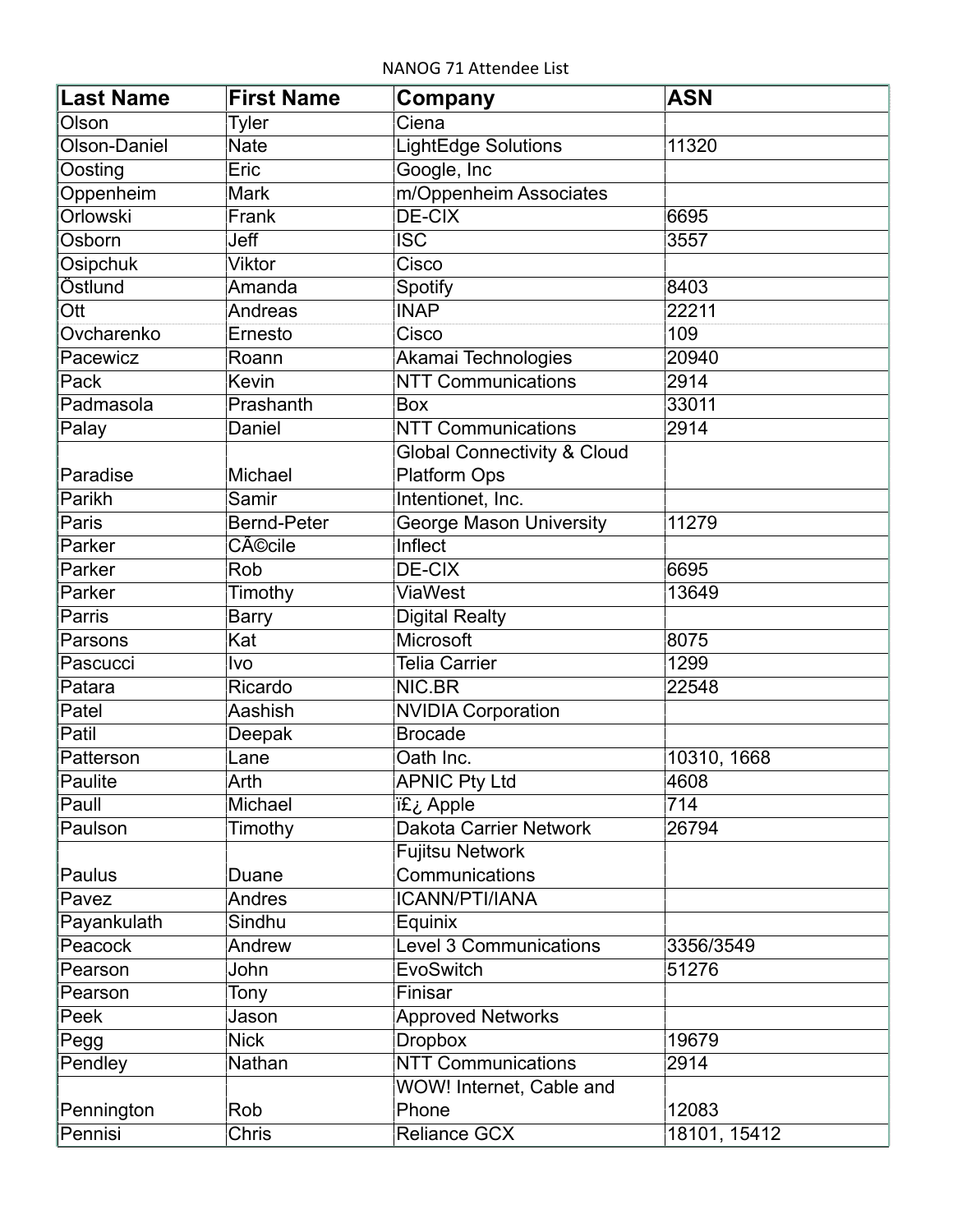NANOG 71 Attendee List

| <b>Last Name</b> | <b>First Name</b>       | Company                        | <b>ASN</b>              |
|------------------|-------------------------|--------------------------------|-------------------------|
| Perez            | Joseph M                | <b>EdgeConneX</b>              | N/A                     |
| Perhar           | Roopinder Singh         | <b>APNIC</b>                   |                         |
| perigo           | levi                    | University of Colorado Boulder | 104                     |
| Pessoa Nunes     | Fabio                   | NIC.br                         | 26162                   |
| Petach           | <b>Matthew Nicholas</b> | Yahoo, Inc.                    | 10310                   |
| Peterson         | Andy                    | <b>NTT Communications</b>      | 2914                    |
| Peterson         | Matt                    | SFMIX // Paxio // Two P        | 12276, 36734, 6140      |
| Peterson         | <b>Matthew</b>          | ViaWest                        | 13649                   |
| Petrasch         | Christian               | <b>DENIC eG</b>                | 876,331,529             |
| Petrie           | Richard                 | London Internet Exchange Ltd   | ,5459, 21919            |
|                  |                         |                                | 8891, 3215, 2917, 4004, |
| pham             | lance                   | orange                         | 4805, 4861, 4862        |
| Philippon        | Jason                   | <b>Kentik</b>                  |                         |
| <b>Phillips</b>  | Chris                   | Aptient Consulting Group Inc.  | 54104                   |
| Pierce           | <b>Blair</b>            | <b>Unite Private Networks</b>  | 15164                   |
| Pierce           | Michelle                | Apple Inc.                     | 714, 6185               |
| Pine             | Elsa                    | Edgeconnex                     |                         |
| Pittenger        | Paul                    | <b>PCCW Global</b>             | 3491                    |
| Planchart        | Ryan                    | <b>Netflix</b>                 | 2906                    |
| Plimpton         | Ben                     | <b>Charter Communications</b>  | 20115                   |
| Plote            | Stevan E                | <b>Nokia</b>                   |                         |
| Pontrelli        | Dan                     | F5 Silverline                  | 55002                   |
| Pope             | Denny                   | <b>NTT Communications</b>      | 2914                    |
| Porter           | Paul                    | Apple                          | 714                     |
| Potter           | Amy                     | <b>Hilco Streambank</b>        |                         |
| Pounsett         | Matthew                 | <b>Rightside Group</b>         |                         |
| Prasad           | <b>Bhavna</b>           | Cisco                          |                         |
| Prat             | Aaron                   | <b>BlueApron</b>               | AS395897                |
| Prine            | Joel                    | CableONE                       | AS11492                 |
| Provo            | Joe                     | Google                         | 36039                   |
| Provo            | Ren                     | Apple Inc.                     | 714, 6185               |
| Przygienda       | Antoni                  | Juniper Networks               |                         |
| Pucik            | Joseph                  | Verizon                        | 701, 702, 703, 14551    |
| Pueschel         | Marc                    | Impulse                        | 4927                    |
| Pulkownik        | Rob                     | Telia Carrier                  | 1299                    |
| puranik          | aniket                  | box inc                        | 33011                   |
| Pyeatt           | Gene                    | <b>Unite Private Networks</b>  | 15164                   |
| Pyun             | Yul                     | <b>USC/Los Nettos</b>          | 226                     |
| Qiao             | <b>Stella</b>           | Telstra                        |                         |
| Quek             | Hwa Hwee                | <b>IMDA</b>                    |                         |
| Quesada          | Christopher             | Verisign                       | 7342 26415              |
| Radigan          | Thomas                  | <b>OSI Hardware</b>            |                         |
| Radovcic         | Serge                   | <b>RIPE NCC</b>                | AS3333                  |
| Rahrig           | Kurt                    | <b>MRV/ADVA</b>                |                         |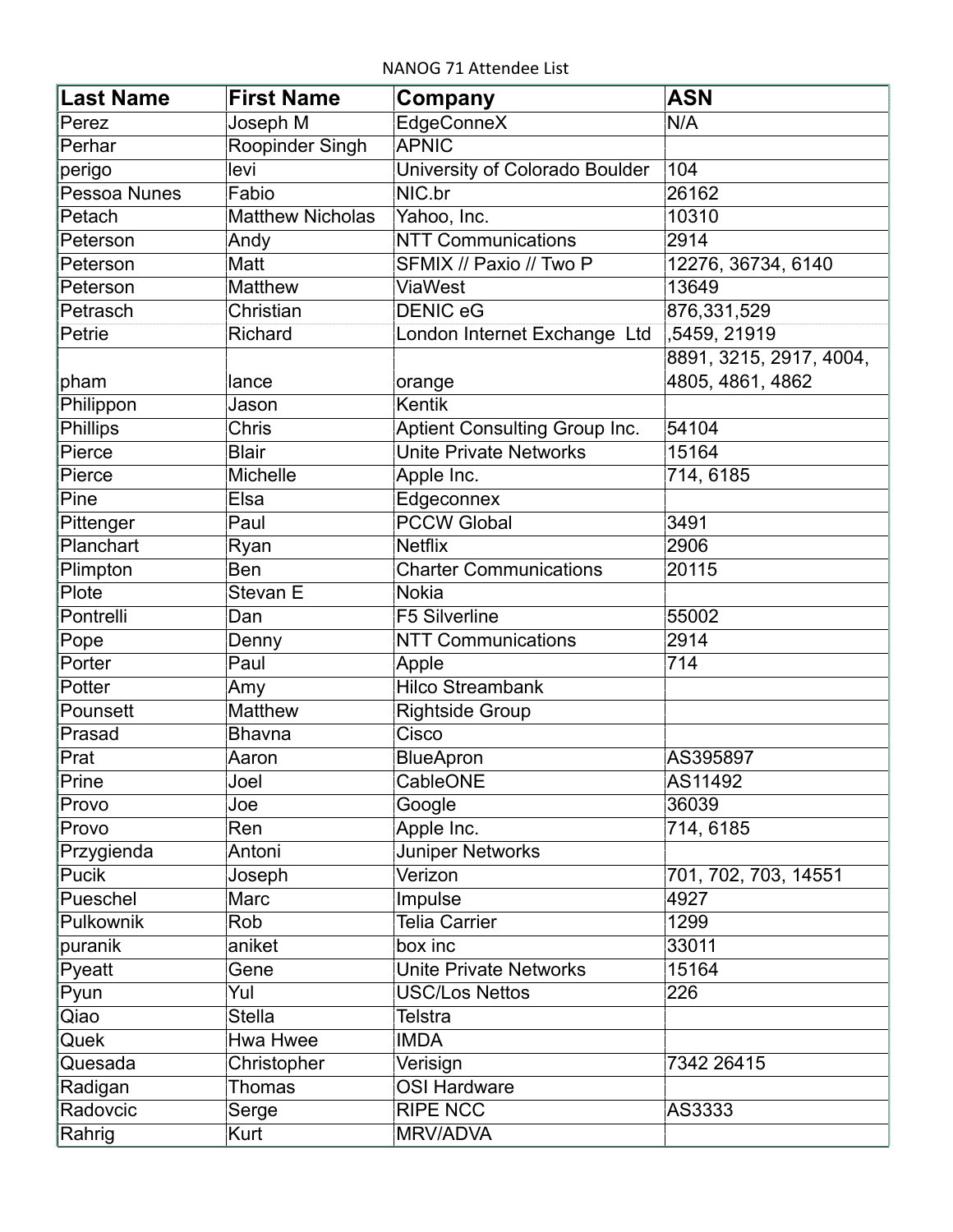NANOG 71 Attendee List

| <b>Last Name</b> | <b>First Name</b>   | Company                                 | <b>ASN</b>    |
|------------------|---------------------|-----------------------------------------|---------------|
| Ramachandran     | Ranjit              | hardware                                |               |
| Ramamurthy       | Siva                | Cisco                                   |               |
| Rampley          | Jim                 | Charter                                 | 20115, 7843   |
| Rampton          | Dan                 | Facebook                                |               |
|                  |                     | <b>Great Plains Communications,</b>     |               |
| Ramsey           | <b>Mike</b>         | Inc.                                    | 13807         |
| Rave             | Elad                | <b>Teridion</b>                         |               |
| Raven            | Jonathan            | <b>Merit Network</b>                    |               |
| Rawat            | Rekha               | Cisco                                   |               |
| Raymo            | <b>Brad</b>         | Yahoo!                                  | 10310         |
| Reddy            | Kumar               | Cisco                                   |               |
| Reed             | <b>Bryan</b>        | Dropbox, Inc.                           | AS19679       |
| Regan            | Christopher         | <b>Bronx District Attorney's Office</b> |               |
| Reid             | <b>Brian</b>        | <b>Internet Systems Consortium</b>      | 3557, 1280    |
| Rendek           | Paul                | <b>RIPE NCC</b>                         | 3333          |
| Resendez         | Ovi                 | 910 Telecom                             |               |
| Reynolds         | Andrew              | <b>JD Irving Limited</b>                | 36004         |
| Rezende Filho    | Antonio Galvao      | NIC.br                                  | 26162 / 22548 |
| Riccitelli       | <b>Bob</b>          | Juniper Networks                        |               |
| <b>Richards</b>  | Greg                | Telia Company                           | 1299          |
| <b>Richards</b>  | Kerrie-Ann          | <b>VFJ CODING LTD</b>                   |               |
| Richardson       | <b>Nate</b>         | <b>IBM BlueMix Infrastructure</b>       | 36351         |
| <b>Rieck</b>     | <b>Brian</b>        | CoreSite                                | 2734          |
| Riedesel         | Lynne               | <b>Interoute Communications</b>         | 8928          |
| Ringel           | Matt                | Akamai Technologies                     | 20940, 32787  |
| Ringwelski       | Jeff                | Facebook                                | 32934         |
| Rinn             | Adam                | <b>Juniper Networks</b>                 | N/A           |
| <b>Ripley</b>    | Ron                 | <b>Shaw Communications</b>              | 6327          |
| Risk             | Victoria            | $\overline{\text{ISC}}$                 |               |
| <b>Robbers</b>   | Jesse               | AMS-IX                                  | 1200          |
| <b>Roberts</b>   | <b>Bruce</b>        | <b>DomainTools</b>                      | 17318         |
| Robertson        | <b>Blake</b>        | <b>NTT Communications</b>               | 2914          |
| Robertson        |                     |                                         |               |
| Whitehead        | Christina           | Infinera                                |               |
| Robinson         | <b>Andrew Niall</b> | <b>ADVA Optical Networking</b>          |               |
| Robinson         | Kevin               | Smartoptics                             | SMA455PA      |
| Robinson         | Scott               | Oracle                                  |               |
| Rodrigues        | Marco               | Juniper                                 |               |
| Rodriguez        | Chad                | <b>Consolidated Communications</b>      | 6300          |
| Rohan            | Daniel              | Kentik                                  |               |
|                  |                     | <b>IBM BlueMix Infrastructure</b>       |               |
| Roisman          | Dani                | (SoftLayer)                             | 36351         |
| Rojas            | Cristian            | NIC Chile                               | 2767852234    |
| Rollis           | Stephanie           | TXO Systems, Inc.                       |               |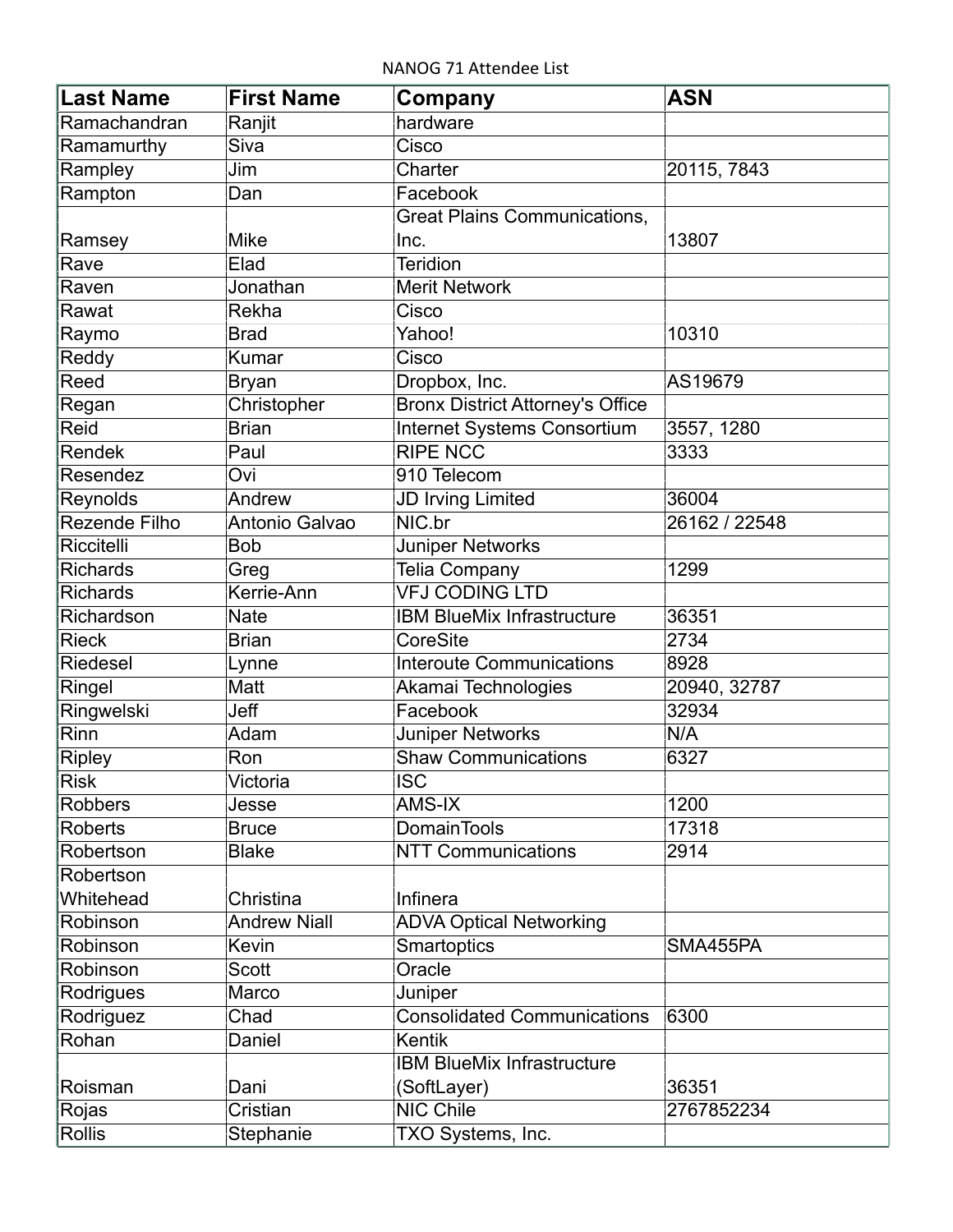NANOG 71 Attendee List

| <b>Last Name</b> | <b>First Name</b> | Company                                     | <b>ASN</b>           |
|------------------|-------------------|---------------------------------------------|----------------------|
|                  |                   | Spectrum/Charter                            |                      |
| Romano           | Lynn              | Communications                              |                      |
| Romanyak         | Roman             | Squarespace                                 | 53831                |
| Rombakh          | Yevgeniy          | eBay                                        | 11643                |
| <b>Rosas</b>     | Luiz              | <b>Race Communications</b>                  | 30041                |
| <b>Ross</b>      | <b>Brandon</b>    | <b>Network Utility Force</b>                |                      |
| Rowley           | <b>Matthew</b>    | <b>ARIN</b>                                 | 10745                |
| Rubin            | Jonathan          | <b>PCCW Global</b>                          | 3491                 |
| Rumi             | Joe               | <b>Approved Networks</b>                    |                      |
| <b>Russell</b>   | Aaron             | Facebook                                    | 32934                |
| Ryall            | Ben               | Facebook                                    | 32934                |
| Ryburn           | Justin            | Kentik Technologies                         | 6169                 |
| Ryder            | Josh              | AppNexus                                    | 29990                |
| Sadana           | Anshul            | Arista Networks, Inc.                       |                      |
| Sahu             | Raj               | <b>Cisco Systems</b>                        |                      |
| <b>Sakata</b>    | <b>Kosuke</b>     | <b>KDDI</b>                                 | 2516                 |
| Salazar          | Juan              | <b>McAllen Data Center</b>                  |                      |
| <b>Salinas</b>   | Alejandro         | Groupon Inc                                 | 12269                |
| Salonia          | Edward            | Cisco                                       | 109                  |
| Salvage          | Michael           | <b>NTT America</b>                          | 2914                 |
| Sammut           | Tim               | Technicolor                                 |                      |
| <b>SANCHEZ</b>   | <b>MARIANO</b>    | <b>INTERNEXA S.A.</b>                       | 26258952280          |
| Sanghani         | <b>Bijal</b>      | Euro-IX                                     |                      |
| Santaliz         | Gil               | <b>NJFX</b>                                 |                      |
| Sanz             | Ivan              | Fastly, Inc.                                | 54113                |
| Sarbiewski       | <b>Mark</b>       | Kentik Technologies, Inc                    | 6169                 |
| Sardella         | Alan              | <b>Brocade</b>                              |                      |
| Sarnecki         | <b>Mark</b>       | Oracle Corporation                          | 7160                 |
|                  |                   | SoftBank Telecom America                    |                      |
| Sato             | Hitoshi           | Corp.                                       | 17676                |
| Sawyer           | <b>Derrick</b>    | Verizon Digital Media/EdgeCast 15133, 14153 |                      |
| Sawyer           | Leif              | General Communications, Inc.                | 8047                 |
| Say              | George            | EPS Global, Inc.                            |                      |
| Saydshoev        | Safarali          | <b>Ball State University</b>                | NCI687PA             |
| Scarpellino      | Michael           | <b>Rutgers University</b>                   | 46                   |
|                  |                   |                                             | 7843, 20115, 11955,  |
|                  |                   |                                             | 11427, 20001, 10838, |
| <b>Schatte</b>   | Daniel            | <b>Charter Communications</b>               | 11426, 3456          |
| <b>Schecter</b>  | <b>Steven</b>     | Akamai Technologies, Inc.                   | 20940, 32787         |
| Scherzinger      | John              | <b>ADVA Optical Neworking</b>               |                      |
| <b>Schiel</b>    | John              | CenturyLink                                 | 209                  |
| Schilardi        | Sergio            | Peak 10 + ViaWest                           | 13649                |
| Schleider        | Robert            | <b>Myriad Supply</b>                        |                      |
|                  |                   |                                             |                      |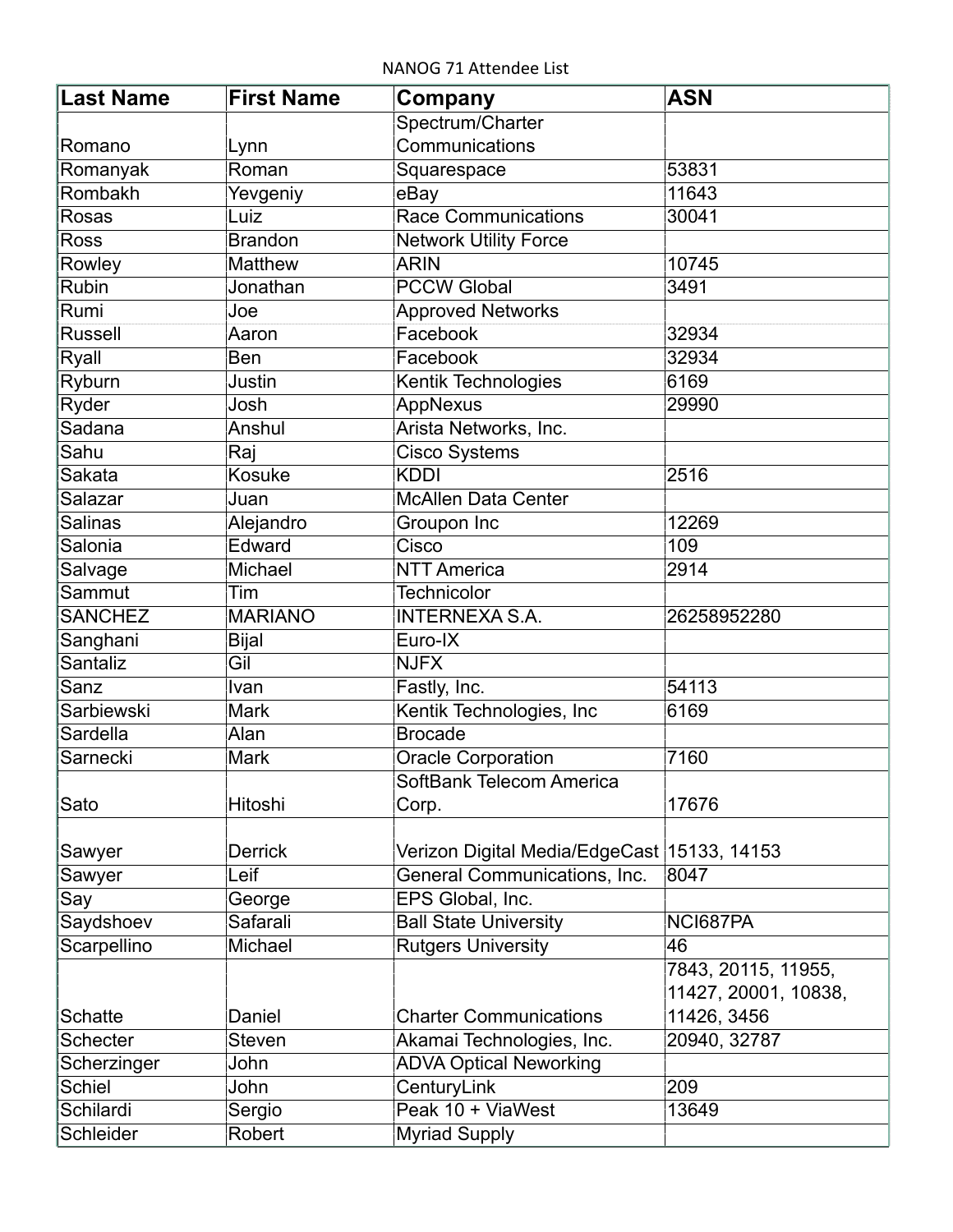NANOG 71 Attendee List

| <b>Last Name</b> | <b>First Name</b> | Company                        | <b>ASN</b>          |
|------------------|-------------------|--------------------------------|---------------------|
| Schliesser       | <b>Benson</b>     | <b>Brocade</b>                 |                     |
| Schmidt          | Adrian            | <b>Burman University</b>       |                     |
| Schmidt          | Erik              | Comcast                        | 7922                |
| Schmidt          | <b>Nicholas</b>   | <b>DataBank</b>                | 13767               |
|                  |                   | St Louis Regional Internet     |                     |
| <b>Schrenk</b>   | Nathan            | Exchange (STL-RIX)             | 395886              |
| Schroeder        | Ryan              | Rackspace                      | 12200               |
| <b>Schultz</b>   | Paul              | Google                         | 15169               |
| Schwanke         | Dennis            | <b>ADVA Optical Networking</b> |                     |
| <b>Schwartz</b>  | Dave              | Google                         | 15169, 36040, 43515 |
| <b>Schwarz</b>   | Oliver            | <b>GTT</b>                     | 3257                |
| Sclafani         | Pete              | 6connect, Inc.                 | 8038                |
| <b>Scott</b>     | <b>Clark</b>      | <b>ADVA Optical</b>            |                     |
| Seastrom         | Rob               | <b>Neustar</b>                 | 7786, 3066, 16668   |
| Seber            | Alex              | Inflect                        |                     |
| Seda             | Felix             | <b>NJFX</b>                    |                     |
| <b>Seifert</b>   | Dan               | Google                         |                     |
| Sejas            | Raul              | <b>Telefonica</b>              | 12956               |
| Semrad           | Martin            | NIX.CZ / NIX.SK                | 6881                |
| Senin            | Andrey            | Oracle                         | 7160, 4192, 31925   |
| Seshan           | Narayanan         | <b>Dropbox</b>                 | 19679               |
| Shah             | Kulin             | <b>Arista Networks</b>         |                     |
| <b>Shaikh</b>    | Anees             | Google                         | 15169               |
| Sharma           | Akshat            | Cisco Systems Inc.             |                     |
| Sharma           | Arun              | <b>Cisco Systems</b>           |                     |
| Shastri          | Madan             | Coriant                        |                     |
| Shen             | Jessica           | <b>APNIC/CNNIC</b>             |                     |
| Sherman          | Erik              | Orange                         | 5511                |
| Shetty           | Mayur             | Cisco Systems                  |                     |
| shields          | shaun             | Visa Inc.                      | 2559                |
| Shipman          | Craig             | Genentech                      |                     |
| Shipman          | Jonathan          | Twitch Interactive, Inc.       | 46489               |
| Shoop            | John              | Kentik                         |                     |
| Sibersky         | <b>Nick</b>       | <b>OSI Hardware</b>            |                     |
| Siegel           | Dave              | Level 3                        | 3356                |
| Silva            | Jaime             | Transtelco                     | 32098               |
| Silva            | Noelia            | <b>Telxius</b>                 | 12956               |
| Silva Damas      | Joao Luis         | <b>APNIC</b>                   |                     |
| Silverman        | Eric              | Inflect Inc.                   |                     |
| Silverstein      | Paul              | Cowen and Company              | none                |
| Silzer           | Scott             | Afilias Canada                 | 12041               |
| Simpson          | Maureen           | <b>Telia Carrier</b>           | 1299                |
| Simsarian        | Jesse             | Nokia Bell Labs                |                     |
| Sinatra          | Michael           | <b>Energy Sciences Network</b> | 293                 |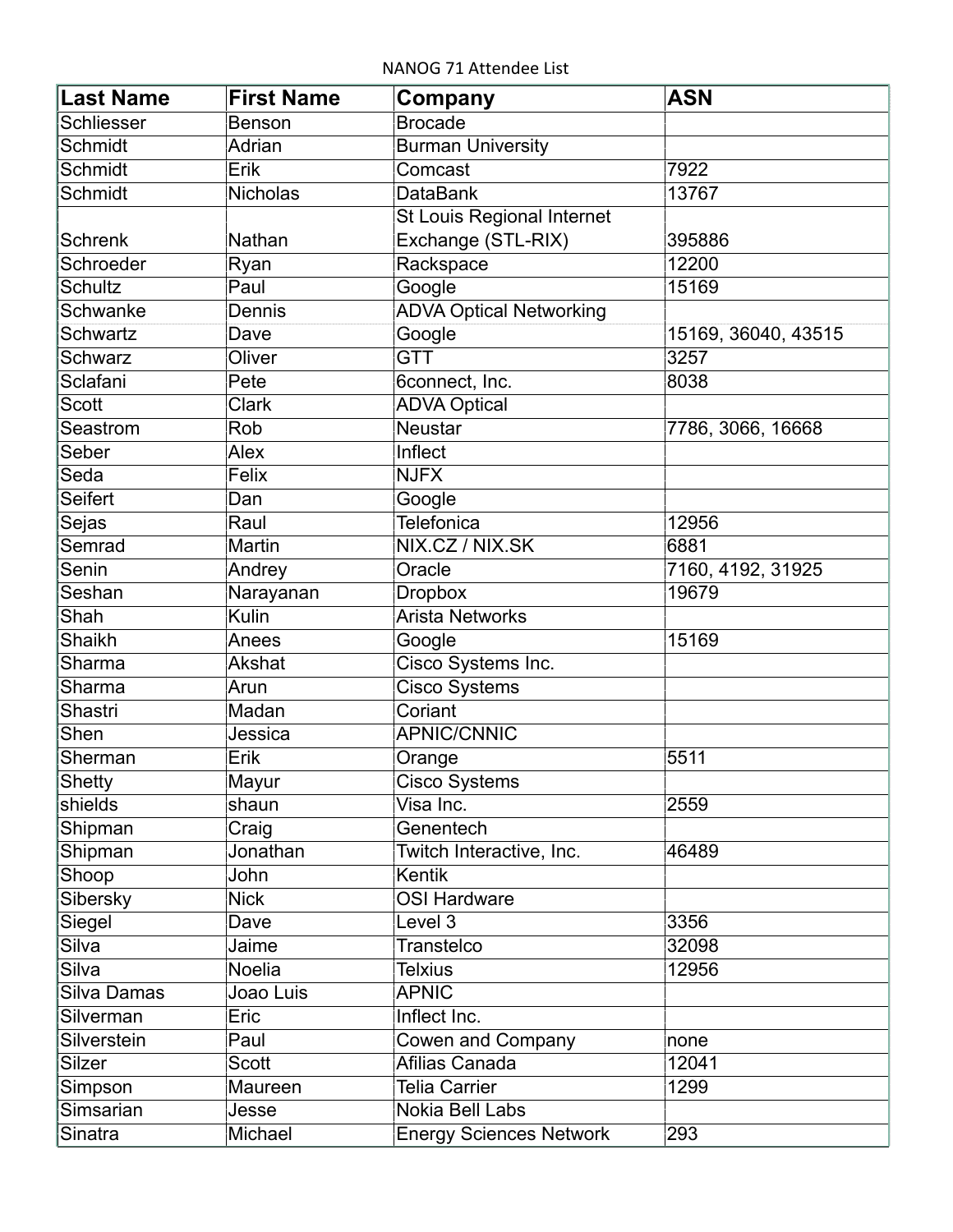NANOG 71 Attendee List

| <b>Last Name</b> | <b>First Name</b> | Company                               | <b>ASN</b>  |
|------------------|-------------------|---------------------------------------|-------------|
| Singh            | Prab              | ThousandEyes                          |             |
| Singh            | Surinder          | Facebook Inc.                         |             |
| Siraj            | Hiba              | <b>George Mason University</b>        |             |
| Sirota           | Julio             | NIC.br                                | 26162       |
| Sitaraman        | Harish            | Juniper Networks                      |             |
| <b>Sivie</b>     | Todd              | Fujitsu                               |             |
| Skofteland       | Christian         | Verisign                              | 7342        |
| Small            | Duncan            | <b>GTT</b>                            | 3257        |
| Smit             | Coert             | <b>Breedenet</b>                      | 27829063522 |
| Smith            | Chris             | <b>Infinera</b>                       |             |
| Smith            | Donald            | Centurylink                           | 209         |
| smith            | donald            | centurylink.com                       | 209         |
| Smith            | Grace             | Facebook                              | 32934       |
| Smith            | Jessica           | <b>Digital Realty</b>                 |             |
| Smith            | Michael K.        | Netflix, Inc.                         | 2906        |
| Smith            | Terry             | Google                                | 15169       |
| Snijders         | Job               | <b>NTT Communications</b>             | 2914        |
| Snook            | Gabriel           | <b>Netflix</b>                        | 2906        |
| Snowhorn         | Josh              | CyrusOne                              | 62          |
| Sobel            | Dan               | <b>Precision Optical Transceivers</b> |             |
| Sorenson         | Jonathan          | LinkedIn                              |             |
| Sotomayor        | William           |                                       |             |
| Souter           | John              | London Internet Exchange              | 5459        |
| Southern         | Tim               | <b>Twitter</b>                        | 13414       |
| Spataro          | Daniel            | Linode                                | 63949       |
| <b>Spears</b>    | Christopher       | Facebook                              | 32934       |
| Spengler         | Zoey              | <b>BALL STATE UNIVERSITY</b>          | 20452       |
| Spring           | <b>Steve</b>      | Kentik                                |             |
| Springer         | John              | <b>ARIN AC</b>                        |             |
| Spurgeon         | Charles           | University of Texas at Austin         | 18          |
| Sreekantiah      | Arjun             | Cisco Systems                         |             |
| Sreenivasamurthy | Prashanth         | Yahoo!                                | 10310       |
| Srikumar         | Aravind           | Juniper Networks                      |             |
| <b>Srinivas</b>  | <b>Vivek</b>      | cisco                                 |             |
| Srinivasan       | Malathi           | Cisco                                 |             |
|                  |                   | <b>GEORGE MASON</b>                   |             |
| srinivasan       | swaati            | <b>UNIVERSITY</b>                     |             |
| Sriram           | Ajay              | <b>Charter Communications</b>         |             |
| Stadtmiller      | <b>Brian</b>      | <b>Terabit Systems</b>                |             |
| Standridge       | Trevor            | Salesforce                            | 14340       |
| <b>Starsiak</b>  | Christopher       | Telstra                               |             |
| <b>Stauffer</b>  | Jeff              | <b>Nokia</b>                          |             |
| Steenbergen      | <b>Richard A</b>  | PacketFabric                          | 4556        |
| Steenman         | henk              | AMS-IX                                | 1200        |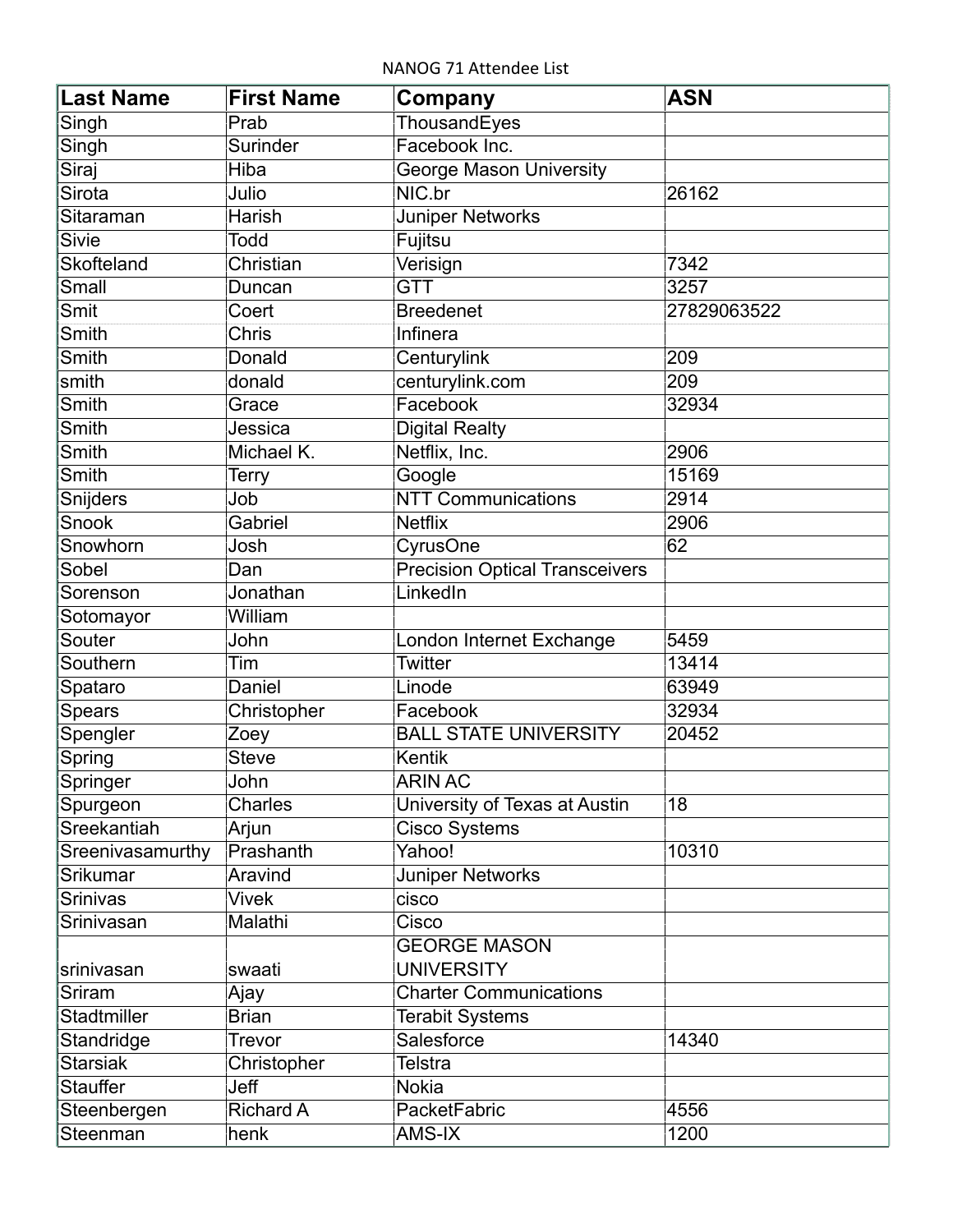NANOG 71 Attendee List

| Last Name       | <b>First Name</b>                   | Company                                | <b>ASN</b>            |
|-----------------|-------------------------------------|----------------------------------------|-----------------------|
| <b>Stewart</b>  | Charles                             | Inflect                                |                       |
| Still           | Michael                             | <b>Network Utility Force</b>           |                       |
| Stoll           | Dan                                 | Zayo                                   | ASN#6461, 8218, 15290 |
| Stracner        | Andy                                | LinkedIn                               | 14413                 |
| <b>Stretch</b>  | Jeremy                              | <b>DigitalOcean</b>                    | 14061                 |
| <b>Strina</b>   | <b>Nicolas</b>                      | Twitch                                 | 46489                 |
| Strydom         | Anton                               | <b>APNIC</b>                           |                       |
| <b>Stuart</b>   | Sean                                | Verisign                               | 7342 26415            |
| <b>Stucky</b>   | Werner                              | Jenny Internet CC                      | 327750                |
| Stump           | Karyn                               | OpenX                                  | 36089                 |
| Sturm           | Andreas                             | DE-CIX                                 | 6695                  |
| <b>Sturrock</b> | David                               | Oath Inc.                              | 1668, 10310           |
| Su              | Qitian                              | Qihoo 360                              | 23724                 |
| Sud             | Raman                               | <b>Amazon Web Services</b>             | 16509                 |
| Sugeno          | Akio                                | <b>Telehouse</b>                       | 13538                 |
|                 |                                     |                                        | AS33517 AS11049       |
| Sullivan        | Andrew                              | Oracle Dyn                             | AS395738              |
| Sullivan        | Dan                                 | <b>Myriad Supply</b>                   |                       |
|                 |                                     | <b>General Services</b>                |                       |
| Sullivan        | John                                | Administration                         |                       |
| <b>Sumastre</b> | <b>Mark</b>                         | F5 Networks                            | 55002                 |
| Sumby           | Patrick                             | <b>Network Services Provider</b>       | 55,551,616,424,380    |
| <b>Summers</b>  | <b>Mike</b>                         | <b>Indiana Fiber Network</b>           | 32703                 |
| Supinski        | Anthony                             | <b>Corero Network Security</b>         |                       |
| surapaneni      | satish                              | Juniper Networks                       |                       |
| Sutterby        | Tyler                               | <b>Charter Communications</b>          |                       |
| Swasey          | Joseph                              | <b>Xfernet</b>                         | 27630                 |
| Sweeting        | John                                | <b>ARIN</b>                            |                       |
| Swenson         | Shane                               | Raytheon                               |                       |
| <b>Swick</b>    | Keith                               | Zayo                                   | ASN#6461, 8218, 15290 |
| Sylvester       | William                             | <b>Addrex</b>                          |                       |
| Szarecki        | Rafal                               | Juniper Networks                       |                       |
|                 |                                     |                                        |                       |
| Szarkowicz      | Krzysztof Grzegorz Juniper Networks |                                        | 24652                 |
|                 |                                     | Tacit Law / Vancouver Internet         |                       |
| Tacit           | Christian                           | Exchange                               | 64234                 |
| Tantsura        | Jeff                                | Futurewei, Future Networks             |                       |
|                 |                                     |                                        |                       |
| Tarrant         | Soraya                              | Telecom Italia Sparkle Americas AS6762 |                       |
| Tarsha          | Anas                                | <b>Nutanix</b>                         | 64266                 |
| Tasu            | <b>Steve</b>                        | <b>Approved Networks</b>               |                       |
| Tauber          | Tony                                | Comcast                                | 7922                  |
| Taubman         | <b>Stuart</b>                       | Zayo Group                             | 6461, 8218, 15290,    |
| Taveira Araujo  | Joao                                | Fastly                                 | 54113                 |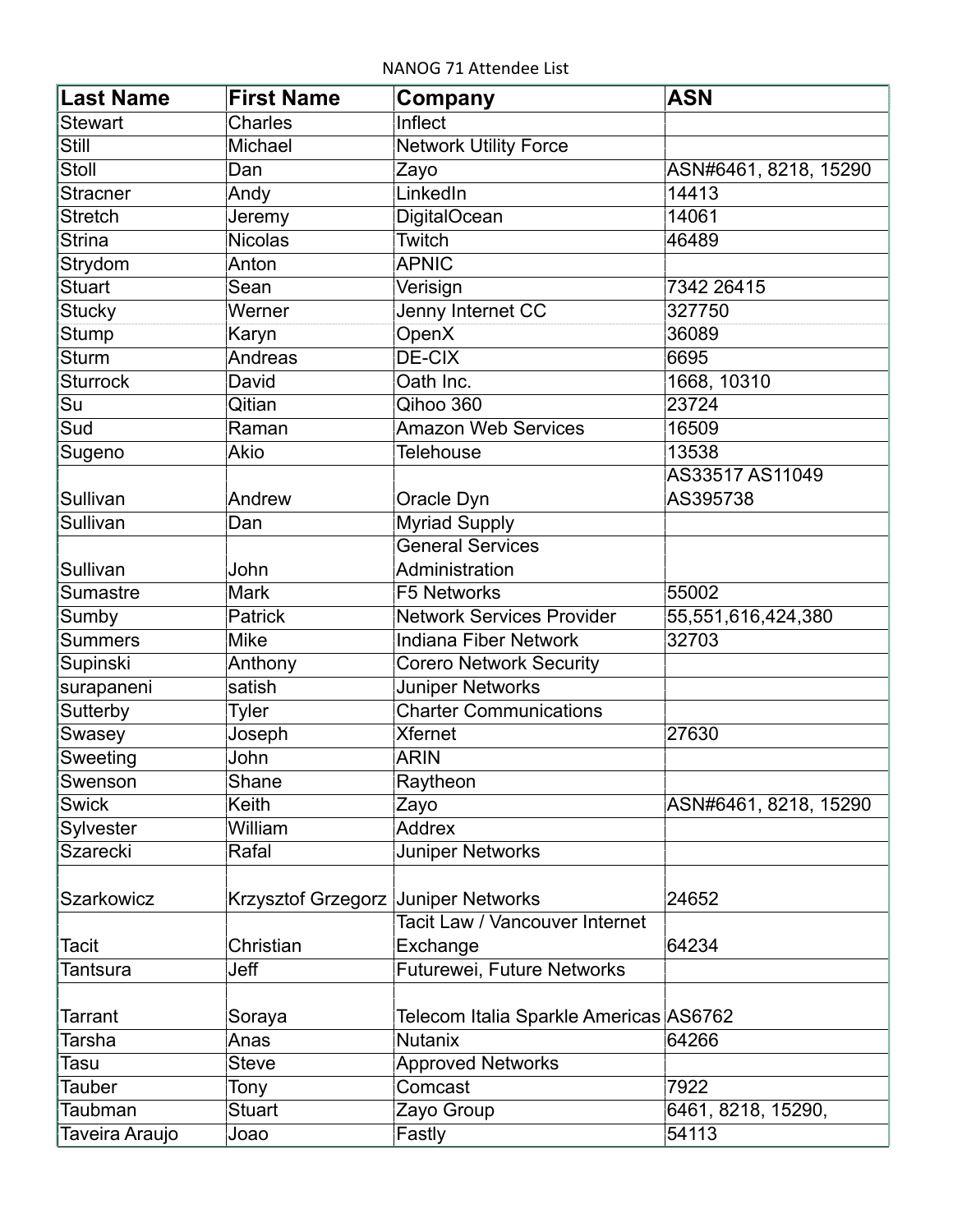NANOG 71 Attendee List

| <b>Last Name</b>         | <b>First Name</b>        | Company                              | <b>ASN</b>           |
|--------------------------|--------------------------|--------------------------------------|----------------------|
| Taylor                   | <b>Drew</b>              | <b>EdgeConneX</b>                    |                      |
| <b>Taylor</b>            | Eryn                     | 910Telecom                           |                      |
| Taylor                   | <b>Scott</b>             | Oracle + Dyn                         | 15135                |
| Taylor                   | Teena                    | Fujitsu                              |                      |
| <b>Temkin</b>            | David                    | <b>Netflix</b>                       | 2906                 |
|                          |                          | Fujitsu Network                      |                      |
| Tendler                  | Jaime                    | Communications                       |                      |
| Thankappan               | <b>Thilak</b>            | eBay Inc                             | 11643                |
| Thaokloy                 | Arin                     | <b>George Mason University</b>       |                      |
| thayer                   | Kevin                    | ebay, inc                            | 11643                |
| Thibault                 | Christopher              | University of Maine                  | 557                  |
| Thimmesch                | Peter                    | <b>Addrex</b>                        |                      |
| <b>Thomas</b>            | <b>Ross</b>              | <b>WIRUlink - South Africa</b>       | 37564                |
| Tik                      | Mehmet                   | Facebook                             | 32934                |
| Tim                      | Stronge                  | <b>TeleGeography</b>                 |                      |
| Timmons                  | Jason                    | Box, Inc.                            | 33011                |
| <b>Tingley</b>           | David                    | Verizon                              | 701, 702, 703, 14551 |
| Tinka                    | <b>Mark</b>              | <b>SEACOM</b>                        | 37100                |
| Todd                     | John                     | <b>Packet Clearing House</b>         | 3856, 42             |
| Tolleshaug               | Margaret                 | <b>Arbor Networks</b>                |                      |
|                          |                          | <b>ITOCHU Techno-Solutions</b>       |                      |
| Tomioka                  | Hitoha                   | America, Inc.                        |                      |
| <b>Toonk</b>             | Andree                   | Cisco / BGPMon                       | 36692, 25605         |
| <b>Torres</b>            | Jaime                    | Akamai Technologies                  | 20940                |
| <b>Toussaint Sanchez</b> | Jose Ignacio             | <b>Cisco Systems</b>                 |                      |
| Toyama                   | Katsuyasu                | JPNAP / transix                      | 55391 55392          |
| <b>Tracy</b>             | <b>Kirk</b>              | <b>Telia Company</b>                 | 1299                 |
| Trambley                 | William                  | Globenet                             | 52320                |
| Trask                    | $\overline{\mathsf{TJ}}$ | Facebook                             | 32934                |
| <b>Triantafillis</b>     | <b>Nikos</b>             | Linkedin                             |                      |
| trivette                 | joya                     | <b>Telia Carrier</b>                 | 1299                 |
|                          |                          | <b>NNENIX / Unitel / Cornerstone</b> |                      |
| Troutman                 | James                    | Communications                       | 396180, 33728, 46188 |
| Trown                    | Christopher              | Information Services, U of O         |                      |
|                          |                          | <b>ITOCHU Techno-Solutions</b>       |                      |
| Tsuchiya                 | Taiji                    | America, Inc.                        |                      |
| Tung                     | <b>Bob</b>               | Finisar                              |                      |
| <b>Turner</b>            | Inga                     | <b>LINX</b>                          | 5459                 |
| Turnquist                | Erick                    | Fastly                               | 54113                |
| twist                    | ken                      | <b>Cisco Systems</b>                 |                      |
| Tzvetanov                | Krassimir                | Fastly, Inc.                         |                      |
| Uang                     | Suyin                    | Verizon                              | 701                  |
| <b>Ulinic</b>            | Mircea                   | Cloudflare                           | 13335                |
| <b>Ulrich</b>            | <b>Steve</b>             | juniper networks                     |                      |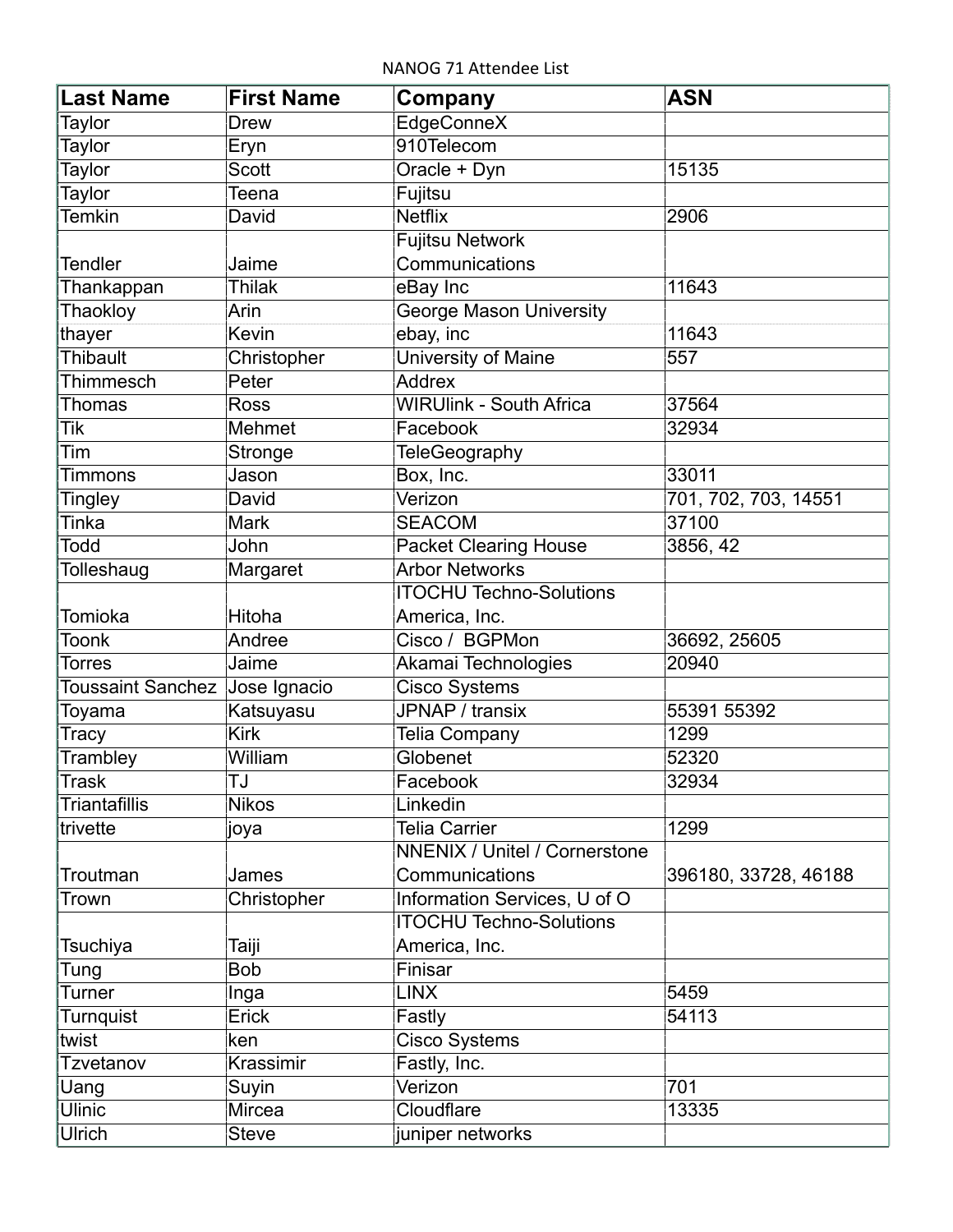NANOG 71 Attendee List

| <b>Last Name</b> | <b>First Name</b> | Company                       | <b>ASN</b>           |
|------------------|-------------------|-------------------------------|----------------------|
| Urricariet       | Christian         | Finisar                       | 395782               |
| Urrutia          | Carlo             | Telstra                       | AS4637, AS1221       |
| Ursch            | Julianne          | Juniper Networks              |                      |
| Vairavakkalai    | Kaliraj           | Juniper Networks              |                      |
| Vaishampayan     | Ravindra          | <b>Cisco Systems</b>          |                      |
| Valladon         | Lily              | <b>Digital Realty</b>         |                      |
| Valsami          | Anna              | <b>Telstra</b>                | 1221, 4637, 10026    |
| Van Fossen       | <b>Chris</b>      | Google                        | 15169, 36040         |
| van Mook         | Remco             | Asteroid International        |                      |
|                  |                   | Wave Division Holdings (F/K/A | 11404, 32107, 22759, |
| van Oppen        | John              | Spectrum Networks)            | 8121, 17017          |
| Van Renterghem   | Wouter            | $\overline{\text{NL}}$ -ix    | 34307                |
| Vandever         | Amber             | Solid Optics                  |                      |
| Varghese         | Sanju             | Verisign                      | 7342 / 26415         |
| Vayner           | Arie              | Google                        | 15169                |
| Venable          | Ben               | State of Alabama              | 11109                |
| Venkateswaran    | Arvind            | cisco systems inc             |                      |
| Vergara Ereche   | Mauricio          | <b>ICANN</b>                  | 20144                |
| Vicente          | Carlos            | Oracle+Dyn                    | 33517                |
| Vij              | Varun             | Juniper Networks              |                      |
| Vogel            | Mike              | Comcast                       | 7922                 |
| Vohra            | Javed             | <b>Netflix</b>                | 2906                 |
|                  |                   | Deutsche Telekom Technik      |                      |
| <b>Volk</b>      | Ruediger          | GmbH                          | AS3320               |
| Von der Linde    | Peter             | EdgeConneX                    |                      |
| Vora             | Mohit             | <b>Netflix</b>                |                      |
| Wahhab           | Fadi              | Cisco                         |                      |
| Walker           | Mike              | <b>Cogent Communications</b>  | 174                  |
| Walker           | Ryan              | <b>OACYS Technology</b>       | 40523                |
| Wallace          | <b>Brian</b>      | <b>Cisco Systems</b>          |                      |
| Wallace          | Raj               | <b>TeraComm</b>               |                      |
| Wallach          | Noah              | Oracle                        | 7160, 4192           |
| Walsh            | Amara             | <b>NTT Communications</b>     | 2914                 |
| Walsh            | <b>Brady</b>      | <b>Netflix</b>                | 2906                 |
| <b>Walsh</b>     | Tom               | Finisar Corp.                 |                      |
| Walster          | <b>Matthew</b>    | <b>Netflix</b>                | 2906 + 40027         |
| Wang             | Daniel            | Facebook                      | 32934                |
| Wang             | David             | <b>Wave2Wave Solution</b>     |                      |
| Wang             | Shengyi           | <b>Clarkson University</b>    |                      |
| Wang             | Yong              | cisco                         |                      |
| Ward             | Scott             | <b>Cogent Communications</b>  | 174                  |
| <b>Warlick</b>   | Callahan          | <b>Netflix</b>                | 2906                 |
| Warren           | Rebecca           | <b>Stateless</b>              |                      |
| <b>Watters</b>   | Joshua            | <b>Charter Communications</b> | 20115, 33588, 7843   |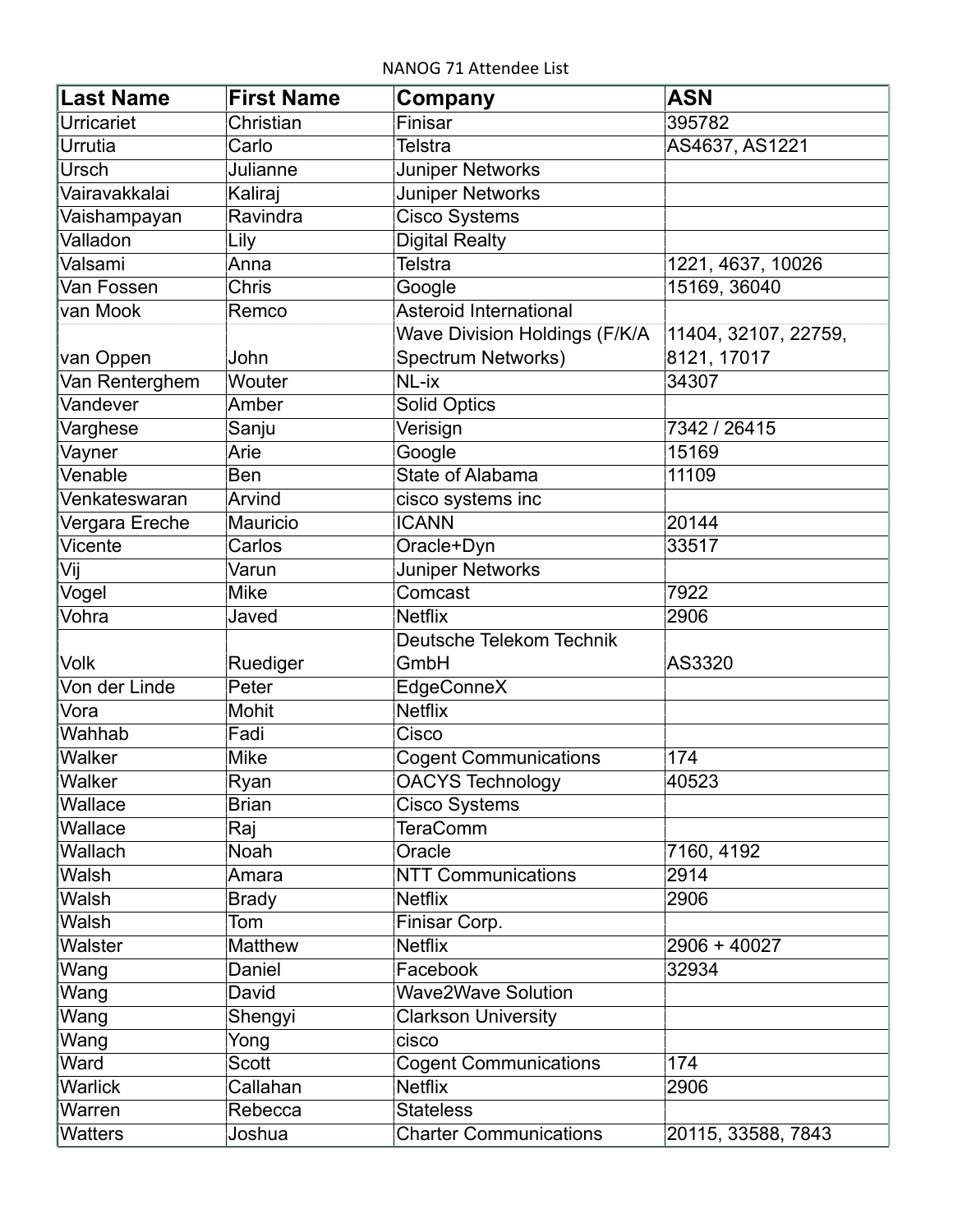NANOG 71 Attendee List

| <b>Last Name</b> | <b>First Name</b> | Company                          | <b>ASN</b> |
|------------------|-------------------|----------------------------------|------------|
| Webb             | Marc              | Akamai                           | 20940      |
| <b>Weick</b>     | Craig             | <b>CME Group</b>                 |            |
| Weinberg         | Matt              | Verisign                         | 7342       |
| Weintraub        | Aaron             | <b>Cogent Communications</b>     | 174        |
| <b>Wells</b>     | Paul              | Cisco Systems                    |            |
| Welti            | <b>Chris</b>      | <b>SWITCH</b>                    | 559        |
| Wessels          | Tyler             | <b>Juniper Networks</b>          |            |
| Westbrook        | <b>Brooks</b>     | <b>Juniper Networks</b>          |            |
|                  |                   | <b>Fujitsu Network</b>           |            |
| Westbrook        | Heidi             | Communications                   |            |
| Westby           | Matt              | <b>Arbor Networks</b>            |            |
| Weston           | John              | <b>WiLine Networks</b>           | 33544      |
| Whalen           | Chris             | <b>Nokia</b>                     |            |
| White            | Allyson           | <b>Arbor Networks</b>            |            |
| White            | Christopher       | Coriant                          |            |
| Whitney          | Randy             | <b>PCCW Global</b>               | 3491       |
| Wiechman         | Ben               | Arvig                            | 16904      |
| Wijnands         | <b>IJsbrand</b>   | Cisco                            |            |
| <b>Wildes</b>    | Clyde             | Cisco Systems, Inc.              | 109        |
| <b>Wiley</b>     | John              | <b>PAXIO</b>                     | 36734      |
| Wilkinson        | James             | Sonic Telecoms                   | 37417      |
| <b>Williams</b>  | Bill              | CyrusOne                         | 62         |
| <b>Williams</b>  | Indika            | <b>NTT America</b>               | AS2914     |
| <b>Williams</b>  | Les               | Tata Communications Ltd.         | 6453       |
| Williamson       | David             | Pinger, Inc.                     |            |
| Wilson           | Douglas           | <b>Internet Service Provider</b> | 6939       |
| Wilson           | Paul              | <b>APNIC</b>                     |            |
| Winn             | Dennis            | <b>MRV</b>                       |            |
| Winslow          | Michael           | <b>GDT</b>                       | 18480      |
| Winstead         | Eddy              | <b>ISC</b>                       |            |
| Winter           | Martin            | NetDEF / OpenSourceRouting       |            |
| Wittkop          | Valerie           | <b>NANOG</b>                     | 19230      |
| wollny           | walt              | <b>Hurricane Electric</b>        | 6939       |
| Wong             | Carlo             | Fujitsu                          |            |
| Wong             | Kala              | <b>Blue Chip Tek</b>             |            |
| Wood             | Lucas             | University of Maine              | 557        |
| Wood             | Matthew           | Facebook                         | 32934      |
| Woodfield        | Chris             | Salesforce                       | 14340      |
| Woodman          | Alistair          | <b>NetDEF</b>                    |            |
| Woolley          | Ryan              | <b>Netflix</b>                   | 2906       |
| Wopat            | Chris             | WiscNet                          | 2381       |
| Wren             | Daniel            | Peak10+ViaWest                   | 13649      |
| Wu               | Catherine         | <b>Charter Communications</b>    | 7843       |
| <b>Wulf</b>      | Swen              | PS Lightwave, Inc.               | 394437     |